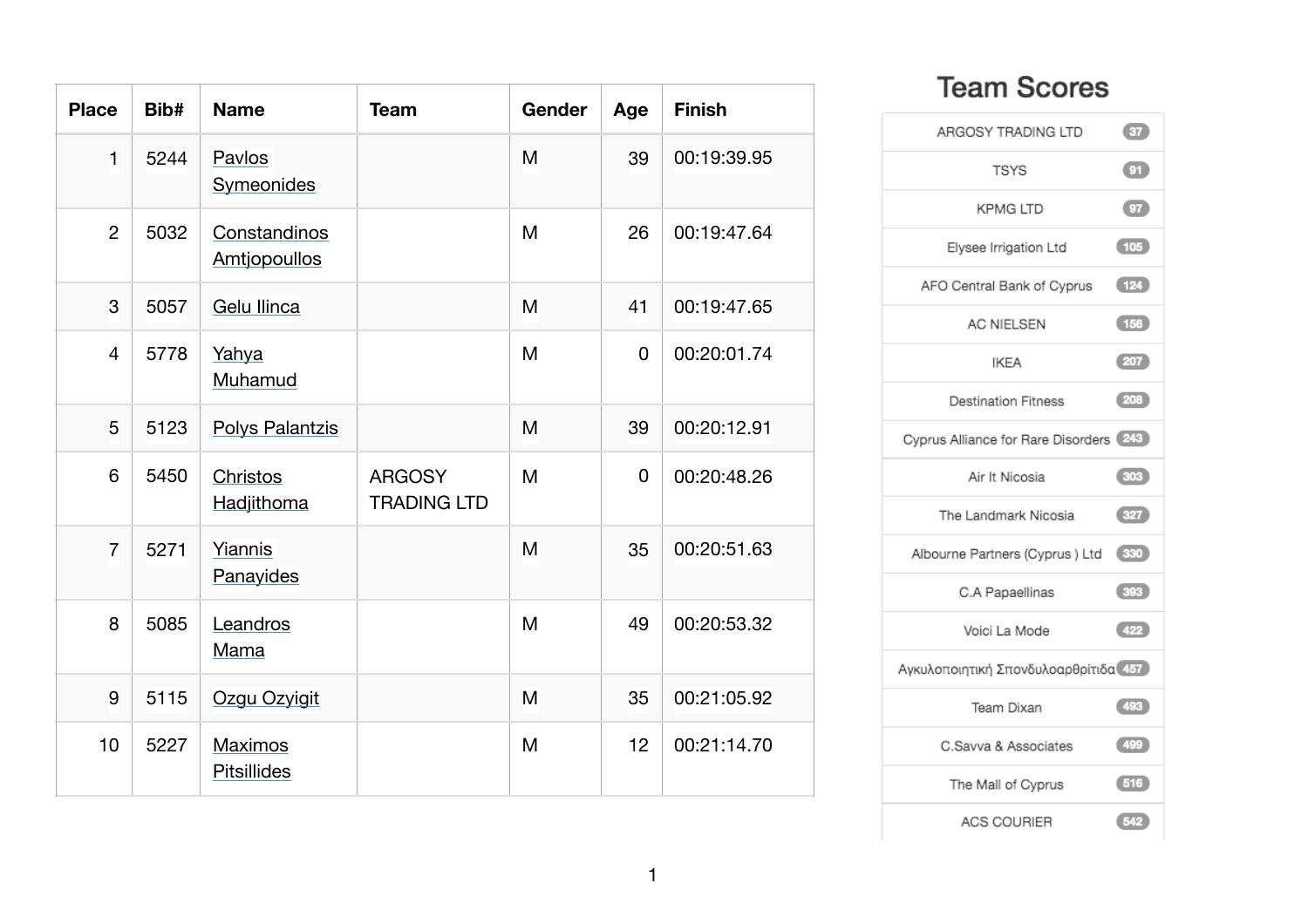| 11 | 5336 | <b>Andreas Louca</b>                | Elysee<br><b>Irrigation Ltd</b>     | M | 33             | 00:21:17.52 |
|----|------|-------------------------------------|-------------------------------------|---|----------------|-------------|
| 12 | 5362 | <b>George Harakis</b>               | <b>KPMG LTD</b>                     | M | 114            | 00:21:31.91 |
| 13 | 5150 | Aliona<br>Rudakova                  |                                     | F | 30             | 00:21:36.72 |
| 14 | 5451 | Andreas<br>Hadjithoma               | <b>ARGOSY</b><br><b>TRADING LTD</b> | M | $\overline{0}$ | 00:22:02.79 |
| 15 | 5274 | Zozan<br>Timurturkan                |                                     | F | 20             | 00:22:05.23 |
| 16 | 5029 | Christos<br>Leonidou                |                                     | M | 31             | 00:22:13.42 |
| 17 | 5188 | Elisa Helferich                     |                                     | F | 16             | 00:22:22.15 |
| 18 | 5855 | <b>Makis</b><br>Kounnides           |                                     | M | 0              | 00:22:27.37 |
| 19 | 5177 | <b>Demetris Kitros</b>              |                                     | M | 45             | 00:22:44.02 |
| 20 | 5428 | Thomas<br>Veniamin                  | <b>ARGOSY</b><br><b>TRADING LTD</b> | M | $\mathbf 0$    | 00:22:55.53 |
| 21 | 5756 | <b>Melios</b><br><b>Xatzikipris</b> | Destination<br><b>Fitness</b>       | M | $\overline{0}$ | 00:23:11.39 |

| <b>FXTM</b>                  | 567 |
|------------------------------|-----|
| Noble Energy                 | 659 |
| George Yiangou LLC           | 660 |
| Action Global Communications | 680 |

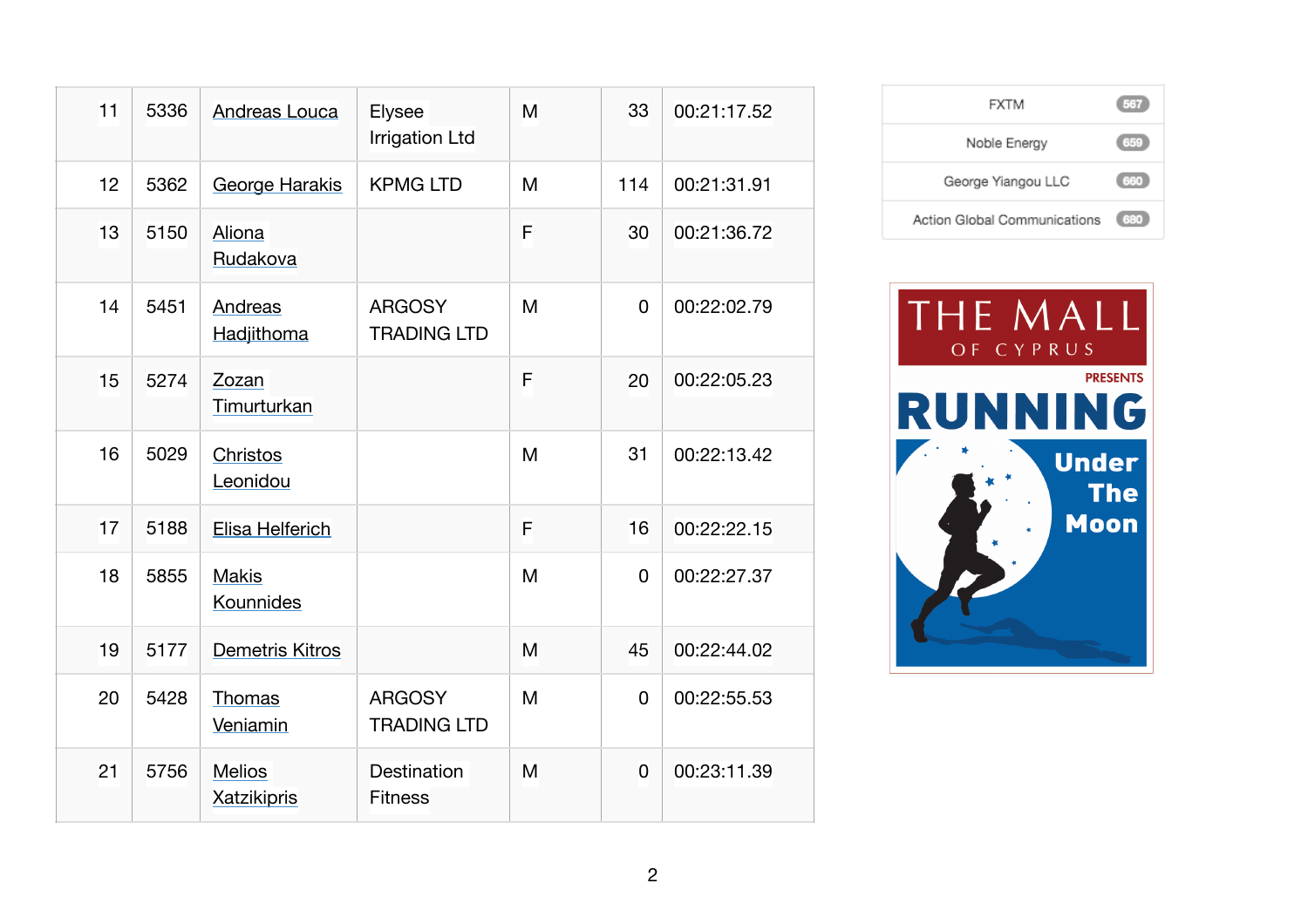| 22 | 5249 | <b>Pieris Achilleos</b>      |                                         | M | 32             | 00:23:12.66 |
|----|------|------------------------------|-----------------------------------------|---|----------------|-------------|
| 23 | 5004 | Andreas Mama                 |                                         | M | 15             | 00:23:23.84 |
| 24 | 5565 | Stephanos<br>Valanides       | <b>AFO Central</b><br>Bank of<br>Cyprus | M | $\overline{0}$ | 00:23:27.00 |
| 25 | 5262 | <b>Stathis Manoli</b>        |                                         | M | 39             | 00:23:28.59 |
| 26 | 5100 | <b>Marios</b><br>Georgiou    |                                         | M | 44             | 00:23:36.09 |
| 27 | 5295 | <b>Vassilis</b><br>Vassiliou | <b>AC NIELSEN</b>                       | M | 38             | 00:23:47.57 |
| 28 | 5337 | Theocharis<br><b>Tofis</b>   | <b>KPMG LTD</b>                         | M | 114            | 00:23:51.90 |
| 29 | 5127 | Simon<br>Simonos             |                                         | M | 44             | 00:23:55.28 |
| 30 | 5540 | Venkatesh<br>Rengarajan      | <b>TSYS</b>                             | M | $\overline{0}$ | 00:23:55.34 |
| 31 | 5214 | Maria<br>Genzelman           |                                         | F | 23             | 00:23:56.86 |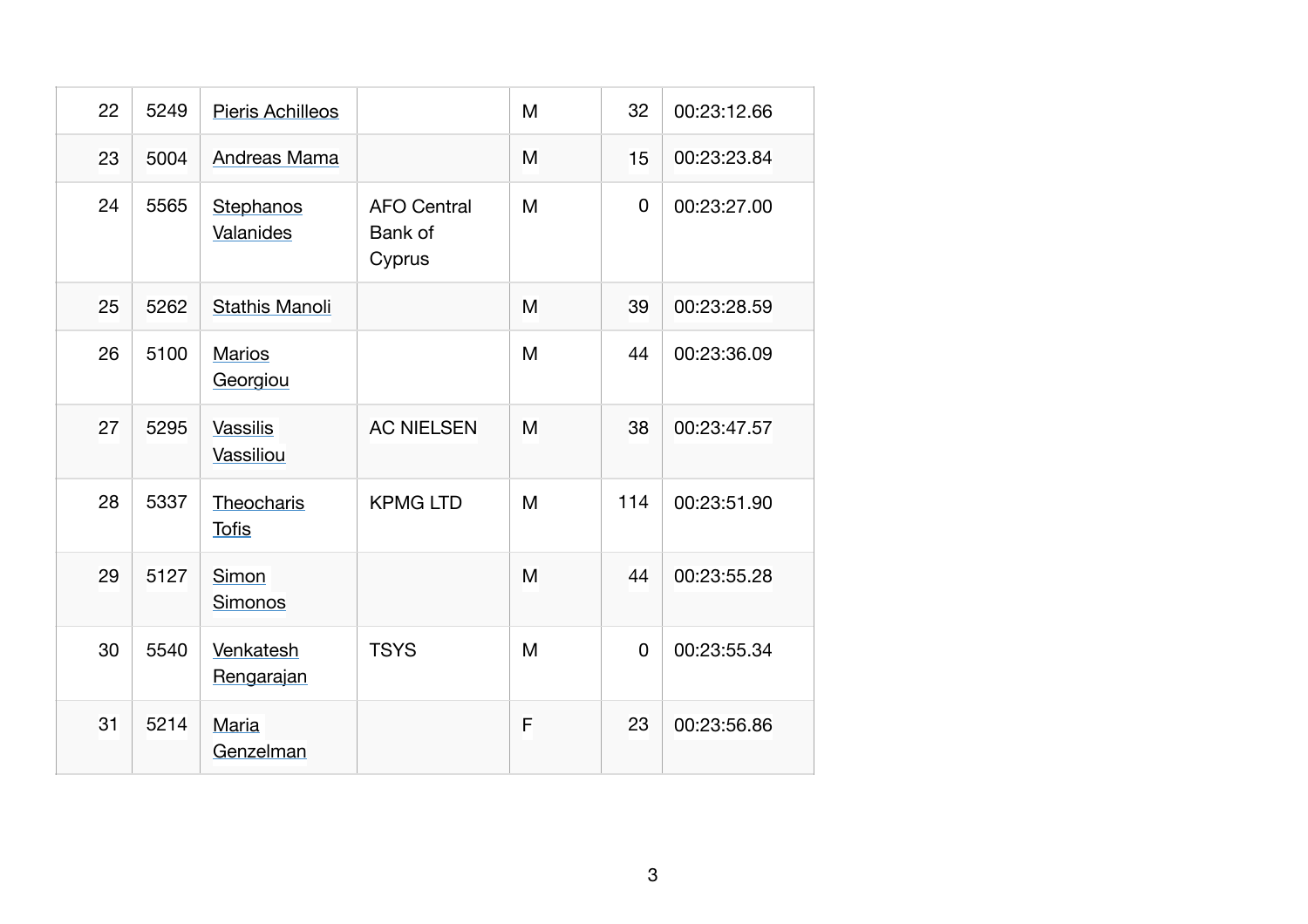| 32 | 5026 | Christodoulos<br>Papaeftychiou         |                                     | M           | 40             | 00:23:57.44 |
|----|------|----------------------------------------|-------------------------------------|-------------|----------------|-------------|
| 33 | 5273 | Zhanna<br>Genzelman                    |                                     | F           | 44             | 00:23:57.74 |
| 34 | 5251 | Rebecca<br><b>Burton</b>               |                                     | $\mathsf F$ | 35             | 00:24:12.03 |
| 35 | 5543 | <b>Tamara Worrall</b>                  | <b>TSYS</b>                         | F           | $\overline{0}$ | 00:24:25.88 |
| 36 | 5101 | Martha<br>Soteriou                     |                                     | F           | 49             | 00:24:42.92 |
| 37 | 5021 | Charalambos<br>Varnakkides             |                                     | M           | 31             | 00:24:51.97 |
| 38 | 5547 | Nicolas<br>Hajicharalambo<br><u>us</u> | <b>TSYS</b>                         | M           | $\mathbf 0$    | 00:24:53.15 |
| 39 | 5012 | Angelos<br>Hadjimichael                |                                     | M           | 33             | 00:24:57.95 |
| 40 | 5441 | Ioanna Tsokkou                         | <b>ARGOSY</b><br><b>TRADING LTD</b> | F           | $\overline{0}$ | 00:25:02.42 |
| 41 | 5670 | <b>Kyriakis</b><br><b>Pattihis</b>     | <b>Deloitte</b>                     | M           | $\overline{0}$ | 00:25:05.71 |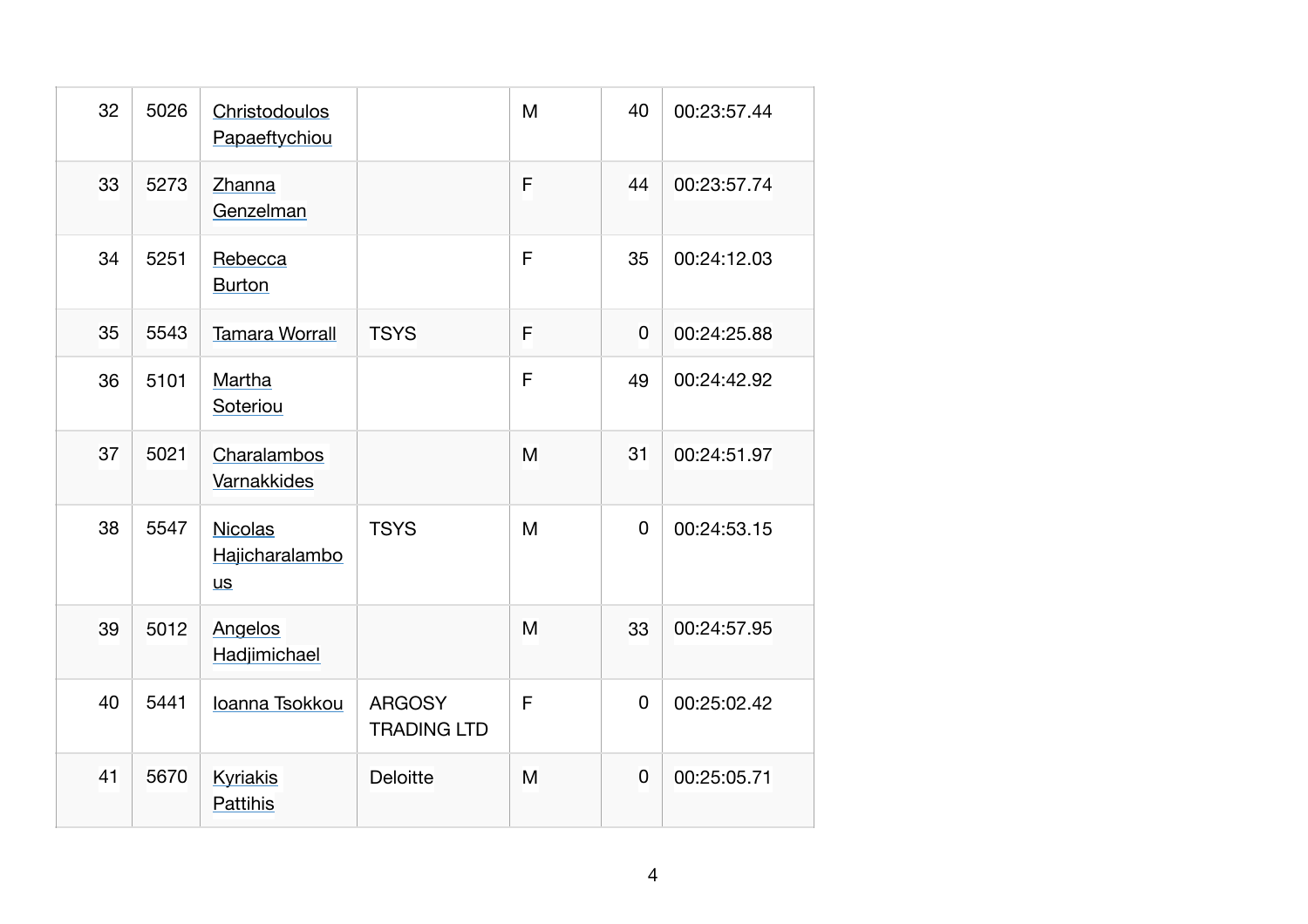| 42 | 5093 | Maria<br><b>Tziapoura</b>         |                                                 | F | 31 | 00:25:05.93 |
|----|------|-----------------------------------|-------------------------------------------------|---|----|-------------|
| 43 | 5260 | <b>Sotirios Sotirios</b>          |                                                 | M | 29 | 00:25:08.78 |
| 44 | 5432 | <b>Alexis Miliotis</b>            | <b>ARGOSY</b><br><b>TRADING LTD</b>             | M | 0  | 00:25:15.16 |
| 45 | 5223 | <b>Marios</b><br><b>Ashikalis</b> |                                                 | M | 55 | 00:25:22.55 |
| 46 | 5435 | <b>Eleftherios</b><br>Soleas      | <b>ARGOSY</b><br><b>TRADING LTD</b>             | M | 0  | 00:25:24.21 |
| 47 | 5909 | Eirini<br>Germanou                | Cyprus<br>Alliance for<br><b>Rare Disorders</b> | F | 0  | 00:25:33.48 |
| 48 | 5908 | Margarita<br>Christophidou        | Cyprus<br>Alliance for<br><b>Rare Disorders</b> | F | 0  | 00:25:34.06 |
| 49 | 5116 | Panagiotis<br><b>Pittas</b>       |                                                 | M | 15 | 00:25:42.50 |
| 50 | 5086 | Leonidas<br><b>Marangos</b>       |                                                 | M | 45 | 00:25:44.85 |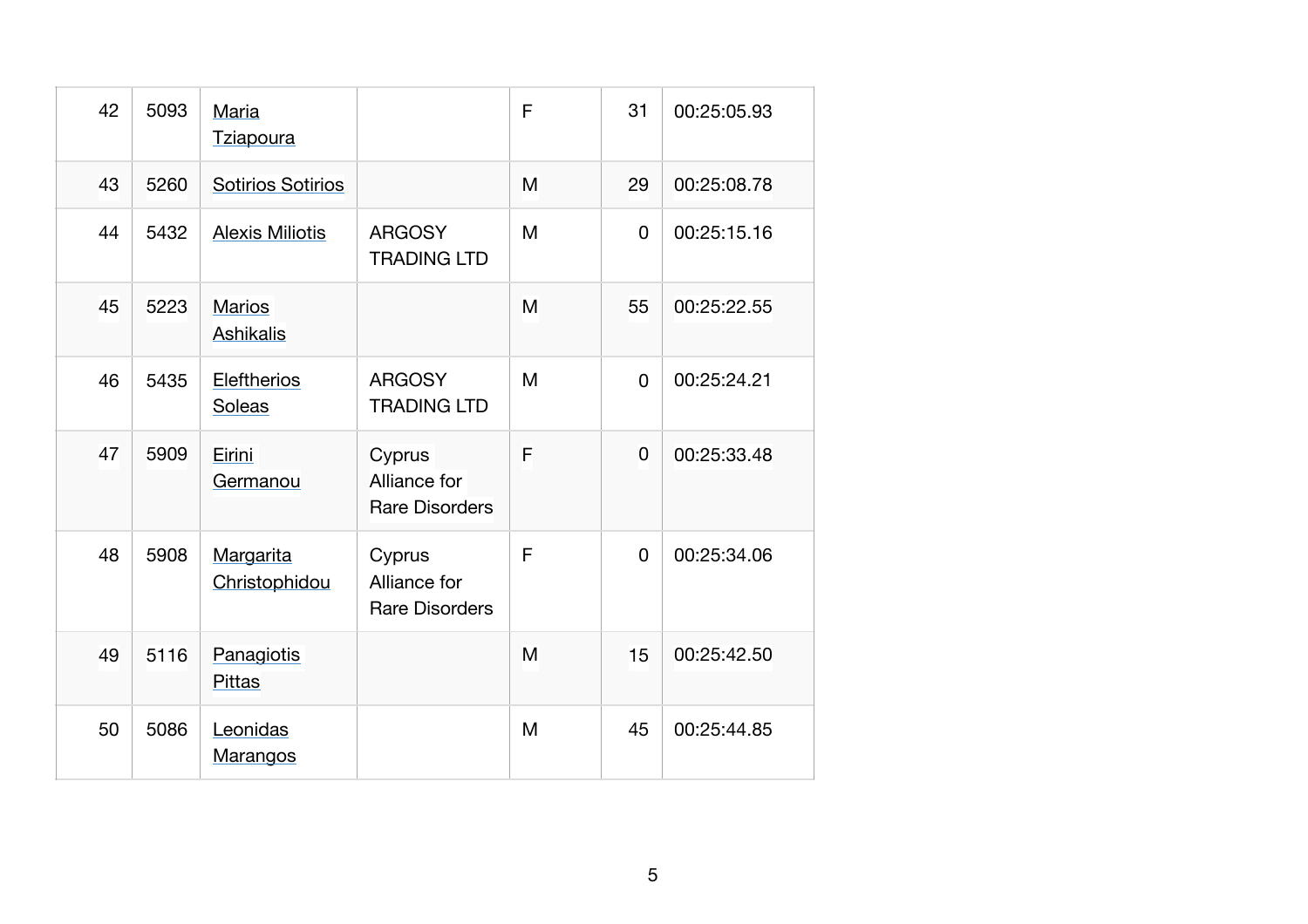| 51 | 5571 | Sotiris Christofi           | <b>AFO Central</b><br>Bank of<br>Cyprus | M | $\overline{0}$ | 00:25:47.09 |
|----|------|-----------------------------|-----------------------------------------|---|----------------|-------------|
| 52 | 5052 | Evangelia Fella             |                                         | F | 30             | 00:25:54.06 |
| 53 | 5202 | Giorgos<br>Hadjifrangiskou  |                                         | F | 37             | 00:26:06.76 |
| 54 | 5198 | Genakritis<br><b>Marios</b> |                                         | M | 48             | 00:26:08.95 |
| 55 | 5130 | <b>Stacey Stollery</b>      |                                         | F | 31             | 00:26:16.38 |
| 56 | 5429 | Philipos<br>Kameris         | <b>ARGOSY</b><br><b>TRADING LTD</b>     | M | $\overline{0}$ | 00:26:18.04 |
| 57 | 5462 | Panos<br>Protopapas         | Elysee<br><b>Irrigation Ltd</b>         | M | 44             | 00:26:20.38 |
| 58 | 5484 | Elias<br>Sardarides         | Elysee<br><b>Irrigation Ltd</b>         | M | 33             | 00:26:20.62 |
| 59 | 5795 | Panayiotis<br>Georgiou      |                                         | M | $\overline{0}$ | 00:26:22.95 |
| 60 | 5596 | lakovos Pittas              | <b>IKEA</b>                             | M | 27             | 00:26:27.47 |
| 61 | 5364 | Savvas Savva                | <b>KPMG LTD</b>                         | M | 114            | 00:26:29.02 |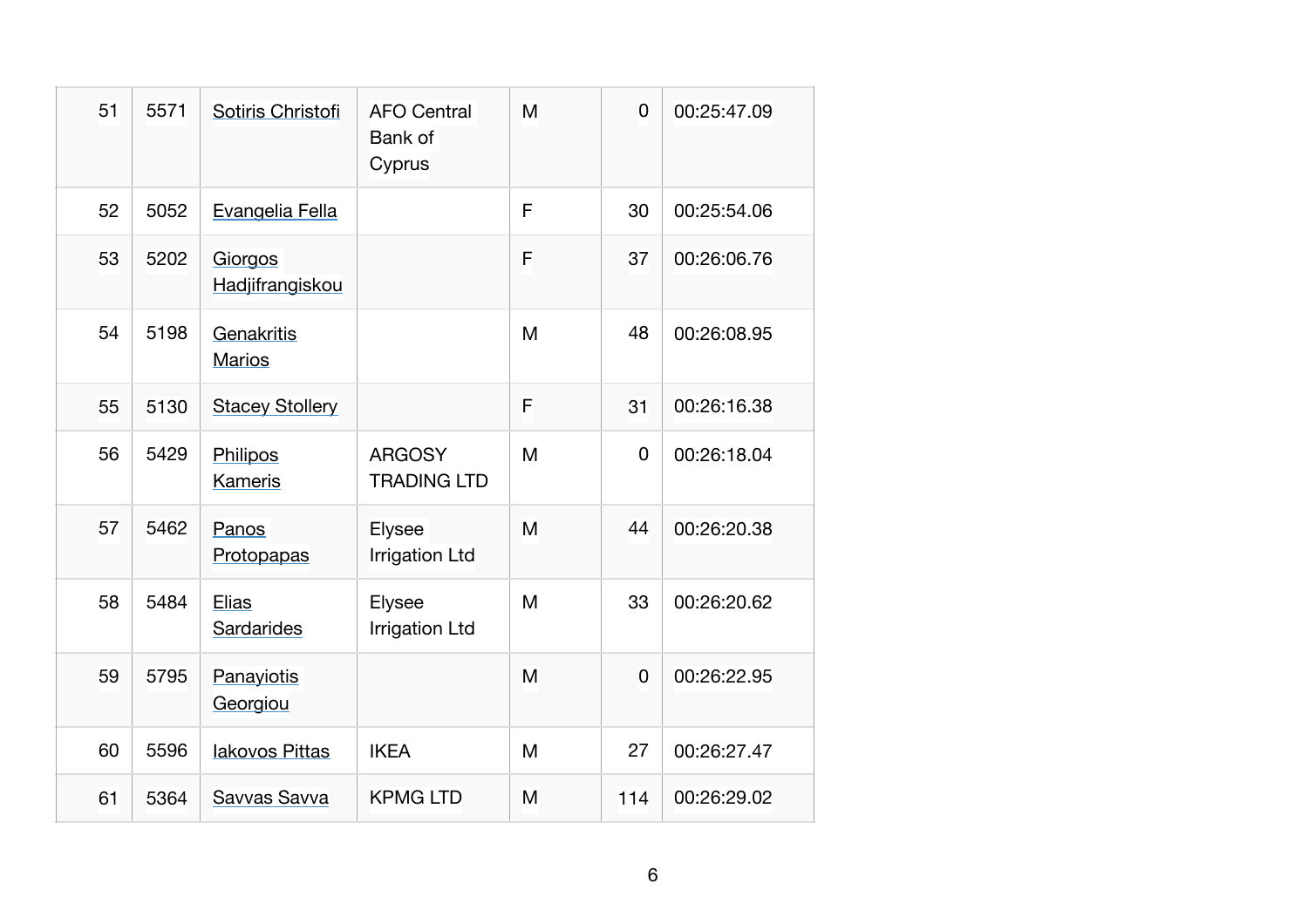| 62 | 5267 | <b>Tziovana</b><br>Tziovani    |                                         | F | 29          | 00:26:33.81 |
|----|------|--------------------------------|-----------------------------------------|---|-------------|-------------|
| 63 | 5120 | Pericles Spyrou                |                                         | M | 41          | 00:26:34.13 |
| 64 | 5569 | Panos Vlamis                   | <b>AFO Central</b><br>Bank of<br>Cyprus | M | $\mathbf 0$ | 00:26:37.86 |
| 65 | 5452 | Doros Panayi                   | <b>ARGOSY</b><br><b>TRADING LTD</b>     | M | $\mathbf 0$ | 00:26:39.49 |
| 66 | 5247 | Pericles<br>Pericleous         |                                         | M | 40          | 00:26:41.26 |
| 67 | 5470 | Charis Panagi                  | Elysee<br><b>Irrigation Ltd</b>         | M | 28          | 00:26:48.87 |
| 68 | 5197 | <b>Fytos</b><br>Hadjigeorgiou  |                                         | M | 42          | 00:26:53.23 |
| 69 | 5339 | Christos<br>Symeou             | <b>KPMG LTD</b>                         | M | 114         | 00:26:54.92 |
| 70 | 5668 | Georgia Loizide                | <b>Deloitte</b>                         | F | $\mathbf 0$ | 00:26:55.64 |
| 71 | 5554 | <b>Nicos</b><br>Constantinides | <b>AFO Central</b><br>Bank of<br>Cyprus | M | 0           | 00:26:55.76 |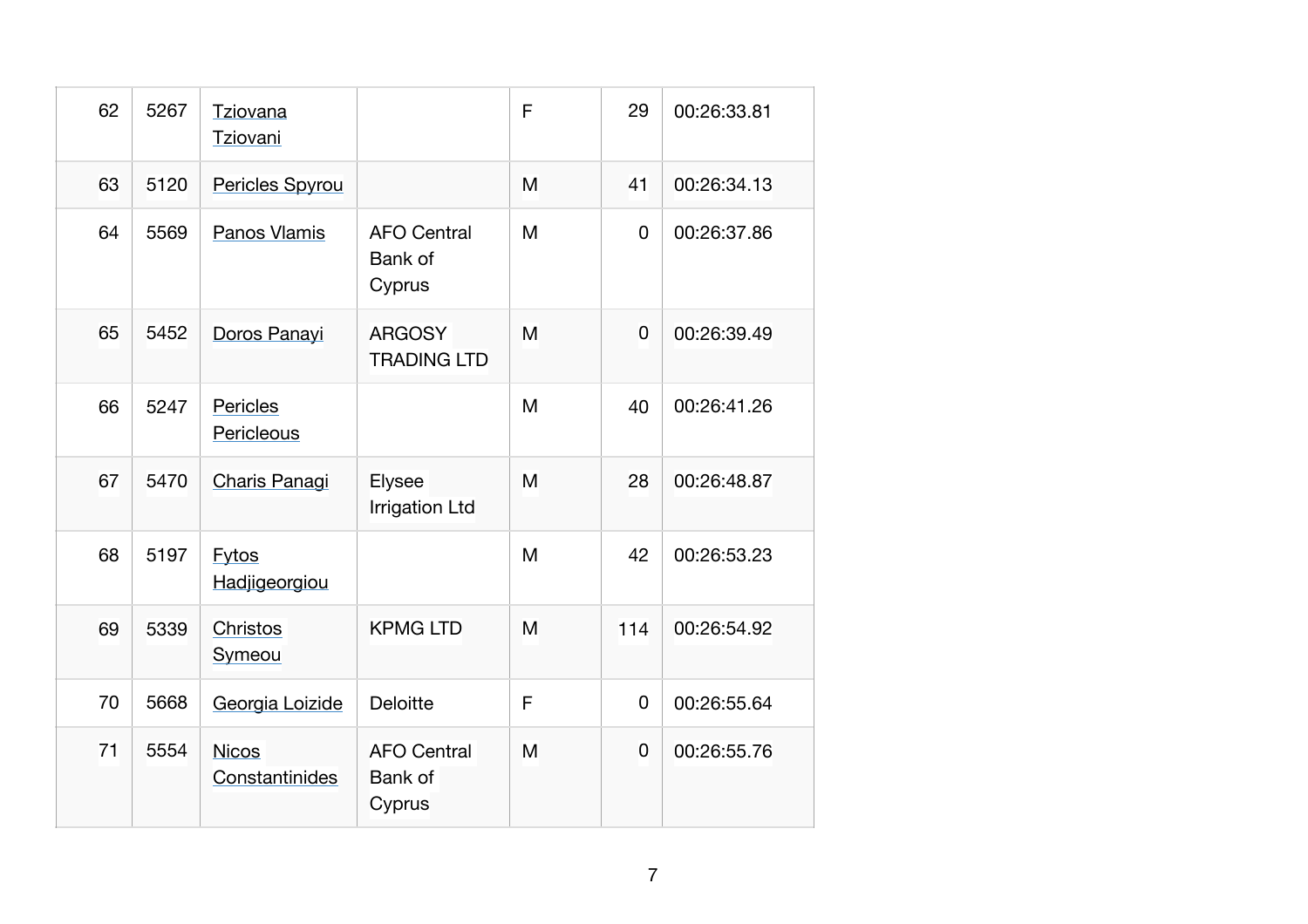| 72 | 5548 | Koulla Nicolaou            | <b>TSYS</b>                         | F | $\overline{0}$ | 00:26:56.70 |
|----|------|----------------------------|-------------------------------------|---|----------------|-------------|
| 73 | 5248 | Philippos<br>Constantinou  |                                     | M | 51             | 00:27:04.70 |
| 74 | 5256 | Shirin Bolkan              |                                     | F | 25             | 00:27:05.78 |
| 75 | 5207 | Kani Bilginaylar           |                                     | M | 32             | 00:27:07.65 |
| 76 | 5213 | Loizos<br><b>Monoyios</b>  |                                     | M | 38             | 00:27:10.25 |
| 77 | 5433 | Lefteris Miliotis          | <b>ARGOSY</b><br><b>TRADING LTD</b> | M | $\overline{0}$ | 00:27:19.99 |
| 78 | 5598 | <b>Kypros</b><br>Neocleous | <b>IKEA</b>                         | M | 33             | 00:27:23.01 |
| 79 | 5541 | Andreas<br>Panayiotou      | <b>TSYS</b>                         | M | 0              | 00:27:24.63 |
| 80 | 5199 | George<br>Kakoullis        |                                     | M | 27             | 00:27:25.59 |
| 81 | 5745 | Nikoletta Palli            | Destination<br><b>Fitness</b>       | F | $\overline{0}$ | 00:27:26.11 |
| 82 | 5301 | <b>Ahmed El Said</b>       | <b>AC NIELSEN</b>                   | M | 27             | 00:27:29.59 |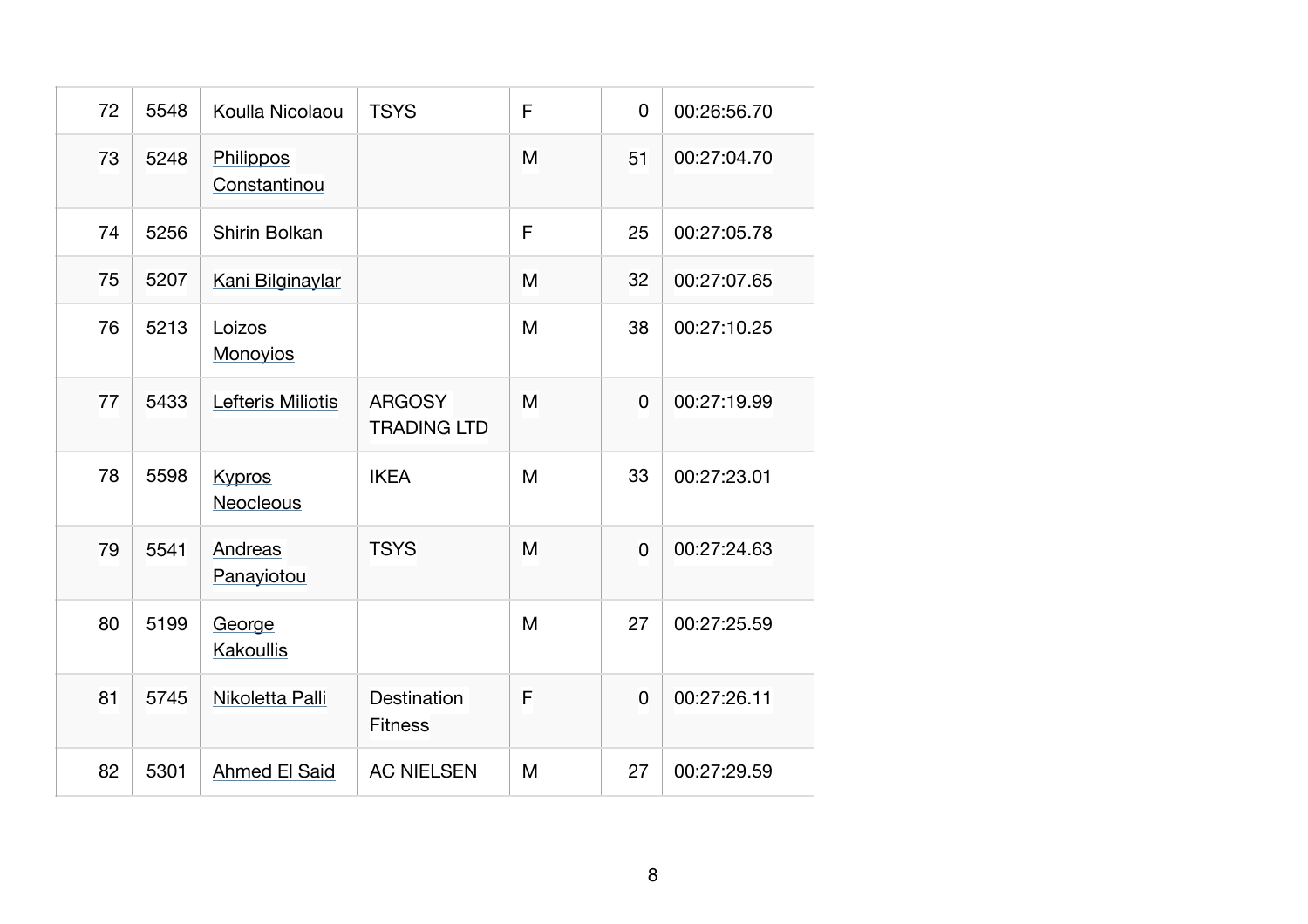| 83 | 5275 | <b>Alexis Rigas</b>           | <b>AC NIELSEN</b>               | M | 27  | 00:27:30.42 |
|----|------|-------------------------------|---------------------------------|---|-----|-------------|
| 84 | 5516 | Maria Poyiadjis               | The Landmark<br>Nicosia         | F | 54  | 00:27:32.75 |
| 85 | 5145 | Yiota<br>Parparinou           |                                 | F | 34  | 00:27:34.20 |
| 86 | 5550 | <b>Antonis Kiayias</b>        | <b>TSYS</b>                     | M | 0   | 00:27:45.65 |
| 87 | 5361 | <b>Marios</b><br>Zachariades  | <b>KPMG LTD</b>                 | M | 114 | 00:27:47.40 |
| 88 | 5476 | Petros<br>Charalambous        | Elysee<br><b>Irrigation Ltd</b> | M | 15  | 00:27:49.50 |
| 89 | 5727 | <b>Violeta Cenusa</b>         | Voici La Mode                   | F | 0   | 00:27:49.69 |
| 90 | 5475 | Antonis<br><b>Tsiripillis</b> | Elysee<br><b>Irrigation Ltd</b> | M | 64  | 00:27:50.85 |
| 91 | 5036 | <b>Daniel Mavris</b>          |                                 | M | 50  | 00:27:58.45 |
| 92 | 5270 | <b>Xenios Nikou</b>           |                                 | M | 39  | 00:28:01.85 |
| 93 | 5023 | Christia Zeniou               |                                 | F | 35  | 00:28:03.03 |
| 94 | 5776 | Andreas<br>Symeou             |                                 | M | 0   | 00:28:06.16 |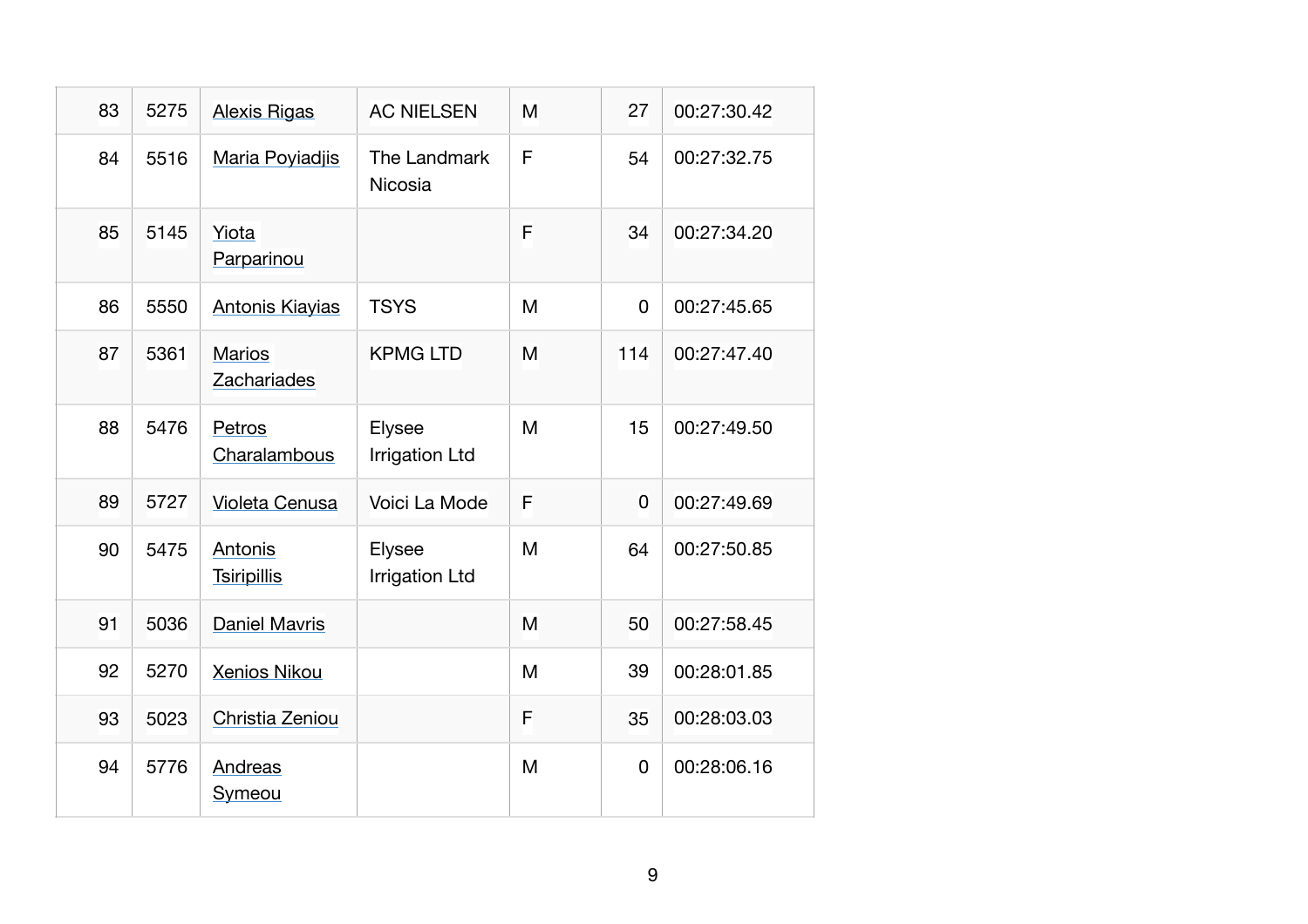| 95  | 5005 | Andreas<br>Mousoulides    |                                 | M | 15 | 00:28:08.05 |
|-----|------|---------------------------|---------------------------------|---|----|-------------|
| 96  | 5472 | lakovos<br>lakovou        | Elysee<br><b>Irrigation Ltd</b> | M | 23 | 00:28:08.06 |
| 97  | 5285 | <b>Kypros</b><br>Stefanou | <b>AC NIELSEN</b>               | M | 27 | 00:28:08.91 |
| 98  | 5302 | Andy<br>Papadopoulos      | <b>AC NIELSEN</b>               | M | 26 | 00:28:10.01 |
| 99  | 5466 | Eustathios<br>Nikolaides  | <b>Elysee</b><br>Irrigation Ltd | M | 43 | 00:28:11.43 |
| 100 | 5147 | <b>Adonis Kallis</b>      |                                 | M | 46 | 00:28:12.20 |
| 101 | 5514 | <b>Nada</b><br>Panayiotou | The Landmark<br><b>Nicosia</b>  | F | 50 | 00:28:15.85 |
| 102 | 5630 | <b>Sotiris Ptinits</b>    | Air It Nicosia                  | M | 31 | 00:28:20.57 |
| 103 | 5633 | Andreas<br>Stylianou      | Air It Nicosia                  | M | 22 | 00:28:21.47 |
| 104 | 5038 | Demetris<br>Christodoulou |                                 | M | 24 | 00:28:23.19 |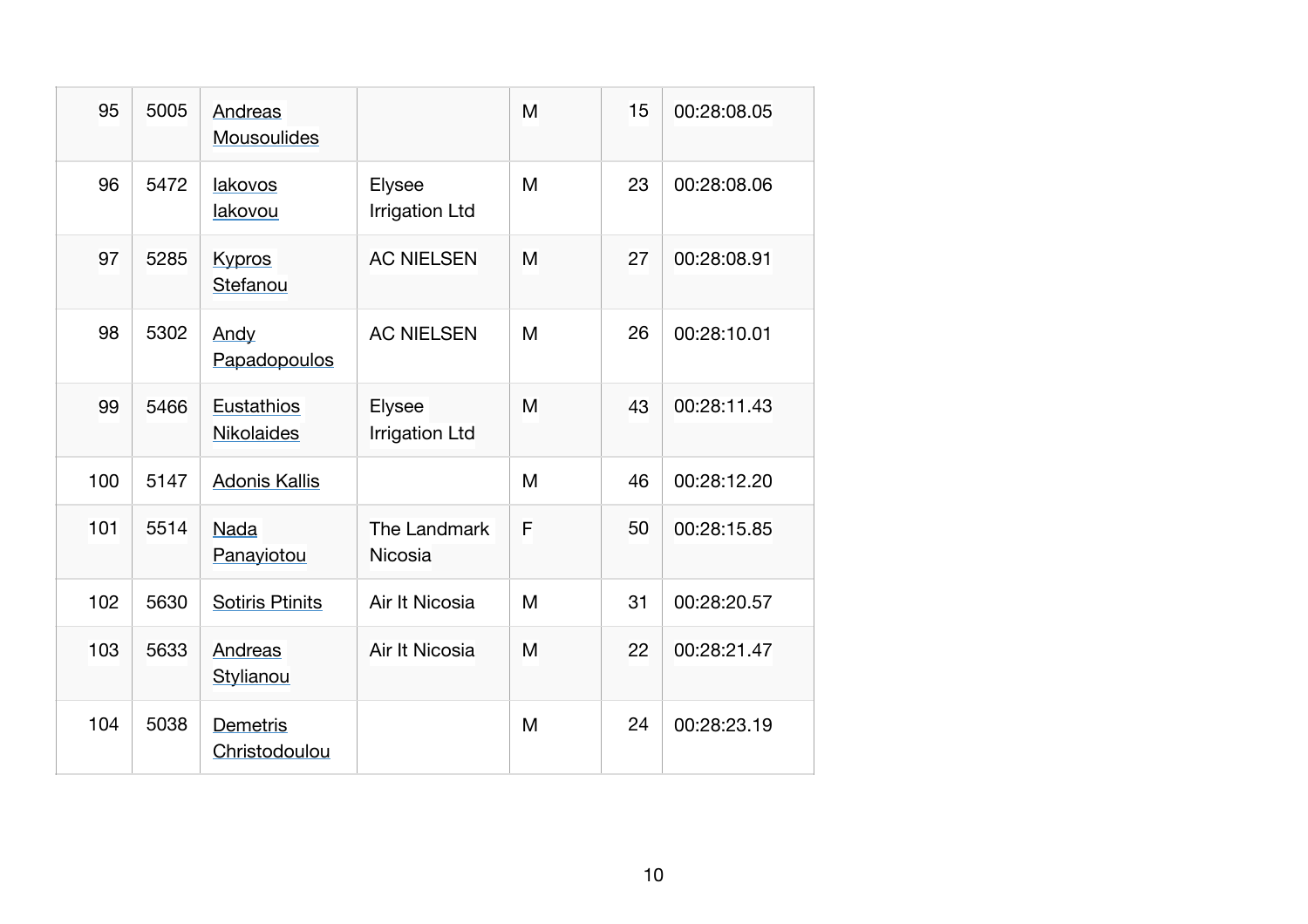| 105 | 5231 | <b>Michalis</b><br><b>Mougis</b> |                                         | M | 12 | 00:28:27.38 |
|-----|------|----------------------------------|-----------------------------------------|---|----|-------------|
| 106 | 5609 | Diana Pavlidou                   | Noble Energy                            | F | 33 | 00:28:29.88 |
| 107 | 5178 | <b>Demetris</b><br><b>Mougis</b> |                                         | M | 48 | 00:28:29.99 |
| 108 | 5597 | Ioannis<br>Symeonidis            | <b>IKEA</b>                             | M | 28 | 00:28:35.41 |
| 109 | 5008 | Andreou<br>Andreas               |                                         | M | 32 | 00:28:35.54 |
| 110 | 5559 | Christos<br><b>Tofarides</b>     | <b>AFO Central</b><br>Bank of<br>Cyprus | M | 0  | 00:28:39.65 |
| 111 | 5519 | Georgia<br>Michael               | The Landmark<br><b>Nicosia</b>          | F | 38 | 00:28:41.38 |
| 112 | 5082 | Kika Messiou                     |                                         | F | 45 | 00:28:42.63 |
| 113 | 5471 | <b>Alkis</b><br>Papadopoulos     | Elysee<br><b>Irrigation Ltd</b>         | M | 41 | 00:28:49.96 |
| 114 | 5758 | Andreas<br>Antoniades            | Destination<br><b>Fitness</b>           | M | 0  | 00:28:55.12 |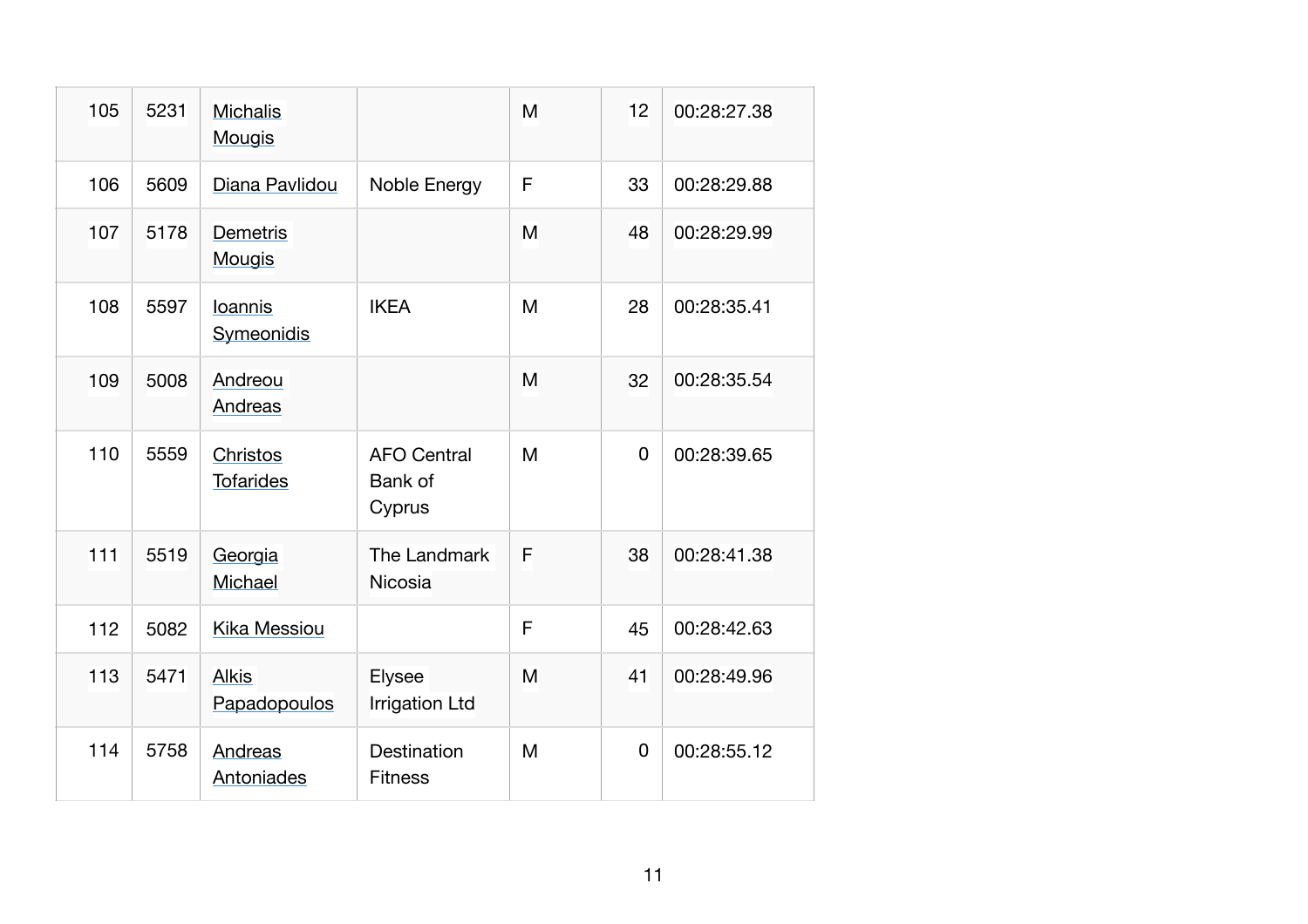| 115 | 5796 | 5796 5796                        | Albourne<br><b>Partners</b><br>(Cyprus) Ltd | M | $\overline{0}$ | 00:29:11.77 |
|-----|------|----------------------------------|---------------------------------------------|---|----------------|-------------|
| 116 | 5356 | Demetris<br>Papaconstantin<br>ou | <b>KPMG LTD</b>                             | M | 114            | 00:29:17.14 |
| 117 | 5017 | Antonis<br><b>Tymvios</b>        |                                             | M | 13             | 00:29:17.83 |
| 118 | 5103 | Michael<br>Trimikliniotis        |                                             | M | 51             | 00:29:26.60 |
| 119 | 5269 | Valentinos<br>Pariza             |                                             | M | 20             | 00:29:34.58 |
| 120 | 5264 | <b>Stella</b><br>Hadjipanagi     |                                             | F | 32             | 00:29:36.85 |
| 121 | 5134 | <b>Stelios</b><br>Herodotou      |                                             | M | 46             | 00:29:40.97 |
| 122 | 5741 | Antonis<br>Kontemeniotis         | Destination<br><b>Fitness</b>               | M | $\mathbf 0$    | 00:29:46.03 |
| 123 | 5600 | <b>Oliver Gruber</b>             | <b>IKEA</b>                                 | M | 33             | 00:29:47.15 |
| 124 | 5592 | <b>Alex Chilug</b>               | <b>IKEA</b>                                 | M | 23             | 00:29:47.69 |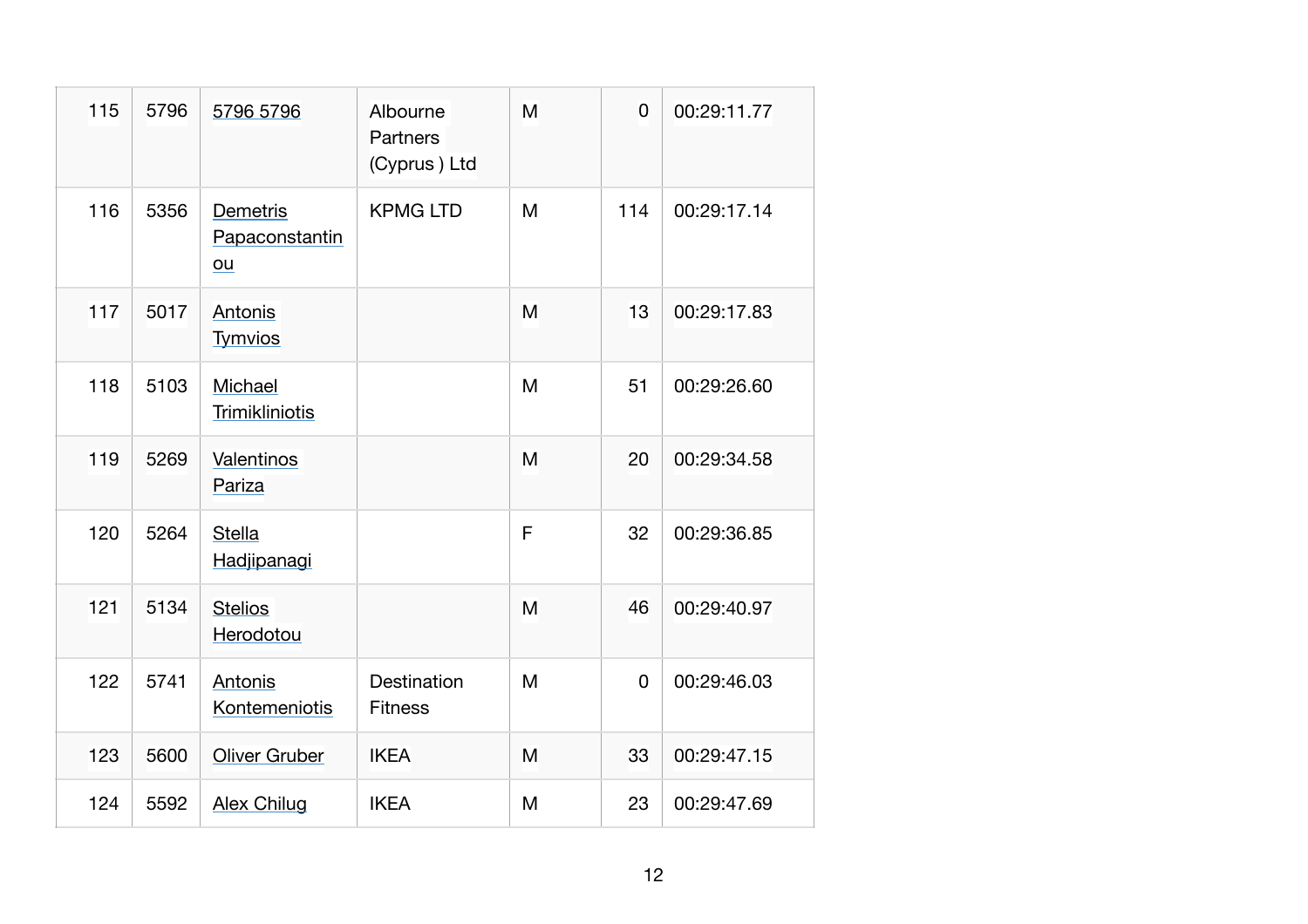| 125 | 5417 | <b>Misak</b><br>Keshishian | Albourne<br>Partners<br>(Cyprus) Ltd | M | 0              | 00:29:54.15 |
|-----|------|----------------------------|--------------------------------------|---|----------------|-------------|
| 126 | 5701 | Antreas<br>Chrysiliou      | C.A<br>Papaellinas                   | M | 26             | 00:30:02.85 |
| 127 | 5783 | <b>Dimitris</b><br>Andreou |                                      | M | $\overline{0}$ | 00:30:09.74 |
| 128 | 5784 | <b>Antri Fala</b>          |                                      | F | 0              | 00:30:10.58 |
| 129 | 5142 | Vita Vasiliou              |                                      | F | 57             | 00:30:13.49 |
| 130 | 5148 | Alexia<br>Potamitou        |                                      | F | 40             | 00:30:17.23 |
| 131 | 5168 | Christos<br>Karaolis       |                                      | M | 39             | 00:30:18.20 |
| 132 | 5545 | Roy<br>Mongomery           | <b>TSYS</b>                          | M | $\mathbf 0$    | 00:30:20.05 |
| 133 | 5780 | 5780 5780                  |                                      | M | 0              | 00:30:21.22 |
| 134 | 5782 | 5782 5782                  |                                      | M | 0              | 00:30:21.78 |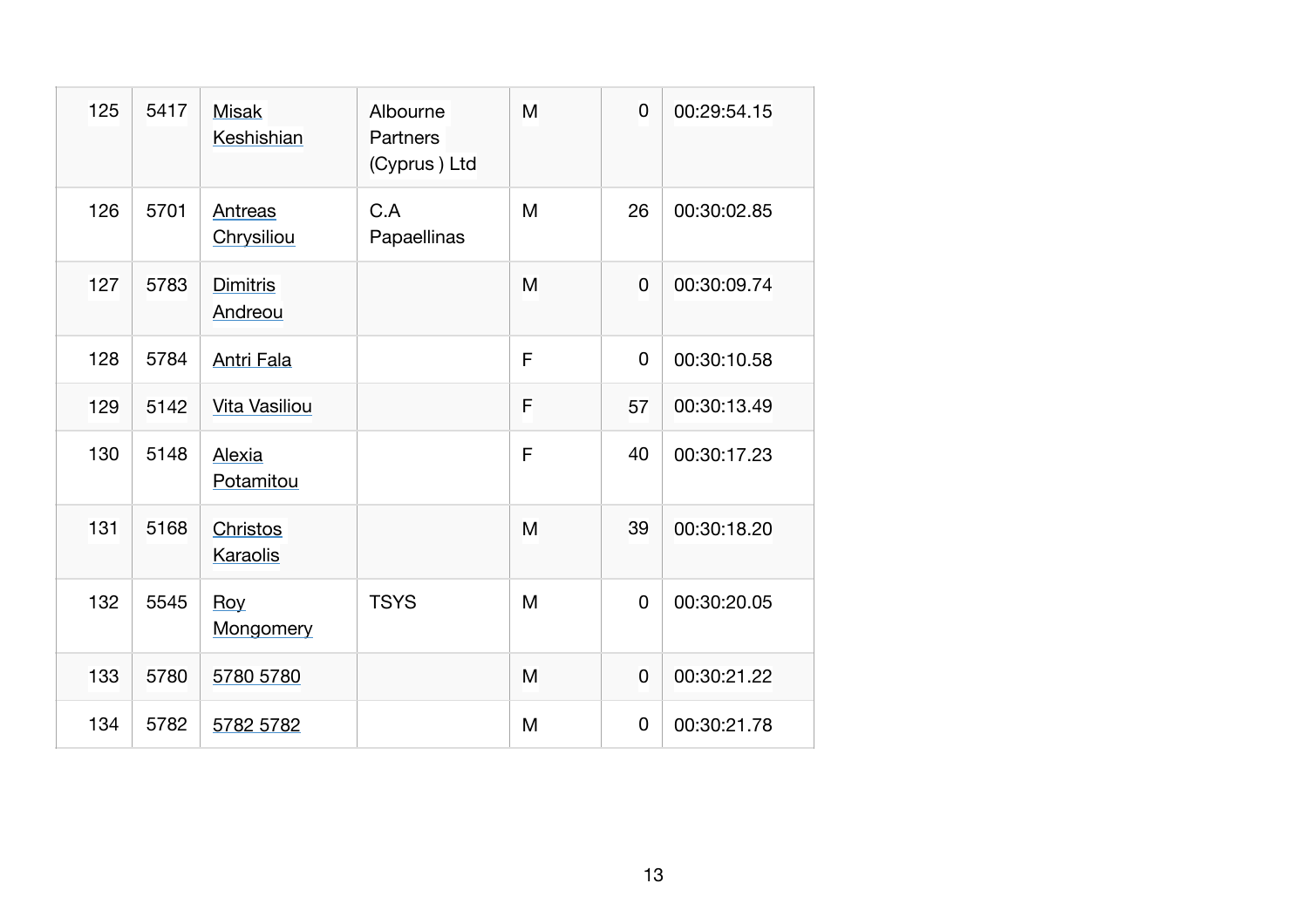| 135 | 5424 | Max Steinbach                 | Albourne<br><b>Partners</b><br>(Cyprus) Ltd | M | $\overline{0}$ | 00:30:26.92 |
|-----|------|-------------------------------|---------------------------------------------|---|----------------|-------------|
| 136 | 5368 | Panayiotis<br><b>Florides</b> | The Mall of<br>Cyprus                       | M | 15             | 00:30:33.89 |
| 137 | 5114 | Osman Atakan                  |                                             | M | 47             | 00:30:35.22 |
| 138 | 5465 | Maria<br>Papachristofor<br>ou | Elysee<br><b>Irrigation Ltd</b>             | F | 52             | 00:30:40.31 |
| 139 | 5108 | <b>Nearchos</b><br>Paspallis  |                                             | M | 42             | 00:30:45.93 |
| 140 | 5024 | Christina<br>Stephanidou      |                                             | F | 45             | 00:30:51.22 |
| 141 | 5306 | <b>Pefkios</b><br>Photiades   | <b>AC NIELSEN</b>                           | M | 50             | 00:30:58.35 |
| 142 | 5234 | <b>Nasia</b><br>Constantinide |                                             | F | 37             | 00:31:02.49 |
| 143 | 5272 | Yiota<br>Constantinou         |                                             | F | 35             | 00:31:03.07 |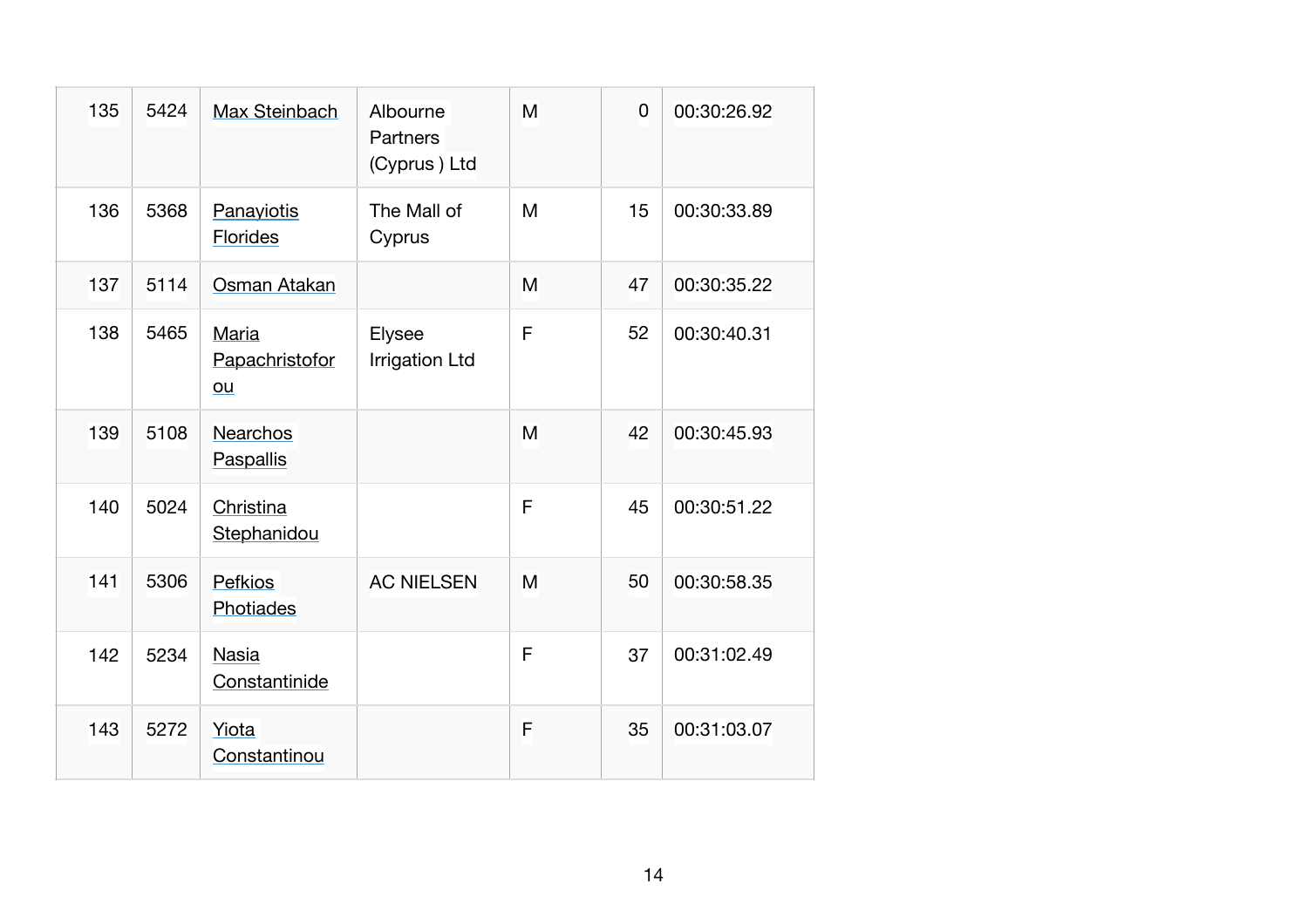| 144 | 5906 | Synthia<br>Savvide          | Cyprus<br>Alliance for<br><b>Rare Disorders</b> | F | $\overline{0}$ | 00:31:07.25 |
|-----|------|-----------------------------|-------------------------------------------------|---|----------------|-------------|
| 145 | 5671 | Maria Komiti                | <b>Deloitte</b>                                 | F | $\overline{0}$ | 00:31:12.49 |
| 146 | 5292 | Rodoula<br>Makedona         | <b>AC NIELSEN</b>                               | F | 39             | 00:31:16.66 |
| 147 | 5358 | Antonis<br>Neophytou        | <b>KPMG LTD</b>                                 | M | 114            | 00:31:21.45 |
| 148 | 5112 | Nikoletta<br>Spyrou         |                                                 | F | 29             | 00:31:22.94 |
| 149 | 5149 | Aliki Makridou              |                                                 | F | 44             | 00:31:28.99 |
| 150 | 5246 | Pavlos Ashiotis             |                                                 | M | 51             | 00:31:30.47 |
| 151 | 5146 | Zapitis Andreas             |                                                 | M | 32             | 00:31:33.84 |
| 152 | 5595 | Denis Lazic                 | <b>IKEA</b>                                     | M | 46             | 00:31:34.07 |
| 153 | 5901 | <b>Christos</b><br>Savvides | Cyprus<br>Alliance for<br><b>Rare Disorders</b> | M | $\mathbf 0$    | 00:31:35.48 |
| 154 | 5152 | Andreas<br>Anatolitis       |                                                 | M | 42             | 00:31:36.26 |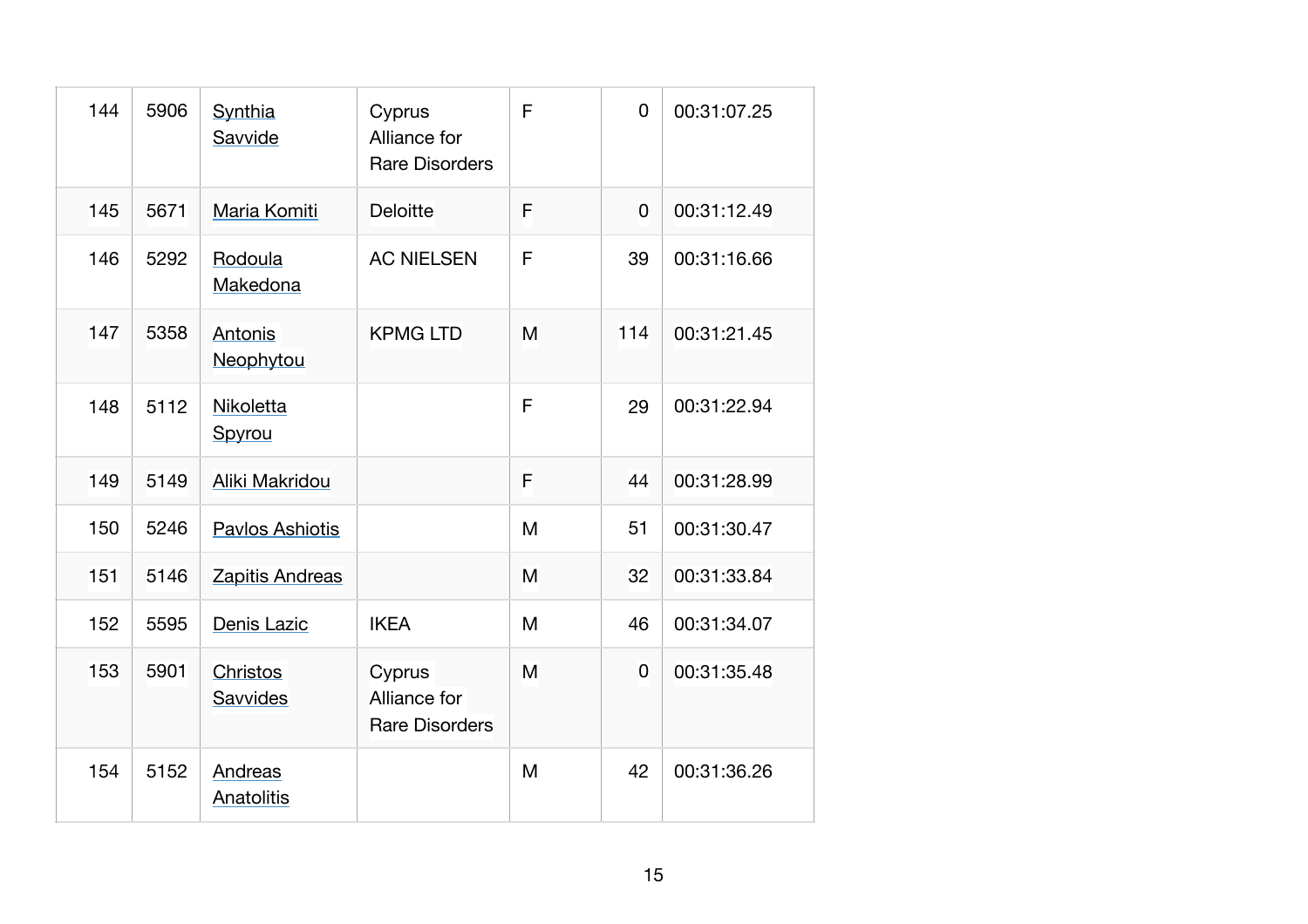| 155 | 5124 | Popi Tziapoura                  |                                      | F | 46          | 00:31:41.62 |
|-----|------|---------------------------------|--------------------------------------|---|-------------|-------------|
| 156 | 5323 | <b>Marinos</b><br>Christodoulou | Air It Nicosia                       | M | 45          | 00:31:41.89 |
| 157 | 5747 | Andreas Louka                   | <b>Destination</b><br><b>Fitness</b> | M | $\mathbf 0$ | 00:31:43.44 |
| 158 | 5684 | Andreas<br>Konstantinou         | C.A<br>Papaellinas                   | M | 26          | 00:31:44.77 |
| 159 | 5181 | Eirini<br>Panagiotou            |                                      | F | 28          | 00:31:47.95 |
| 160 | 5501 | Andreas<br>Vanezis              | George<br><b>Yiangou LLC</b>         | M | 48          | 00:31:52.25 |
| 161 | 5461 | Mioara Panagi                   | Elysee<br><b>Irrigation Ltd</b>      | F | 52          | 00:31:53.08 |
| 162 | 5109 | <b>Nektarios</b><br>Savva       |                                      | M | 40          | 00:31:58.81 |
| 163 | 5158 | Antigone<br>Demetriou           |                                      | F | 40          | 00:31:59.10 |
| 164 | 5034 | <b>Costas Paphitis</b>          |                                      | M | 43          | 00:32:01.14 |
| 165 | 5844 | <b>Ilya Dmitriev</b>            |                                      | M | 42          | 00:32:03.22 |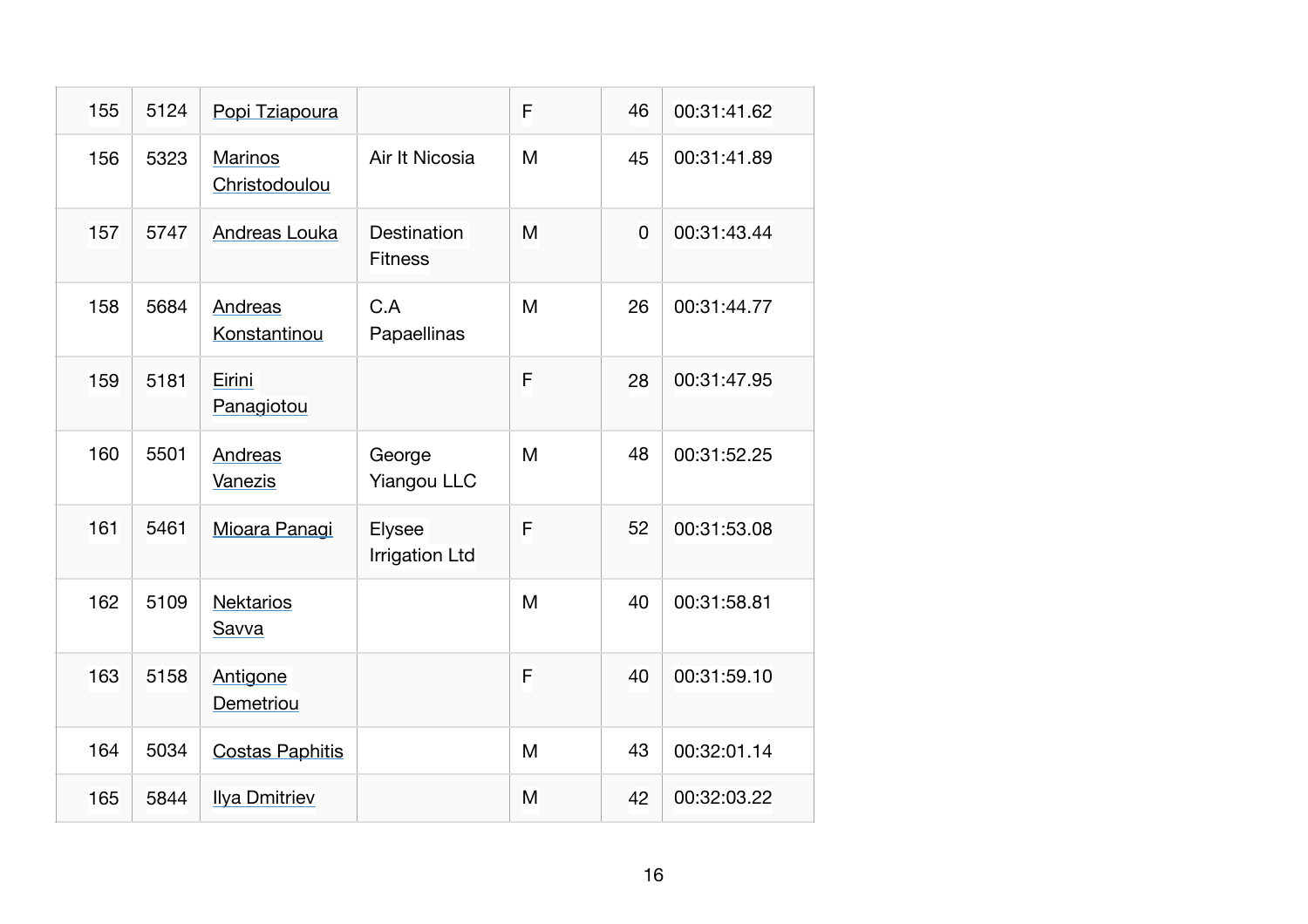| 166 | 5447 | <b>Marios</b><br>Philippou          | <b>ARGOSY</b><br><b>TRADING LTD</b>  | M | $\mathbf 0$    | 00:32:03.66 |
|-----|------|-------------------------------------|--------------------------------------|---|----------------|-------------|
| 167 | 5854 | Constantinos<br>Palekythritis       |                                      | M | $\overline{0}$ | 00:32:05.73 |
| 168 | 5019 | Avraam<br>Apostolou                 |                                      | M | 29             | 00:32:06.45 |
| 169 | 5018 | Aphrodite<br>Polydorou              |                                      | F | 35             | 00:32:07.07 |
| 170 | 5580 | Constantinos<br>Pavides             | C.Savva &<br>Associates              | M | 32             | 00:32:11.17 |
| 171 | 5752 | Maria<br>Demosthenous               | <b>Destination</b><br><b>Fitness</b> | F | $\overline{0}$ | 00:32:13.96 |
| 172 | 5318 | Koula<br>Aristodemou                | Air It Nicosia                       | F | 30             | 00:32:14.53 |
| 173 | 5232 | <b>Michalis</b><br>Zambyrinis       |                                      | M | 31             | 00:32:16.10 |
| 174 | 5427 | Maria Mavridou                      | <b>ARGOSY</b><br><b>TRADING LTD</b>  | F | 27             | 00:32:21.56 |
| 175 | 5324 | <b>Marios</b><br><b>Pitsillides</b> | Air It Nicosia                       | M | 34             | 00:32:26.28 |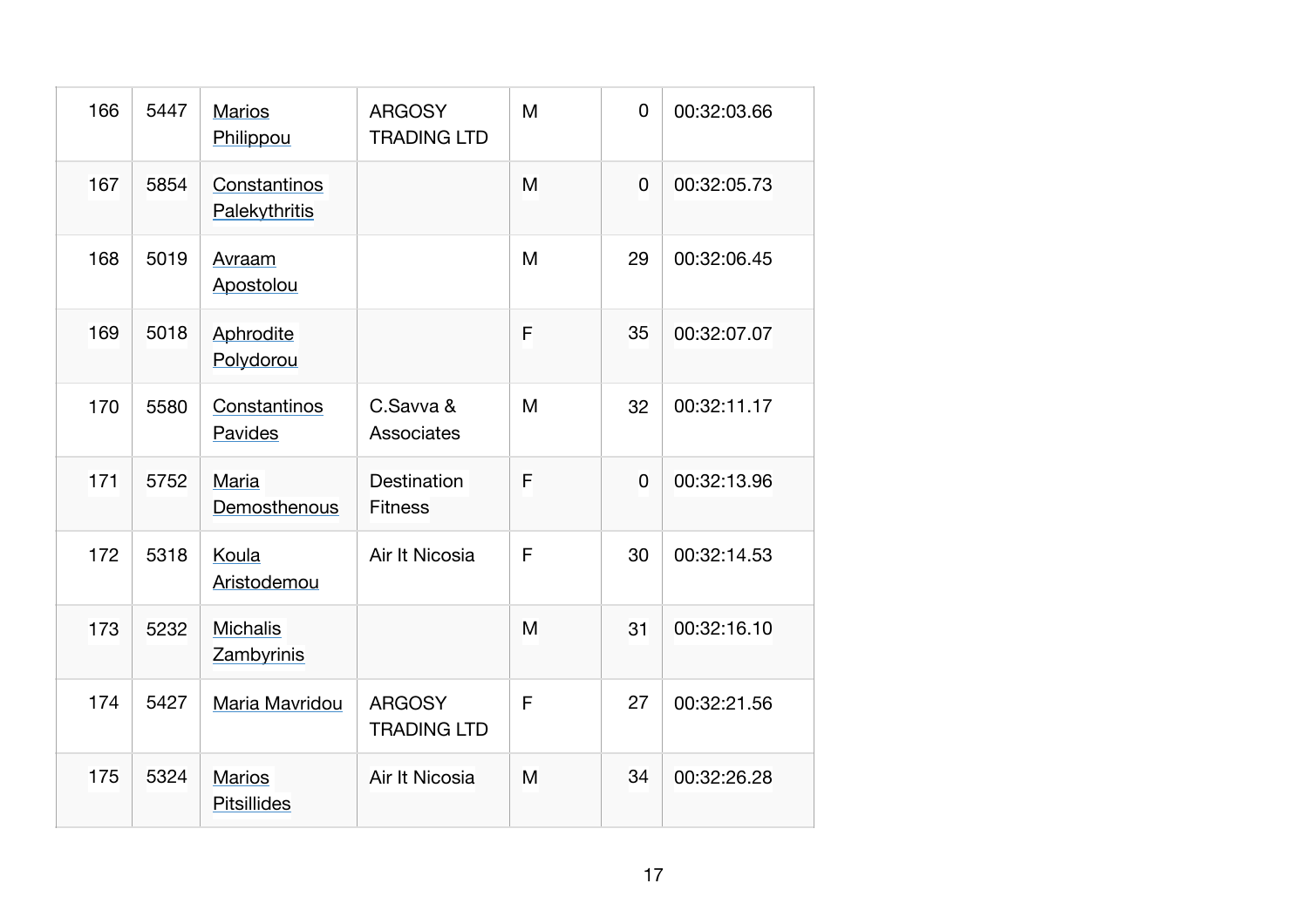| 176 | 5344 | Savvas<br>Theocharous               | <b>KPMG LTD</b>                      | M | 114      | 00:32:31.22 |
|-----|------|-------------------------------------|--------------------------------------|---|----------|-------------|
| 177 | 5744 | Andriana<br>Christoforou            | Destination<br><b>Fitness</b>        | F | $\Omega$ | 00:32:36.25 |
| 178 | 5056 | <b>Gavriel Panis</b>                |                                      | M | 42       | 00:32:37.46 |
| 179 | 5075 | Kalia<br>Eleftheriou                |                                      | F | 28       | 00:32:46.52 |
| 180 | 5467 | <b>Marios</b><br>Charalambides      | Elysee<br><b>Irrigation Ltd</b>      | M | 26       | 00:32:46.85 |
| 181 | 5104 | <b>Michalis</b><br><b>Kalogeris</b> |                                      | M | 16       | 00:32:54.31 |
| 182 | 5790 | <b>Marios</b><br>Papapetrou         |                                      | M | 29       | 00:32:54.78 |
| 183 | 5282 | lacovos<br>Paschalides              | <b>AC NIELSEN</b>                    | M | 29       | 00:32:59.97 |
| 184 | 5413 | Charalambos<br>Charalambous         | Albourne<br>Partners<br>(Cyprus) Ltd | M | 30       | 00:33:09.87 |
| 185 | 5088 | Lucia Stavrinou                     |                                      | F | 48       | 00:33:12.84 |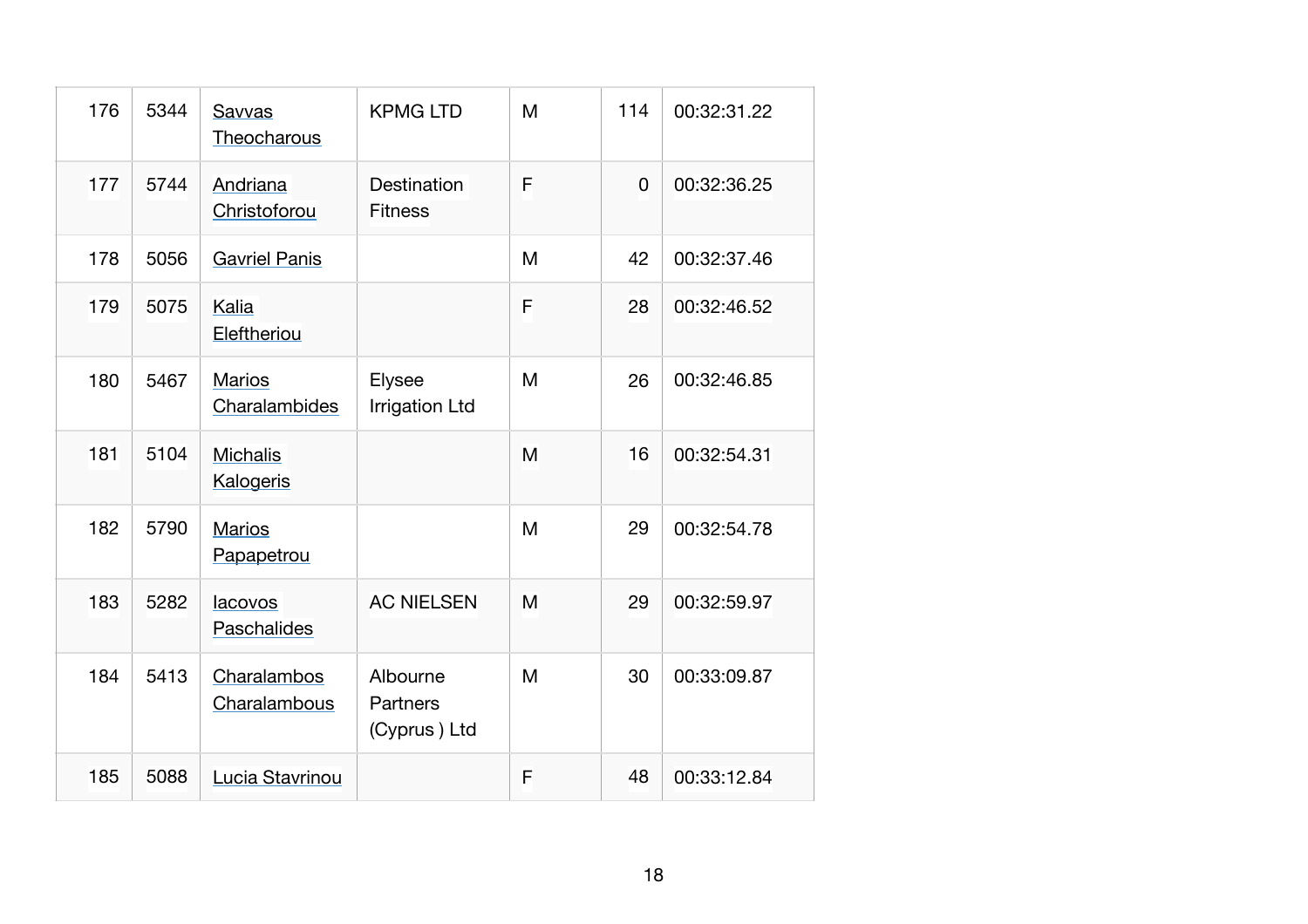| 186 | 5304 | Georgios<br>Longovitis                    | <b>AC NIELSEN</b>               | M | 27             | 00:33:17.45 |
|-----|------|-------------------------------------------|---------------------------------|---|----------------|-------------|
| 187 | 5140 | Varvara<br>Nikolaou                       |                                 | F | 43             | 00:33:19.24 |
| 188 | 5590 | <b>Photis Photiou</b>                     | C.Savva &<br>Associates         | M | 32             | 00:33:23.52 |
| 189 | 5242 | Pantelis<br><b>Koullapis</b>              |                                 | M | 31             | 00:33:23.74 |
| 190 | 5674 | Patroklos<br>Pantela                      | C.A<br>Papaellinas              | M | 32             | 00:33:31.99 |
| 191 | 5846 | Κωνσταντίνος<br>Παπακωνσταντί<br>vou 5846 | <b>Team Dixan</b>               | M | $\overline{0}$ | 00:33:34.43 |
| 192 | 5063 | Georgios<br>Georgiou                      |                                 | M | 62             | 00:33:35.64 |
| 193 | 5788 | Andria Savva                              |                                 | F | 28             | 00:33:39.45 |
| 194 | 5474 | Demetra<br>Pefkianaki                     | Elysee<br><b>Irrigation Ltd</b> | F | 9              | 00:33:40.99 |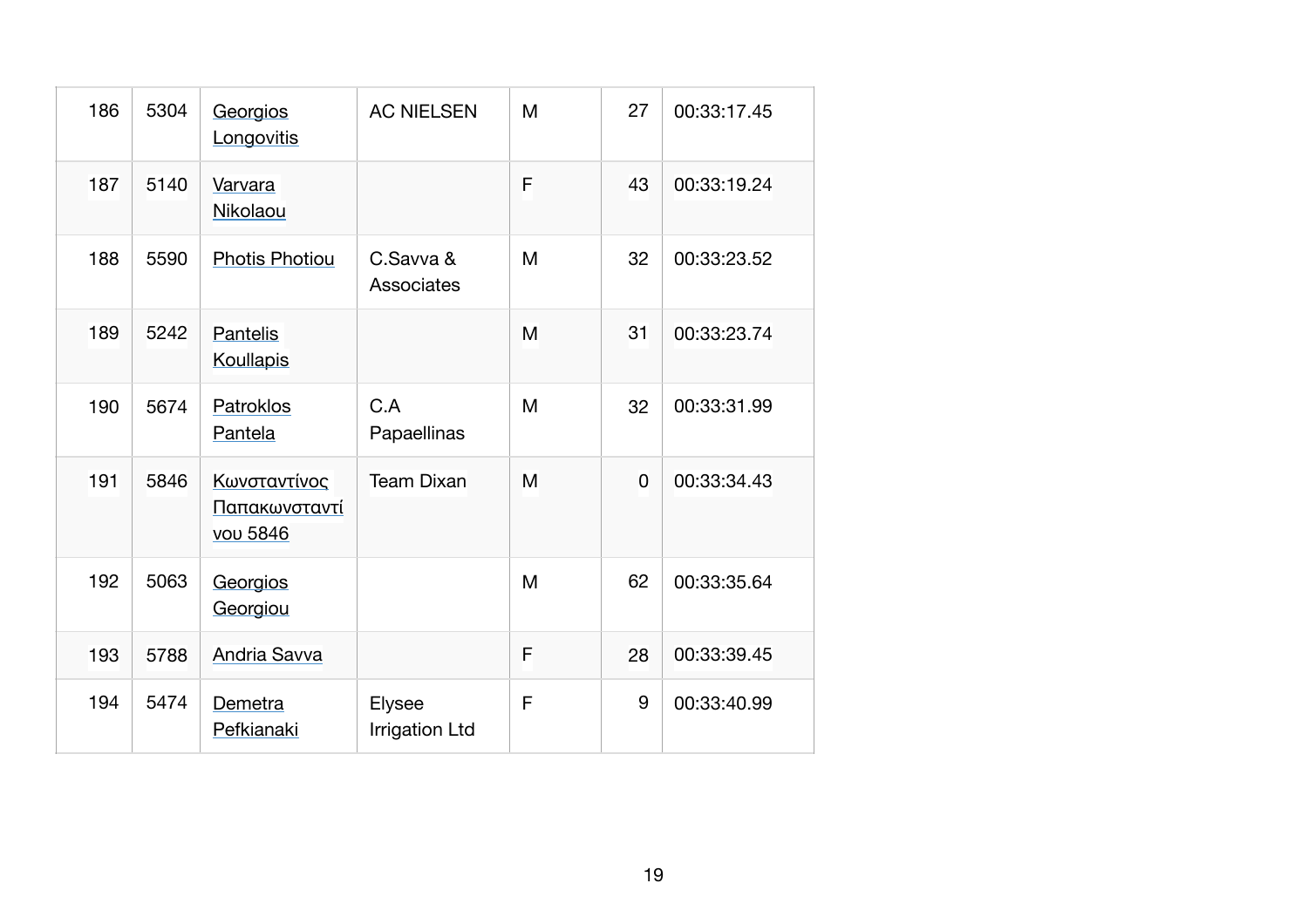| 195 | 5654 | Αγκυλοποιητική<br>Σπονδυλοαρθρί<br>τιδα 20 | Αγκυλοποιητικ<br>ή<br>Σπονδυλοαρθρ<br>ίτιδα     | M | $\overline{0}$ | 00:33:41.64 |
|-----|------|--------------------------------------------|-------------------------------------------------|---|----------------|-------------|
| 196 | 5551 | <b>Marios</b><br>Koupepides                | <b>AFO Central</b><br>Bank of<br>Cyprus         | M | 51             | 00:33:42.10 |
| 197 | 5338 | Kosmas<br>Pipyros                          | <b>KPMG LTD</b>                                 | M | 114            | 00:33:42.23 |
| 198 | 5477 | Constantinos<br>Ellinas                    | Elysee<br><b>Irrigation Ltd</b>                 | M | 48             | 00:33:42.45 |
| 199 | 5907 | Maria<br>Chrysostomou                      | Cyprus<br>Alliance for<br><b>Rare Disorders</b> | F | $\mathbf 0$    | 00:33:43.10 |
| 200 | 5191 | Emre Horoz                                 |                                                 | M | 38             | 00:33:43.44 |
| 201 | 5473 | Giannis<br>Pefkianakis                     | Elysee<br><b>Irrigation Ltd</b>                 | M | 40             | 00:33:43.44 |
| 202 | 5742 | Christiana<br>Kontemeniotou                | Destination<br><b>Fitness</b>                   | F | 0              | 00:33:50.01 |
| 203 | 5196 | Fiona Makri                                |                                                 | F | 49             | 00:33:51.30 |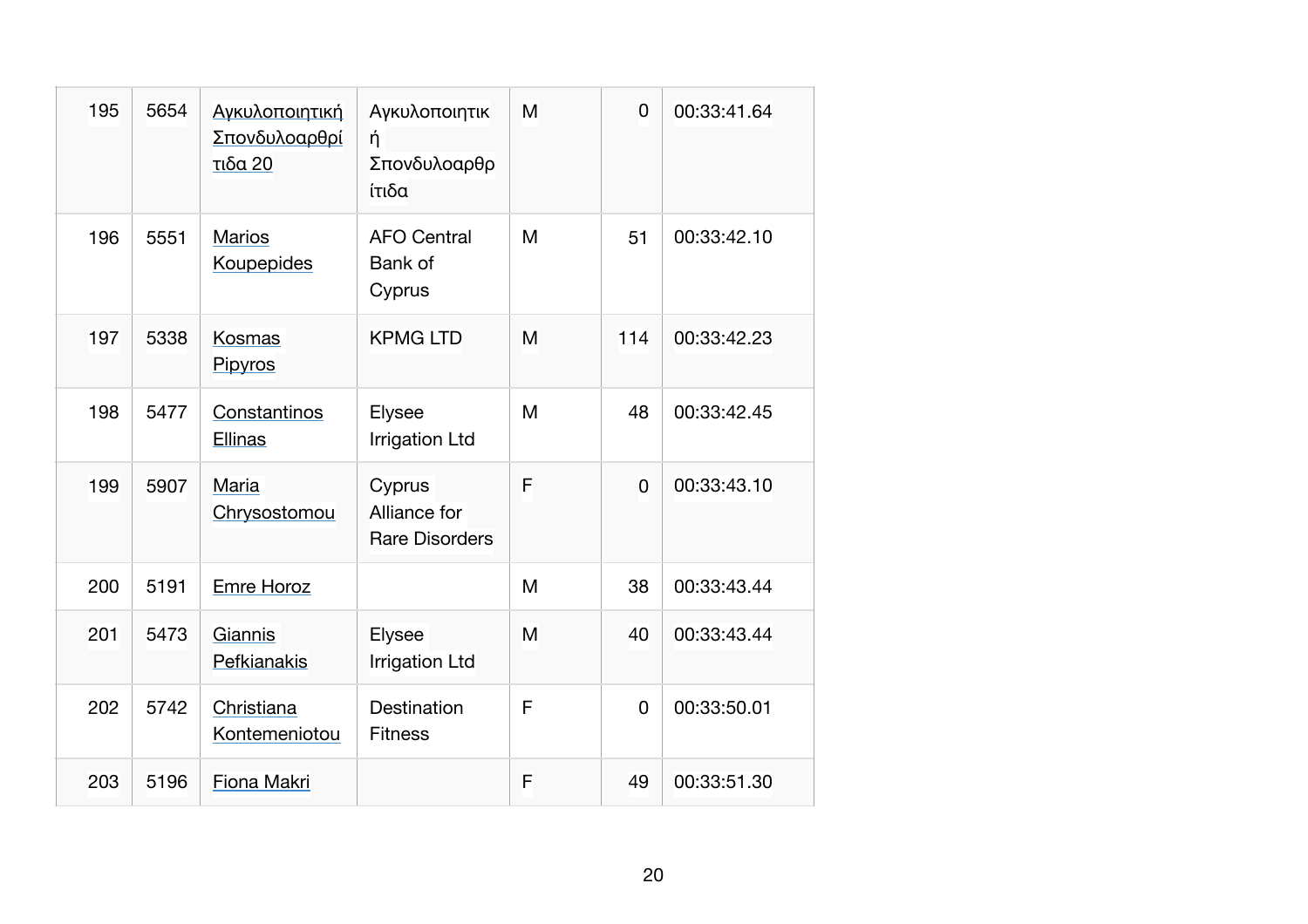| 204 | 5781 | 5781 5781                                  |                                             | M | 0              | 00:33:52.04 |
|-----|------|--------------------------------------------|---------------------------------------------|---|----------------|-------------|
| 205 | 5216 | Maria<br>Karapittidou                      |                                             | F | 54             | 00:33:55.67 |
| 206 | 5367 | Andreas<br><b>Florides</b>                 | The Mall of<br>Cyprus                       | M | 42             | 00:33:55.79 |
| 207 | 5143 | <b>Xenia Filippou</b>                      |                                             | F | 40             | 00:34:02.37 |
| 208 | 5810 | Γιάννος<br>Παφίτης Μ<br>5810               | <b>Team Dixan</b>                           | M | $\mathbf 0$    | 00:34:04.97 |
| 209 | 5658 | Αγκυλοποιητική<br>Σπονδυλοαρθρί<br>τιδα 24 | Αγκυλοποιητικ<br>ή<br>Σπονδυλοαρθρ<br>ίτιδα | M | $\overline{0}$ | 00:34:05.20 |
| 210 | 5649 | Αγκυλοποιητική<br>Σπονδυλοαρθρί<br>τιδα 15 | Αγκυλοποιητικ<br>ή<br>Σπονδυλοαρθρ<br>ίτιδα | M | 0              | 00:34:05.66 |
| 211 | 5211 | Korallia<br>Eleftheriou                    |                                             | F | 34             | 00:34:07.06 |
| 212 | 5632 | Theodora<br>Kolovou                        | Air It Nicosia                              | F | 27             | 00:34:07.62 |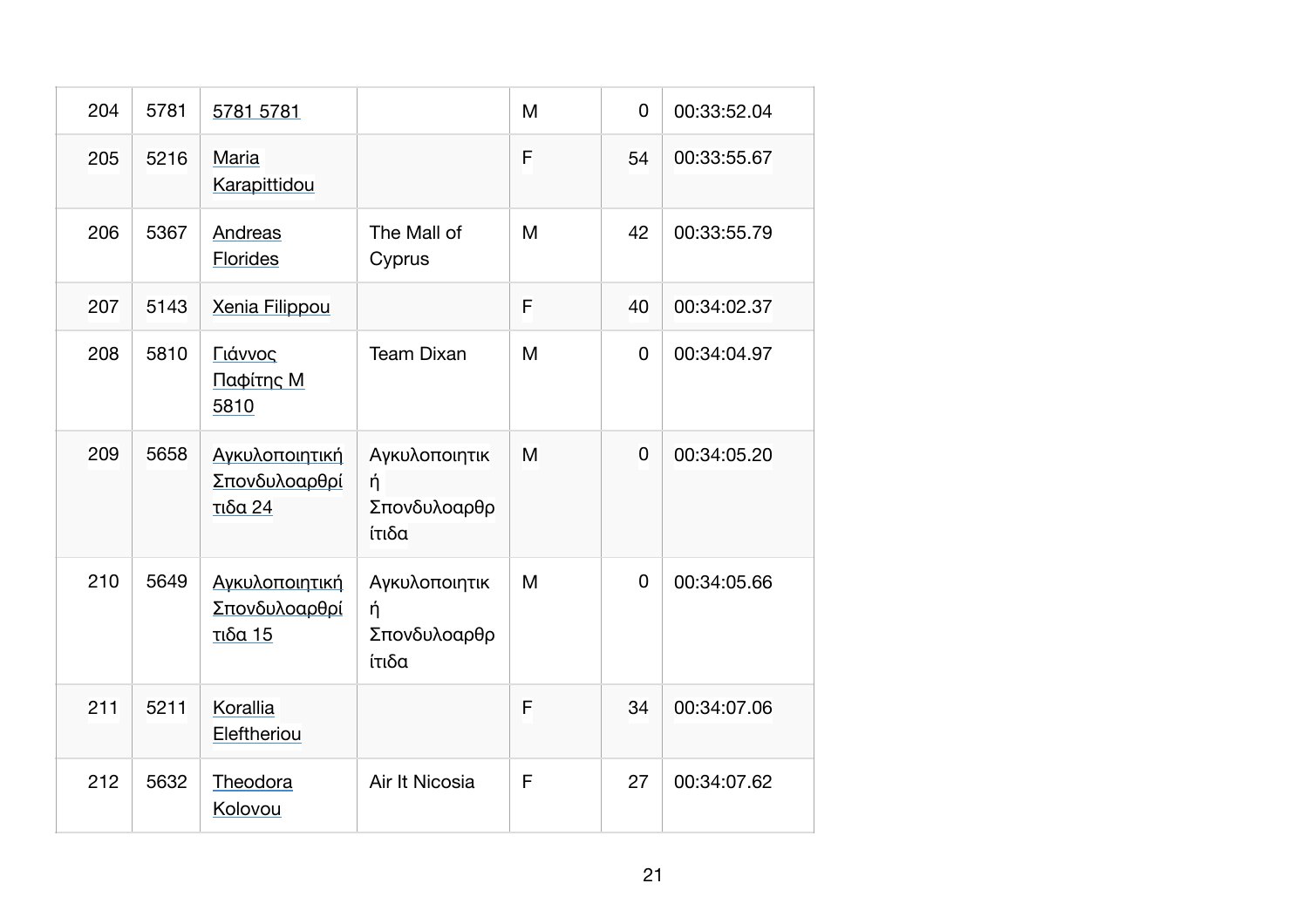| 213 | 5128 | Sofocles<br><b>Tymvios</b> |                                      | M            | 49  | 00:34:10.44 |
|-----|------|----------------------------|--------------------------------------|--------------|-----|-------------|
| 214 | 5415 | Sharon<br>Avgoustis        | Albourne<br>Partners<br>(Cyprus) Ltd | $\mathsf{F}$ | 0   | 00:34:12.01 |
| 215 | 5159 | Antria Katsari             |                                      | F            | 33  | 00:34:12.37 |
| 216 | 5047 | Eleni<br>Georgiadou        |                                      | F            | 36  | 00:34:15.77 |
| 217 | 5351 | Maryna<br>Vardanian        | <b>KPMG LTD</b>                      | F            | 114 | 00:34:27.88 |
| 218 | 5179 | Despina<br>Kolokaside      |                                      | F            | 31  | 00:34:28.98 |
| 219 | 5102 | <b>Melina Spyrou</b>       |                                      | F            | 38  | 00:34:29.05 |
| 220 | 5132 | Stavroulla<br>Costarou     |                                      | F            | 34  | 00:34:30.40 |
| 221 | 5154 | Andreas<br>Paralikis       |                                      | M            | 62  | 00:34:30.40 |
| 222 | 5263 | <b>Stauros</b><br>Andreou  |                                      | M            | 39  | 00:34:32.10 |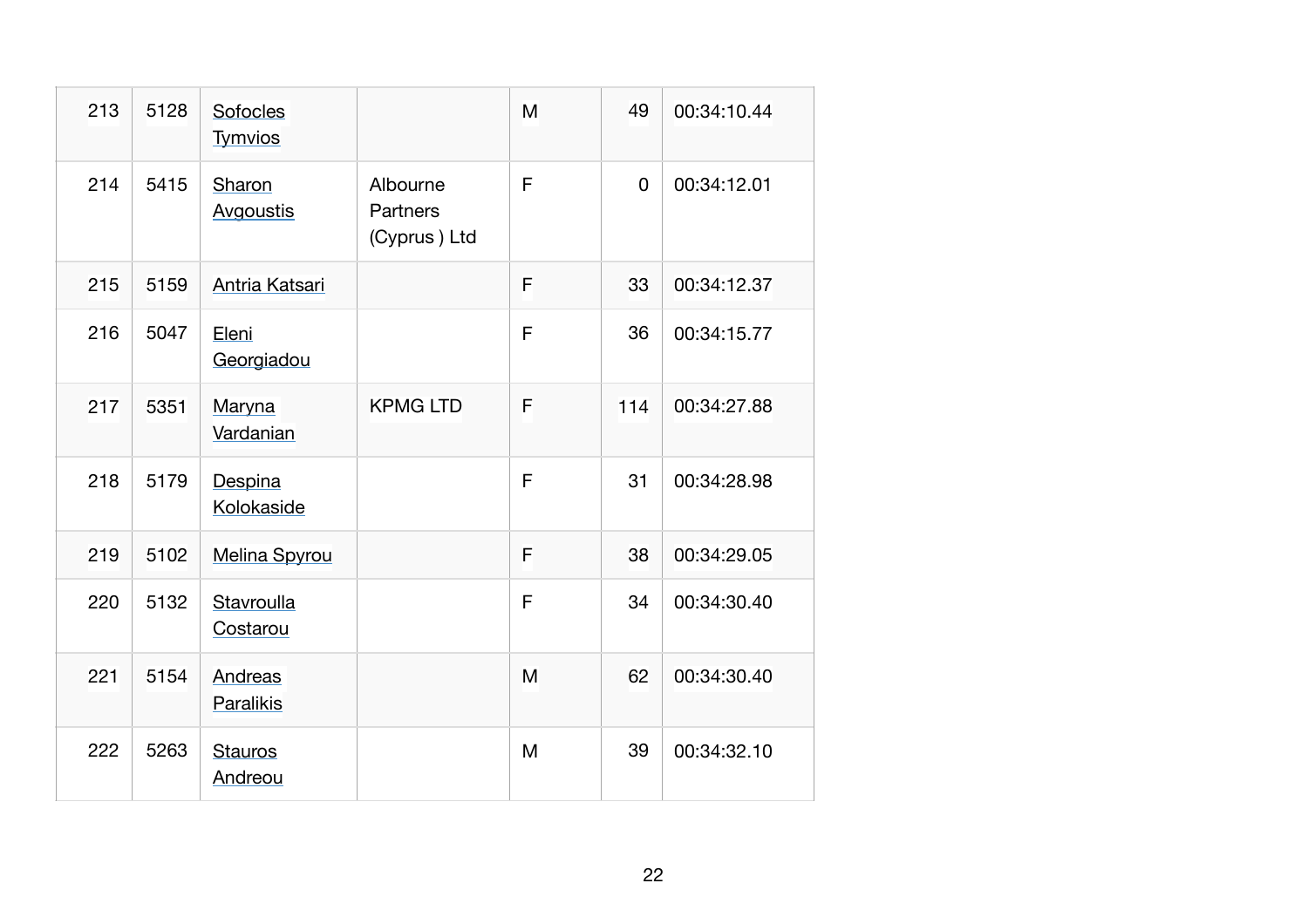| 223 | 5210 | Kleanthis<br>Markantonis                   |                                             | M | 39  | 00:34:33.14 |
|-----|------|--------------------------------------------|---------------------------------------------|---|-----|-------------|
| 224 | 5341 | Savvas<br>Hadjipieris                      | <b>KPMG LTD</b>                             | M | 114 | 00:34:37.34 |
| 225 | 5359 | Rebecca<br>Kammitsi                        | <b>KPMG LTD</b>                             | F | 114 | 00:34:37.61 |
| 226 | 5759 | <b>Stella</b><br>Antoniade                 | Destination<br><b>Fitness</b>               | F | 0   | 00:34:38.36 |
| 227 | 5020 | Carolina Canna                             |                                             | F | 32  | 00:34:42.29 |
| 228 | 5245 | Pavlos<br>Santamas                         |                                             | M | 57  | 00:34:43.91 |
| 229 | 5660 | Αγκυλοποιητική<br>Σπονδυλοαρθρί<br>τιδα 26 | Αγκυλοποιητικ<br>ή<br>Σπονδυλοαρθρ<br>ίτιδα | M | 0   | 00:34:50.82 |
| 230 | 5201 | Georgios<br>Papavarnavas                   |                                             | M | 21  | 00:35:01.48 |
| 231 | 5182 | Elena<br>Amvrosiou                         |                                             | F | 44  | 00:35:04.61 |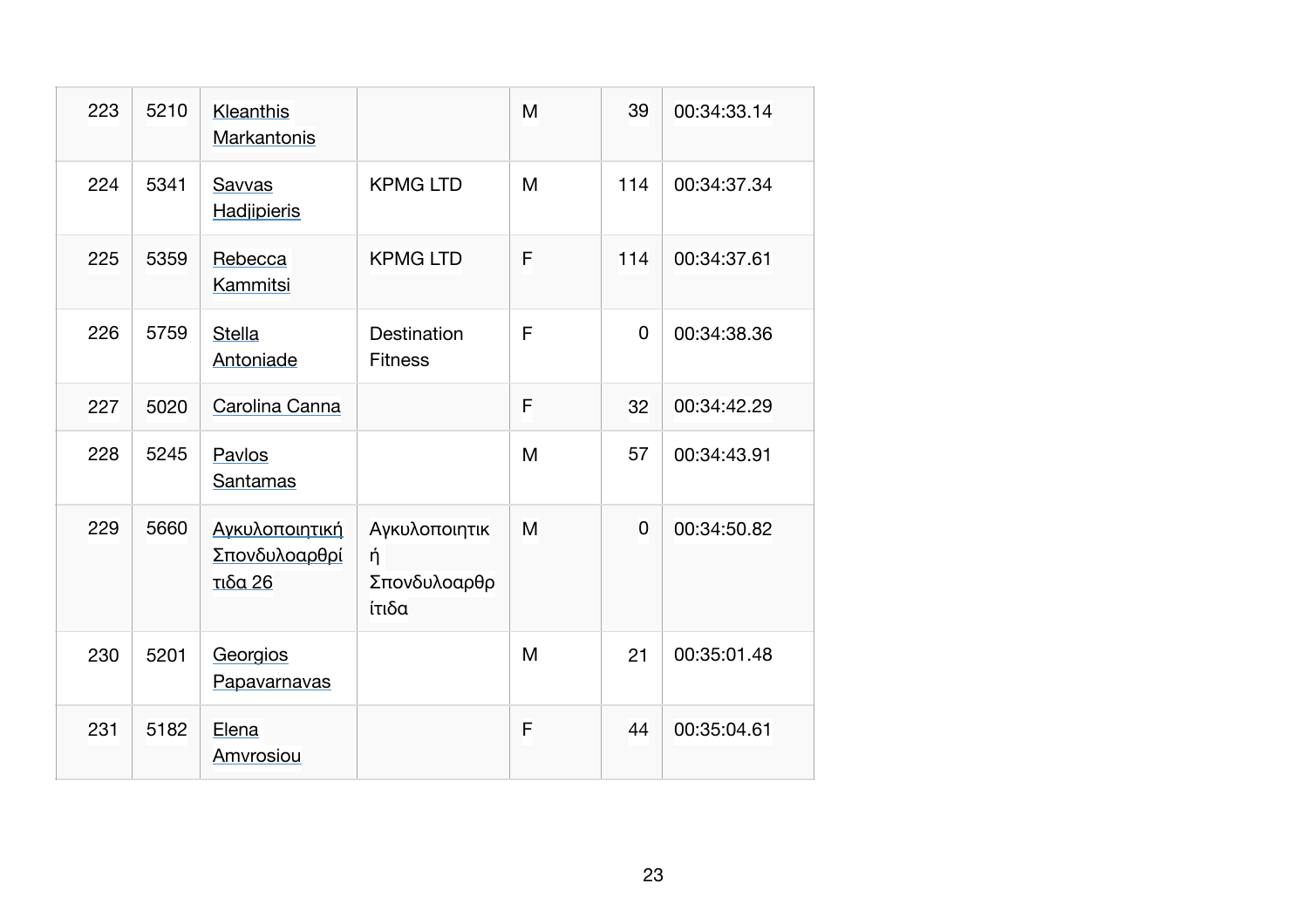| 232 | 5156 | Andriana<br>Evripidou       |                                 | F | 39             | 00:35:06.31 |
|-----|------|-----------------------------|---------------------------------|---|----------------|-------------|
| 233 | 5489 | Evdoxis<br>Demetriou        | Elysee<br><b>Irrigation Ltd</b> | M | 57             | 00:35:07.58 |
| 234 | 5736 | Λευτέρης<br>Κυρκούδης       | Voici La Mode                   | M | $\overline{0}$ | 00:35:09.40 |
| 235 | 5080 | Katerina<br>Sergiou         |                                 | F | 45             | 00:35:12.15 |
| 236 | 5091 | Marcella<br>Constantinou    |                                 | F | 50             | 00:35:12.49 |
| 237 | 5089 | <b>Lucy Simister</b>        |                                 | F | 45             | 00:35:14.01 |
| 238 | 5069 | Grainne<br>Constantinides   |                                 | F | 40             | 00:35:15.27 |
| 239 | 5740 | Kuriaki Zelidou             | Voici La Mode                   | F | $\mathbf 0$    | 00:35:19.14 |
| 240 | 5238 | Neophytos<br>Kleopa         |                                 | M | 30             | 00:35:20.08 |
| 241 | 5353 | <b>Filippos</b><br>Raditsas | <b>KPMG LTD</b>                 | M | 114            | 00:35:23.89 |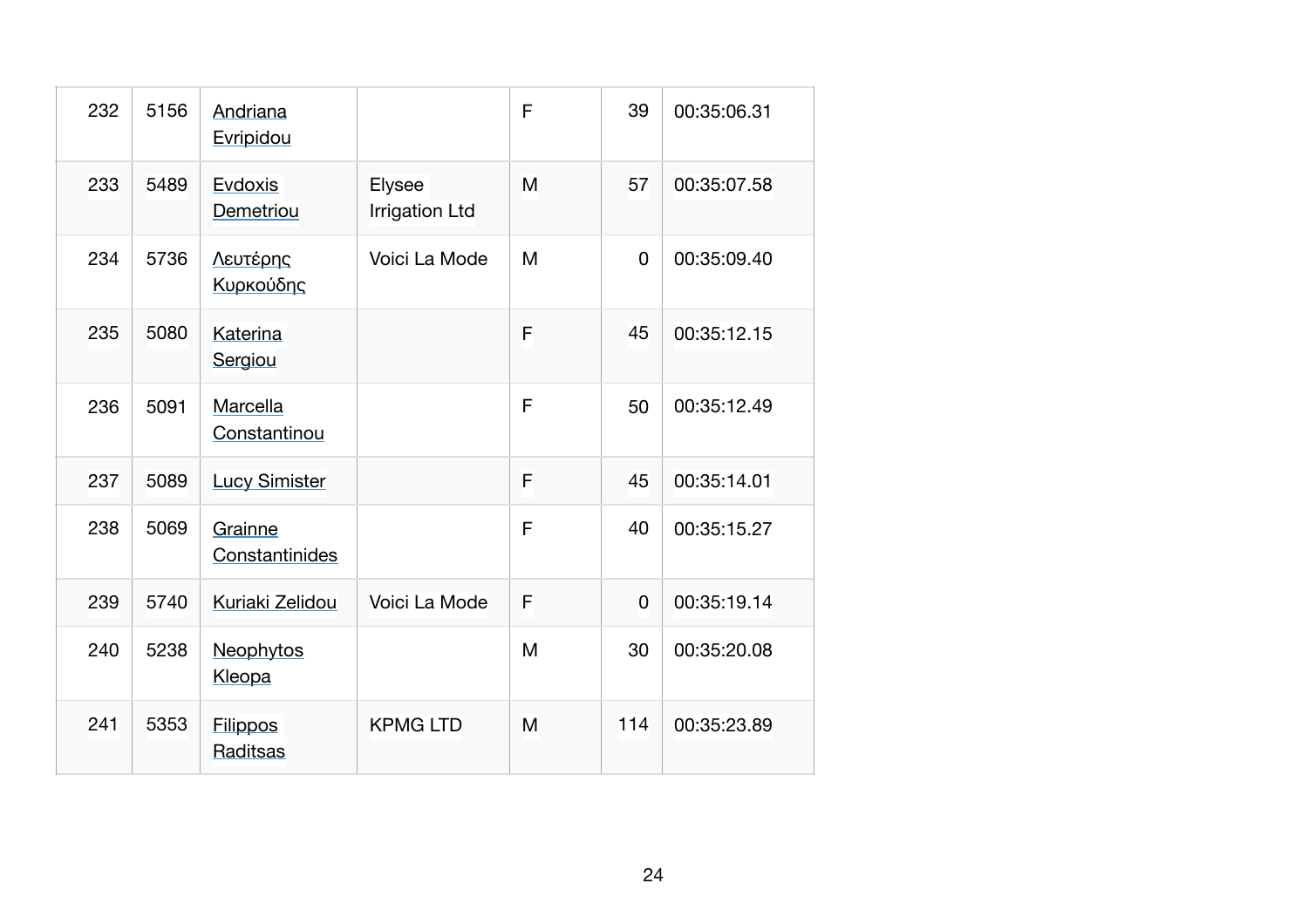| 242 | 5031 | <b>Kyriakos</b><br>Loizou     |                               | M | 14       | 00:35:25.10 |
|-----|------|-------------------------------|-------------------------------|---|----------|-------------|
| 243 | 5172 | <b>Claire Knight</b>          |                               | F | 37       | 00:35:27.47 |
| 244 | 5753 | <b>Michalis</b><br>Papakostas | Destination<br><b>Fitness</b> | M | 0        | 00:35:33.88 |
| 245 | 5212 | Lakis lakovou                 |                               | M | 26       | 00:35:35.58 |
| 246 | 5853 | Charikleia<br>Platou          |                               | F | 31       | 00:35:36.96 |
| 247 | 5280 | Despina Tzialli               | <b>AC NIELSEN</b>             | F | 34       | 00:35:37.20 |
| 248 | 5203 | <b>Helferich Silke</b>        |                               | F | 48       | 00:35:37.35 |
| 249 | 5276 | Andreas<br>Giasemis           | <b>AC NIELSEN</b>             | M | 42       | 00:35:37.77 |
| 250 | 5390 | Soulla Antoniou               | <b>ACS COURIER</b>            | F | 0        | 00:35:38.22 |
| 251 | 5389 | Panos<br>Papadopoulos         | <b>ACS COURIER</b>            | M | $\Omega$ | 00:35:39.40 |
| 252 | 5689 | Yiannis<br>Economides         | C.A<br>Papaellinas            | M | 27       | 00:35:42.48 |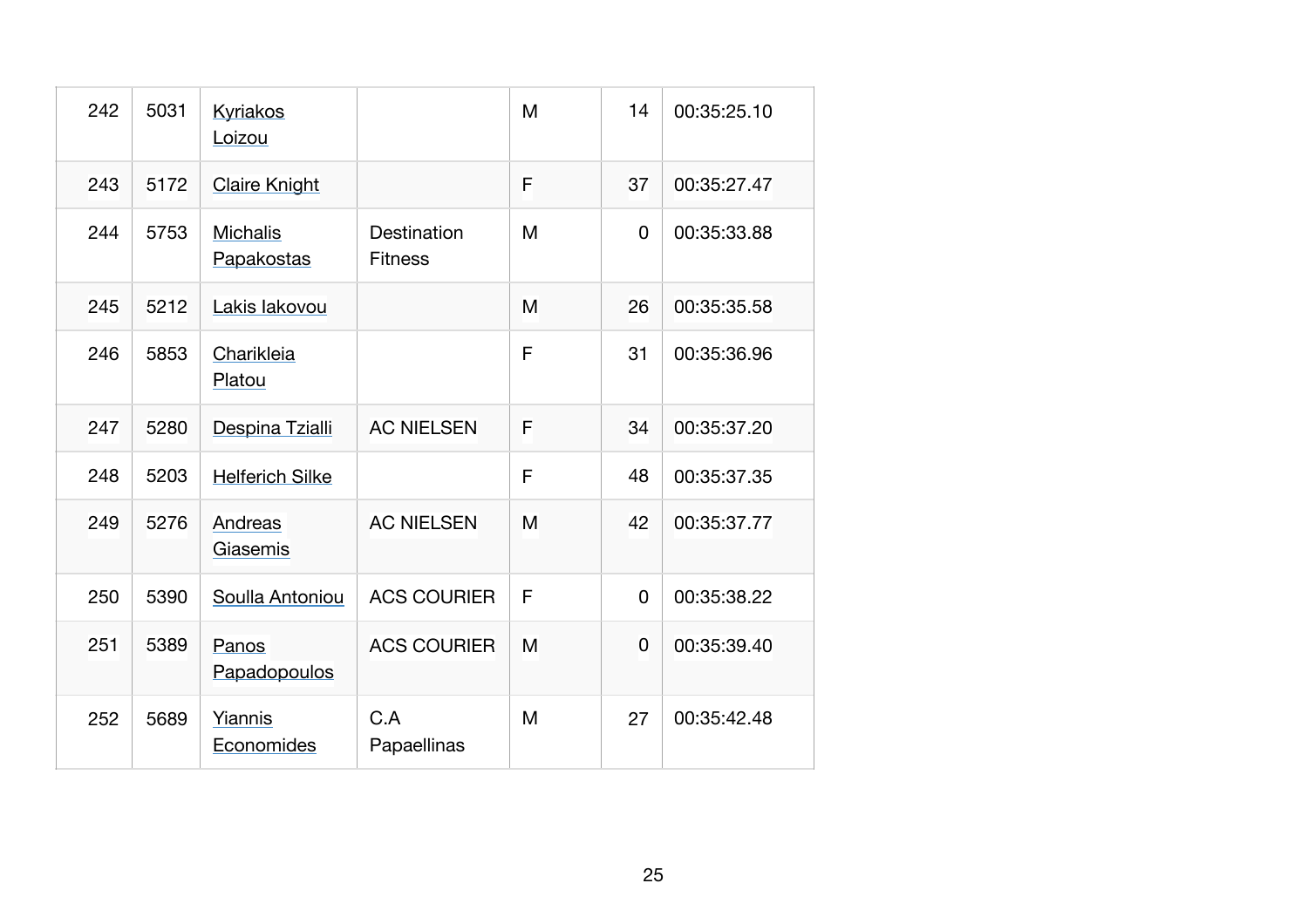| 253 | 5688 | <b>Aggeliki</b><br>Georgiou | C.A<br>Papaellinas            | F | 23 | 00:35:42.83 |
|-----|------|-----------------------------|-------------------------------|---|----|-------------|
| 254 | 5043 | Despo<br>Doukanari          |                               | F | 38 | 00:35:43.54 |
| 255 | 5229 | Michaelina<br>Michael       |                               | F | 46 | 00:35:46.78 |
| 256 | 5161 | Chara<br>Herakleous         |                               | F | 43 | 00:35:50.36 |
| 257 | 5737 | Ρόδης Σταύρος               | Voici La Mode                 | M | 0  | 00:35:55.87 |
| 258 | 5183 | Elena<br>Charalambous       |                               | F | 29 | 00:36:00.33 |
| 259 | 5094 | Maria Georgiou              |                               | F | 34 | 00:36:04.90 |
| 260 | 5059 | <b>George Tsikkos</b>       |                               | M | 28 | 00:36:05.14 |
| 261 | 5013 | Anna Koumi                  |                               | F | 28 | 00:36:06.43 |
| 262 | 5743 | Loucia<br>Constandinou      | Destination<br><b>Fitness</b> | F | 0  | 00:36:08.98 |
| 263 | 5459 | Ruslan<br>Sadovnikov        | <b>FXTM</b>                   | M | 0  | 00:36:09.29 |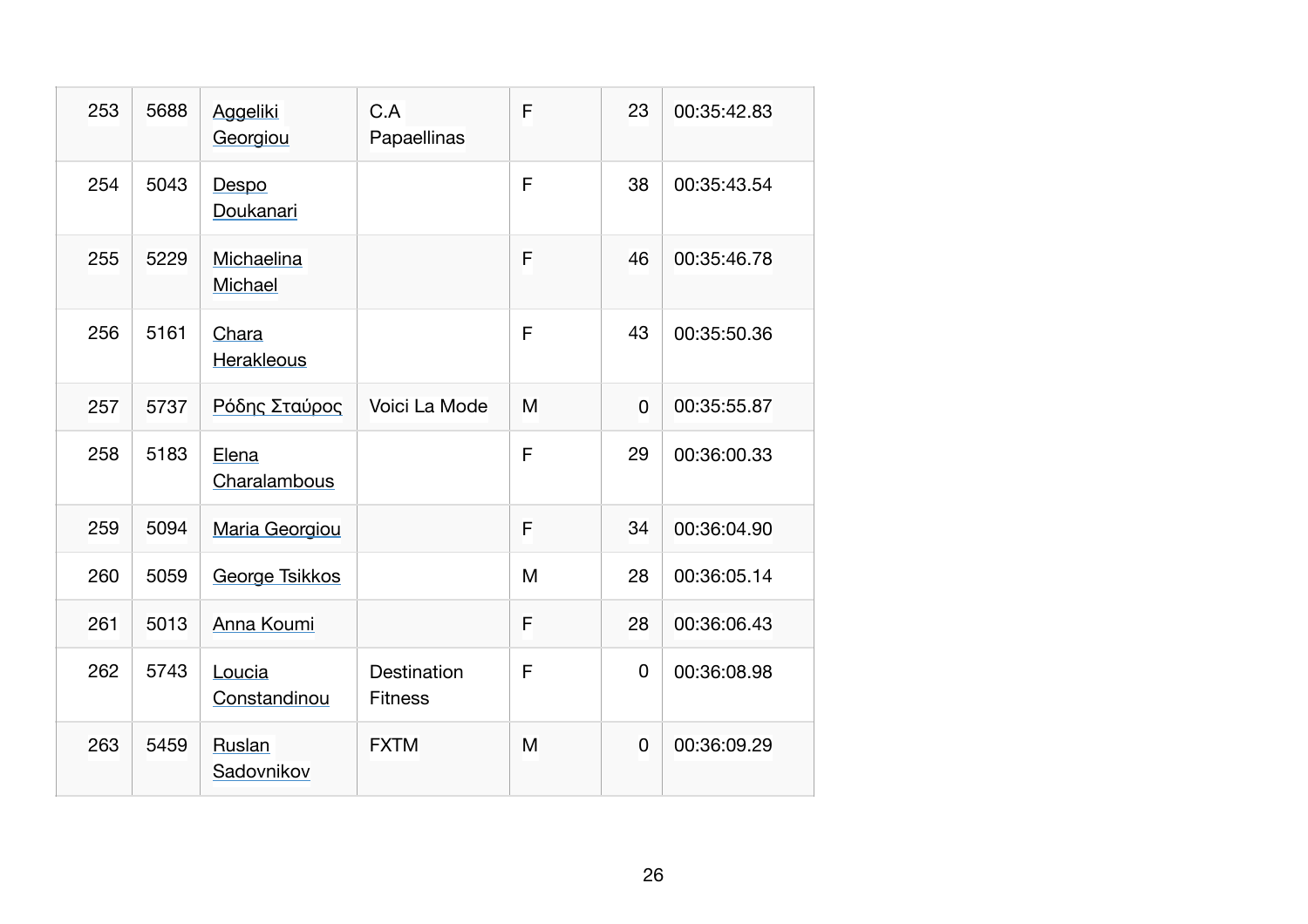| 264 | 5618 | Antreas<br><b>Aristeidis</b>     | Air It Nicosia          | M | 36  | 00:36:15.19 |
|-----|------|----------------------------------|-------------------------|---|-----|-------------|
| 265 | 5209 | Katherine<br><b>Melville</b>     |                         | F | 35  | 00:36:16.33 |
| 266 | 5454 | Elfride Zea                      | <b>FXTM</b>             | F | 34  | 00:36:16.85 |
| 267 | 5634 | Afroditi Falouta                 | Air It Nicosia          | F | 37  | 00:36:19.81 |
| 268 | 5040 | Dena<br>Protopapa                |                         | F | 14  | 00:36:20.11 |
| 269 | 5205 | Jonathan Hall-<br>Smith          |                         | M | 55  | 00:36:25.81 |
| 270 | 5624 | <b>Marios</b><br><b>Tsopanis</b> | Air It Nicosia          | M | 48  | 00:36:28.65 |
| 271 | 5352 | Paraskevi<br><u>Karampatzaki</u> | <b>KPMG LTD</b>         | F | 114 | 00:36:35.78 |
| 272 | 5530 | George<br>Anastasiou             | The Landmark<br>Nicosia | M | 33  | 00:36:40.18 |
| 273 | 5524 | <b>Mario Dobrev</b>              | The Landmark<br>Nicosia | M | 35  | 00:36:40.97 |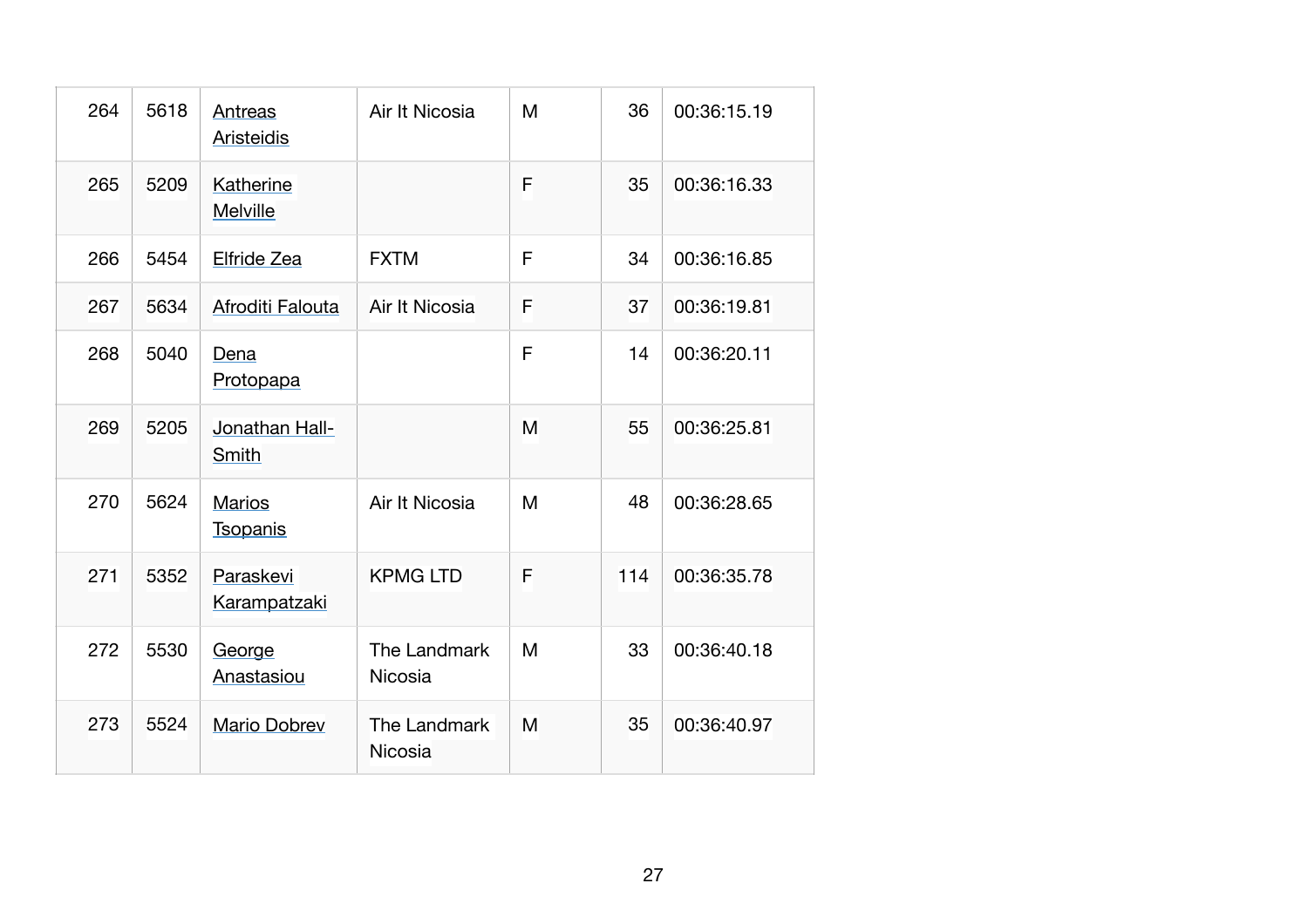| 274 | 5258 | Solomos<br>Petsas    |                                     | M           | 38          | 00:36:46.54 |
|-----|------|----------------------|-------------------------------------|-------------|-------------|-------------|
| 275 | 5434 | Kyriaki<br>Tsiourtou | <b>ARGOSY</b><br><b>TRADING LTD</b> | F           | 0           | 00:36:51.84 |
| 276 | 5137 | Thalia<br>Markidou   |                                     | F           | 46          | 00:36:58.15 |
| 277 | 5096 | Marianna<br>Petrou   |                                     | F           | 28          | 00:37:02.00 |
| 278 | 5153 | Rosie Ioannou        |                                     | F           | $\mathbf 0$ | 00:37:03.12 |
| 279 | 5549 | Raymond<br>Pinharry  | <b>TSYS</b>                         | M           | 0           | 00:37:03.72 |
| 280 | 5544 | Elizabeth<br>Andreas | <b>TSYS</b>                         | F           | $\Omega$    | 00:37:04.29 |
| 281 | 5309 | Andreas<br>Georgiou  | Air It Nicosia                      | M           | 31          | 00:37:06.72 |
| 282 | 5860 | <b>Fxtm Fxtm</b>     |                                     | M           | $\mathbf 0$ | 00:37:07.03 |
| 283 | 5206 | Julia Munina         |                                     | F           | 39          | 00:37:07.82 |
| 284 | 5789 | Olga<br>Antoniadou   | Destination<br><b>Fitness</b>       | $\mathsf F$ | $\mathbf 0$ | 00:37:08.57 |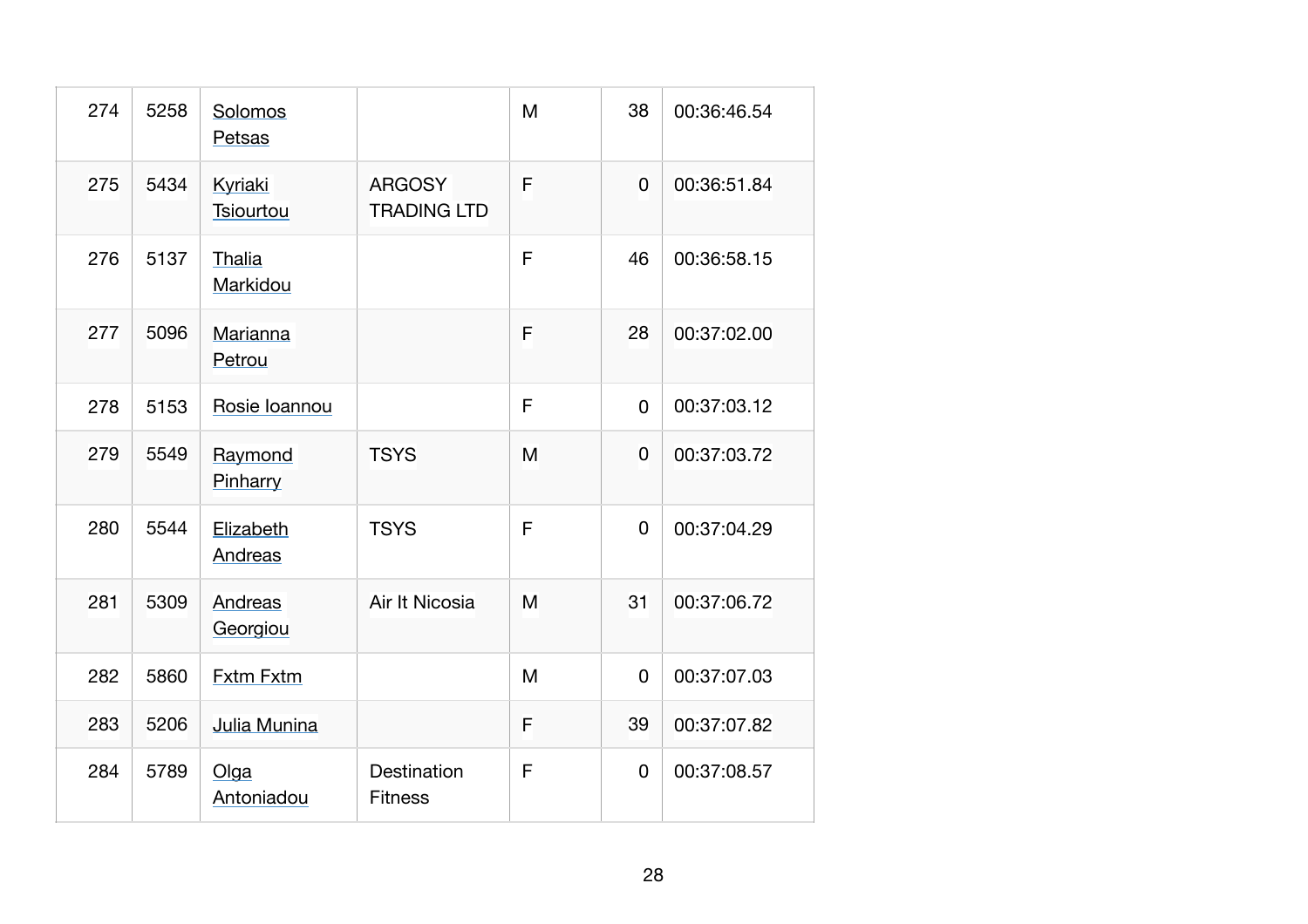| 285 | 5623 | <b>Kyriakos</b><br><b>Kekkouris</b> | Air It Nicosia                      | M | 33 | 00:37:10.34 |
|-----|------|-------------------------------------|-------------------------------------|---|----|-------------|
| 286 | 5218 | Maria<br><b>Xenophontos</b>         |                                     | F | 29 | 00:37:10.50 |
| 287 | 5184 | Elena<br>Frantzidou                 |                                     | F | 49 | 00:37:10.71 |
| 288 | 5239 | Nicos Xydas                         |                                     | M | 55 | 00:37:11.28 |
| 289 | 5176 | Demetris<br>Zevlaris                |                                     | M | 46 | 00:37:11.98 |
| 290 | 5241 | Panos<br>Hadjipavlis                |                                     | M | 42 | 00:37:12.29 |
| 291 | 5190 | Emanouella<br>Kouroufexi            |                                     | F | 30 | 00:37:12.54 |
| 292 | 5221 | <b>Marios</b><br>Kouroufexis        |                                     | M | 34 | 00:37:14.15 |
| 293 | 5449 | <b>Stavros Aresti</b>               | <b>ARGOSY</b><br><b>TRADING LTD</b> | M | 0  | 00:37:14.64 |
| 294 | 5813 | Πάνος<br>Κουμουρός<br>5813          | <b>Team Dixan</b>                   | M | 0  | 00:37:15.34 |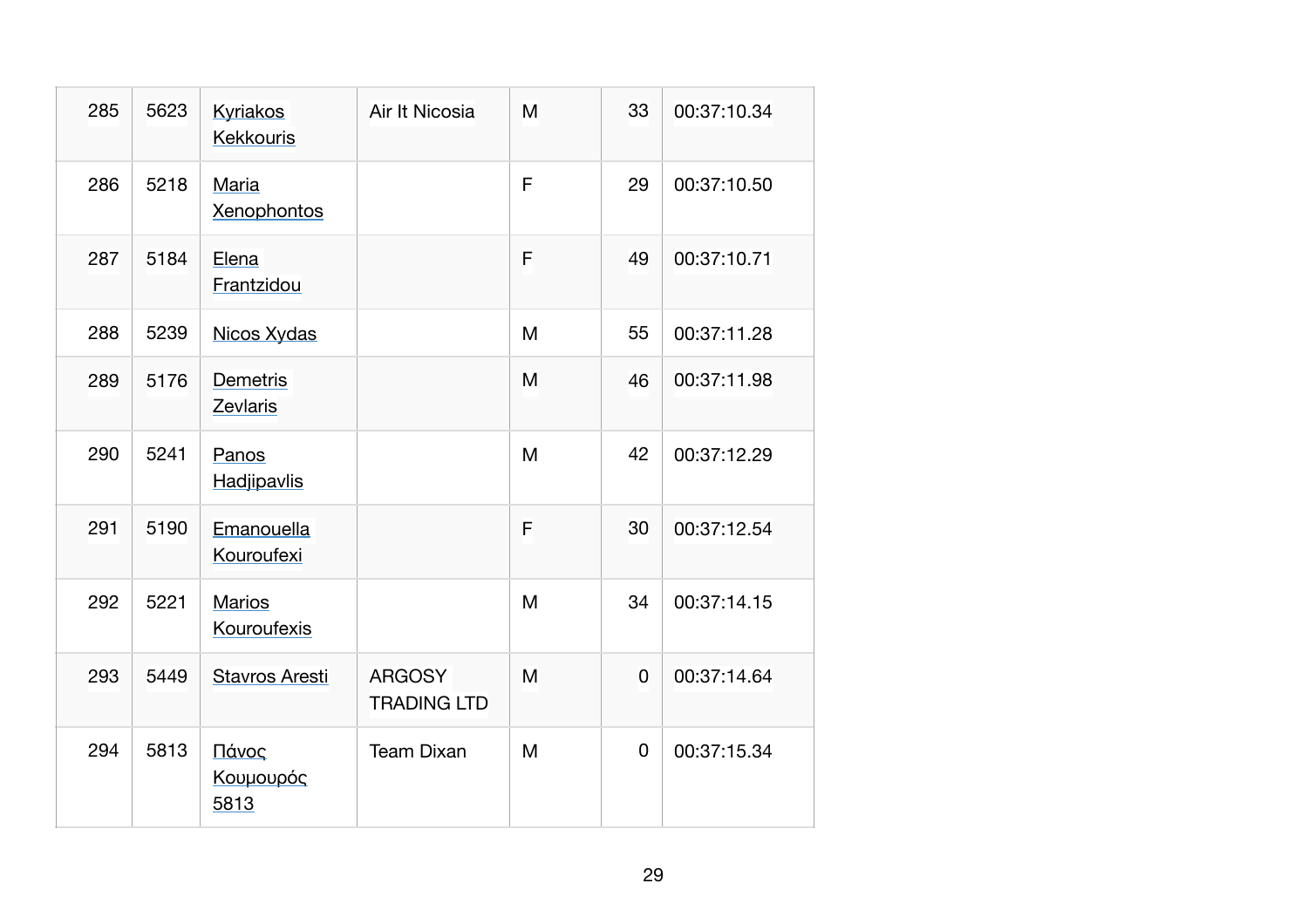| 295 | 5694 | Antonis Iniatis                      | C.A<br>Papaellinas | M | 50 | 00:37:18.56 |
|-----|------|--------------------------------------|--------------------|---|----|-------------|
| 296 | 5010 | Andri Mourouzi                       |                    | F | 29 | 00:37:25.41 |
| 297 | 5793 | Emilia Michael                       |                    | F | 0  | 00:37:26.44 |
| 298 | 5676 | <b>Stavros</b><br>Panayiotou         | C.A<br>Papaellinas | M | 32 | 00:37:34.21 |
| 299 | 5785 | <b>Helen Dahl</b>                    |                    | M | 32 | 00:37:45.65 |
| 300 | 5787 | <b>Betim Grudagi</b>                 |                    | F | 26 | 00:37:47.11 |
| 301 | 5786 | <b>Arnfinn Dahl</b>                  |                    | M | 54 | 00:37:48.61 |
| 302 | 5806 | Θάσος<br><u>Λαμπριανίδης</u><br>5806 | <b>Team Dixan</b>  | M | 0  | 00:37:50.58 |
| 303 | 5617 | Angela<br>Panayiotou                 | Air It Nicosia     | F | 45 | 00:37:59.51 |
| 304 | 5066 | Georgios<br><b>Pittarides</b>        |                    | M | 38 | 00:38:01.92 |
| 305 | 5180 | Dimitra<br>Nikolaou                  |                    | F | 40 | 00:38:03.51 |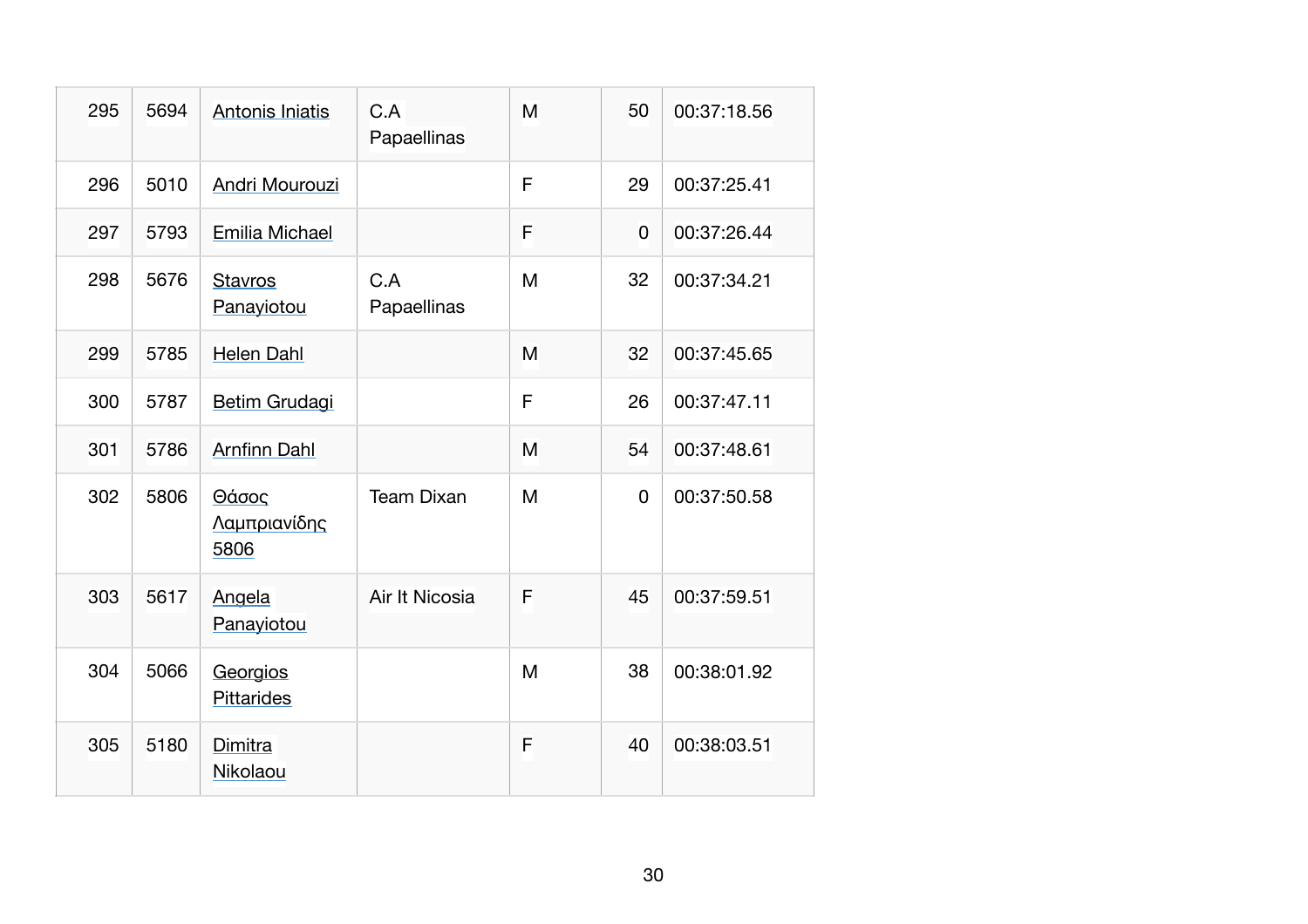| 306 | 5175 | <b>Costas Salides</b>         |                                         | M | 47             | 00:38:04.27 |
|-----|------|-------------------------------|-----------------------------------------|---|----------------|-------------|
| 307 | 5044 | Despo Rousou                  |                                         | F | 55             | 00:38:04.96 |
| 308 | 5288 | Michael<br>Ermogenous         | <b>AC NIELSEN</b>                       | M | 40             | 00:38:24.39 |
| 309 | 1036 | Christina<br>Vasliadou        |                                         | F | 38             | 00:38:25.93 |
| 310 | 5458 | <b>Tasos</b><br>Constantinou  | <b>FXTM</b>                             | M | $\overline{0}$ | 00:38:34.75 |
| 311 | 5084 | Kleopatra<br>Poviadji         |                                         | F | 24             | 00:38:35.05 |
| 312 | 5729 | <b>Achilleas</b><br>Evangelou | Voici La Mode                           | F | 0              | 00:38:39.97 |
| 313 | 5233 | Myrto Ioannou                 |                                         | F | 18             | 00:38:40.57 |
| 314 | 5730 | Maria Maistrelli              | Voici La Mode                           | F | 0              | 00:38:43.10 |
| 315 | 5563 | lvi<br>Charalambous           | <b>AFO Central</b><br>Bank of<br>Cyprus | F | 0              | 00:38:48.21 |
| 316 | 5261 | Spyros<br>Ermogenous          |                                         | M | 33             | 00:39:03.76 |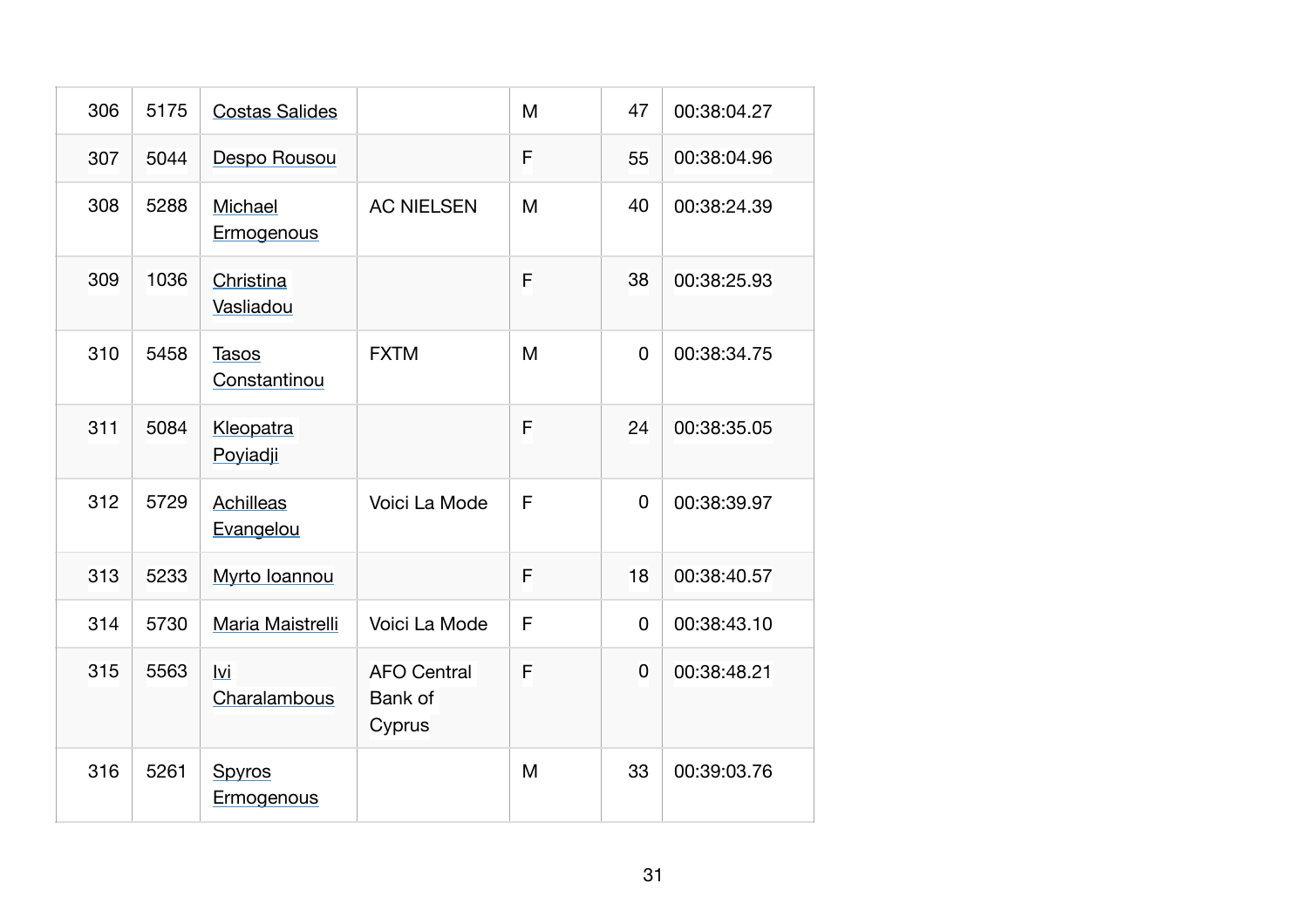| 317 | 5278 | Christina<br>Stefanou         | <b>AC NIELSEN</b>                       | F | 24             | 00:39:04.13 |
|-----|------|-------------------------------|-----------------------------------------|---|----------------|-------------|
| 318 | 5235 | Natalie Hami                  |                                         | F | 34             | 00:39:04.34 |
| 319 | 5296 | 5296 5296                     | <b>AC NIELSEN</b>                       | M | 0              | 00:39:04.70 |
| 320 | 5252 | Renos<br>Nicodemou            |                                         | M | 29             | 00:39:07.83 |
| 321 | 5095 | Maria<br>Gertrudes<br>Oswald  |                                         | F | 68             | 00:39:08.44 |
| 322 | 5121 | <b>Petros Pittas</b>          |                                         | M | 43             | 00:39:09.15 |
| 323 | 5663 | <b>Alexia Michael</b>         | <b>Deloitte</b>                         | F | 0              | 00:39:10.40 |
| 324 | 5166 | Christiana<br>Varda           |                                         | F | 36             | 00:39:17.62 |
| 325 | 5538 | Maria<br>Andreana<br>Floride  | The Mall of<br>Cyprus                   | F | $\overline{0}$ | 00:39:20.12 |
| 326 | 5564 | Chrystalla<br>lacovidou Haili | <b>AFO Central</b><br>Bank of<br>Cyprus | F | 0              | 00:39:22.87 |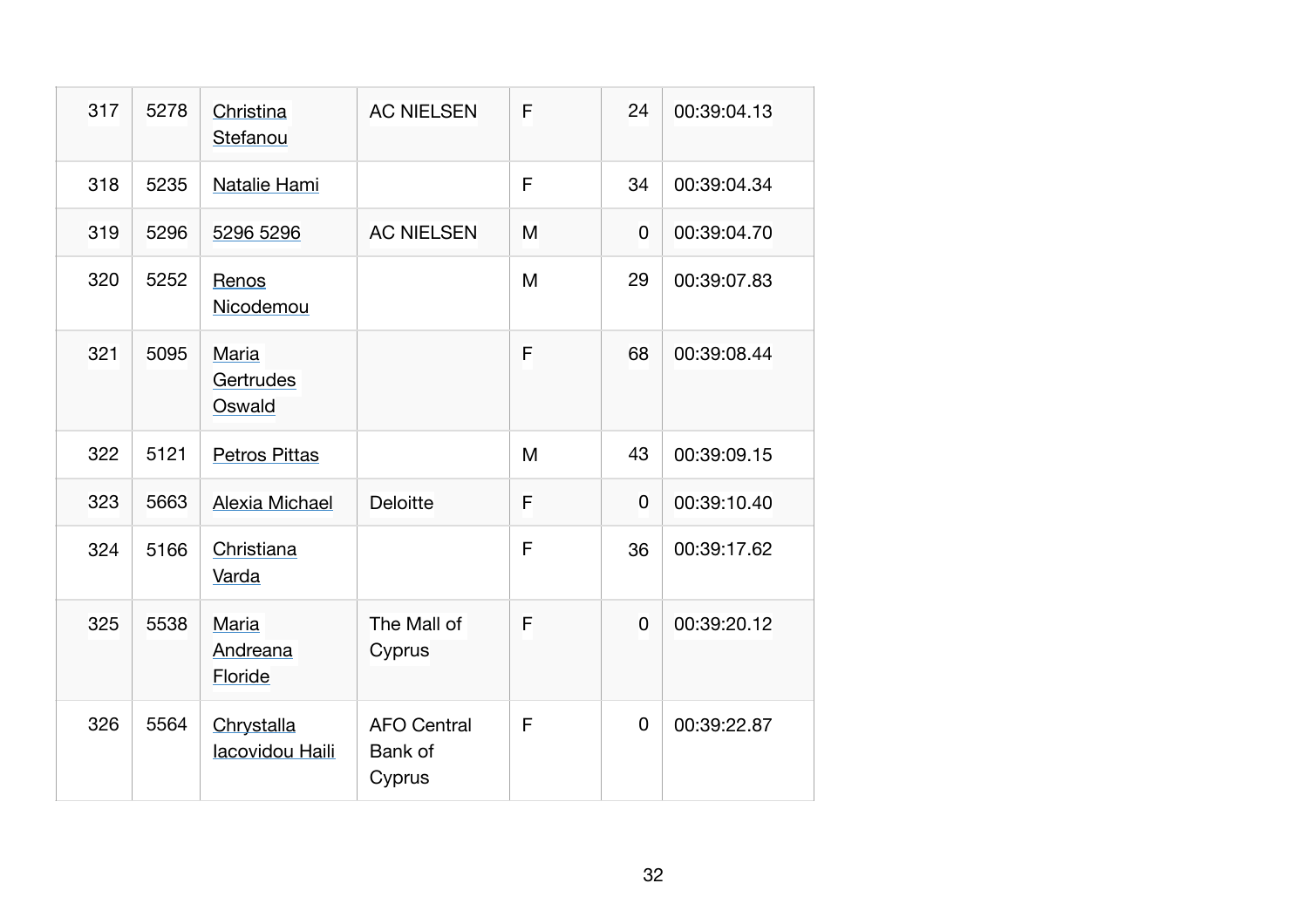| 327 | 5330 | <b>Pantelis</b><br>Koumantaris    | Air It Nicosia                          | M | 27  | 00:39:25.15 |
|-----|------|-----------------------------------|-----------------------------------------|---|-----|-------------|
| 328 | 5585 | George Safari                     | C.Savva &<br>Associates                 | M | 24  | 00:39:27.27 |
| 329 | 5588 | Lena Safari                       | C.Savva &<br>Associates                 | F | 21  | 00:39:27.86 |
| 330 | 5567 | George<br><b>Syrichas</b>         | <b>AFO Central</b><br>Bank of<br>Cyprus | M | 0   | 00:39:38.41 |
| 331 | 5167 | Christina<br>Chattalas            |                                         | F | 40  | 00:39:41.41 |
| 332 | 5345 | Georgiana<br>Kyriacou             | <b>KPMG LTD</b>                         | F | 114 | 00:39:45.87 |
| 333 | 5050 | Emily<br>Theofanouskou<br>dounari |                                         | F | 40  | 00:39:47.28 |
| 334 | 5562 | Ramzi Abu-<br>Rumman              | <b>AFO Central</b><br>Bank of<br>Cyprus | M | 0   | 00:39:54.59 |
| 335 | 5186 | Eleni loakeim                     |                                         | F | 19  | 00:39:57.77 |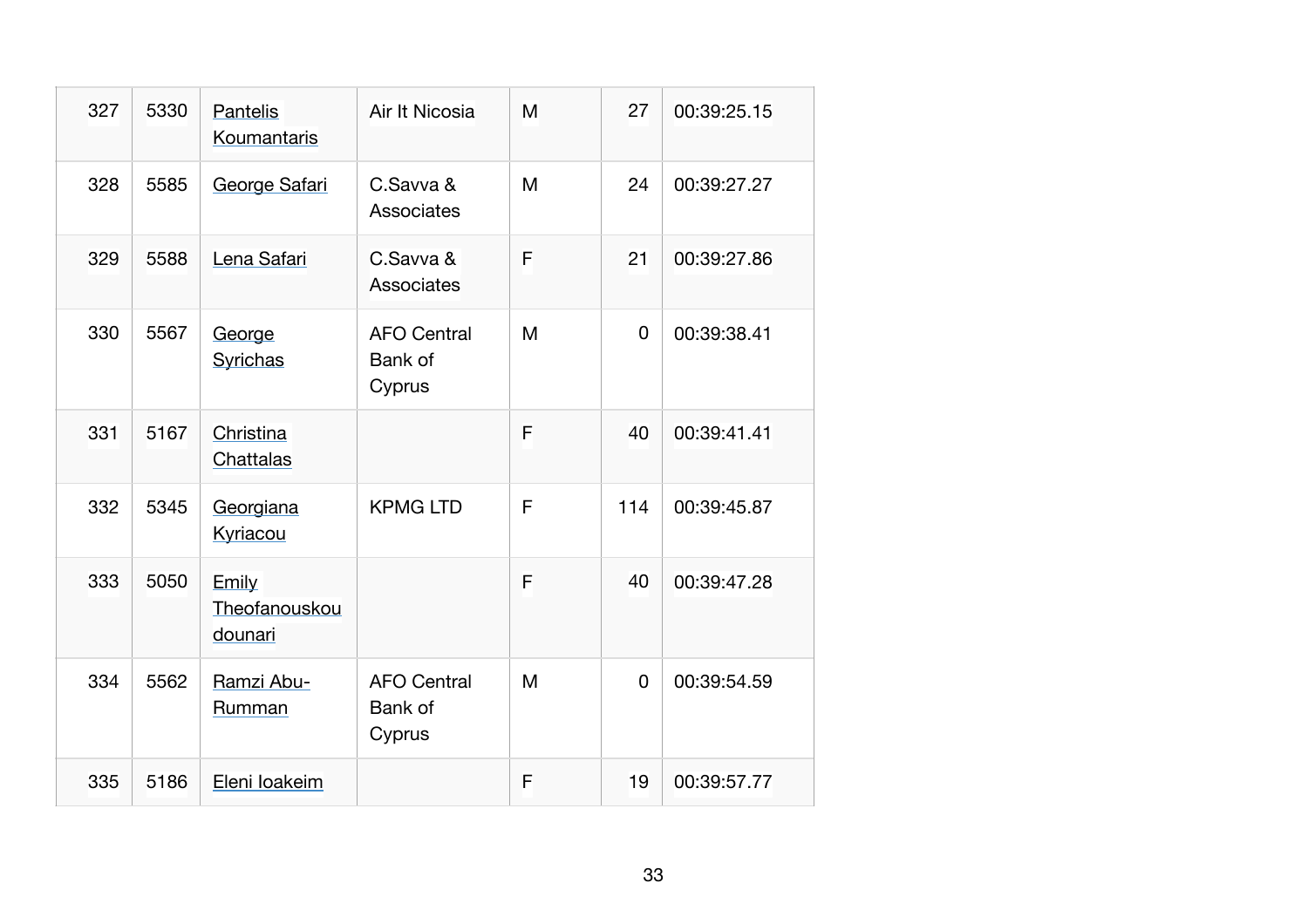| 336 | 5686 | Despo Danai<br>Michael                      | C.A<br>Papaellinas                              | F | 23             | 00:40:00.82 |
|-----|------|---------------------------------------------|-------------------------------------------------|---|----------------|-------------|
| 337 | 5748 | Melanie<br>Constandinou                     | <b>Destination</b><br><b>Fitness</b>            | F | $\overline{0}$ | 00:40:01.42 |
| 338 | 5151 | <b>Alkis</b><br>Papacharalamb<br><b>ous</b> |                                                 | M | 39             | 00:40:05.22 |
| 339 | 5070 | Anna Tsiefte<br>Kazakeou                    |                                                 | F | 50             | 00:40:09.80 |
| 340 | 5219 | Maria Julia<br>Satragni                     |                                                 | F | 33             | 00:40:12.67 |
| 341 | 5259 | Sophia Lesta                                |                                                 | F | 39             | 00:40:12.73 |
| 342 | 5905 | <b>Michalis</b><br>Alvanos                  | Cyprus<br>Alliance for<br><b>Rare Disorders</b> | M | 0              | 00:40:17.53 |
| 343 | 5902 | <b>Spriros Poliviou</b>                     | Cyprus<br>Alliance for<br><b>Rare Disorders</b> | M | 32             | 00:40:18.16 |
| 344 | 5067 | Gina Marson-<br>Smith                       |                                                 | F | 47             | 00:40:19.87 |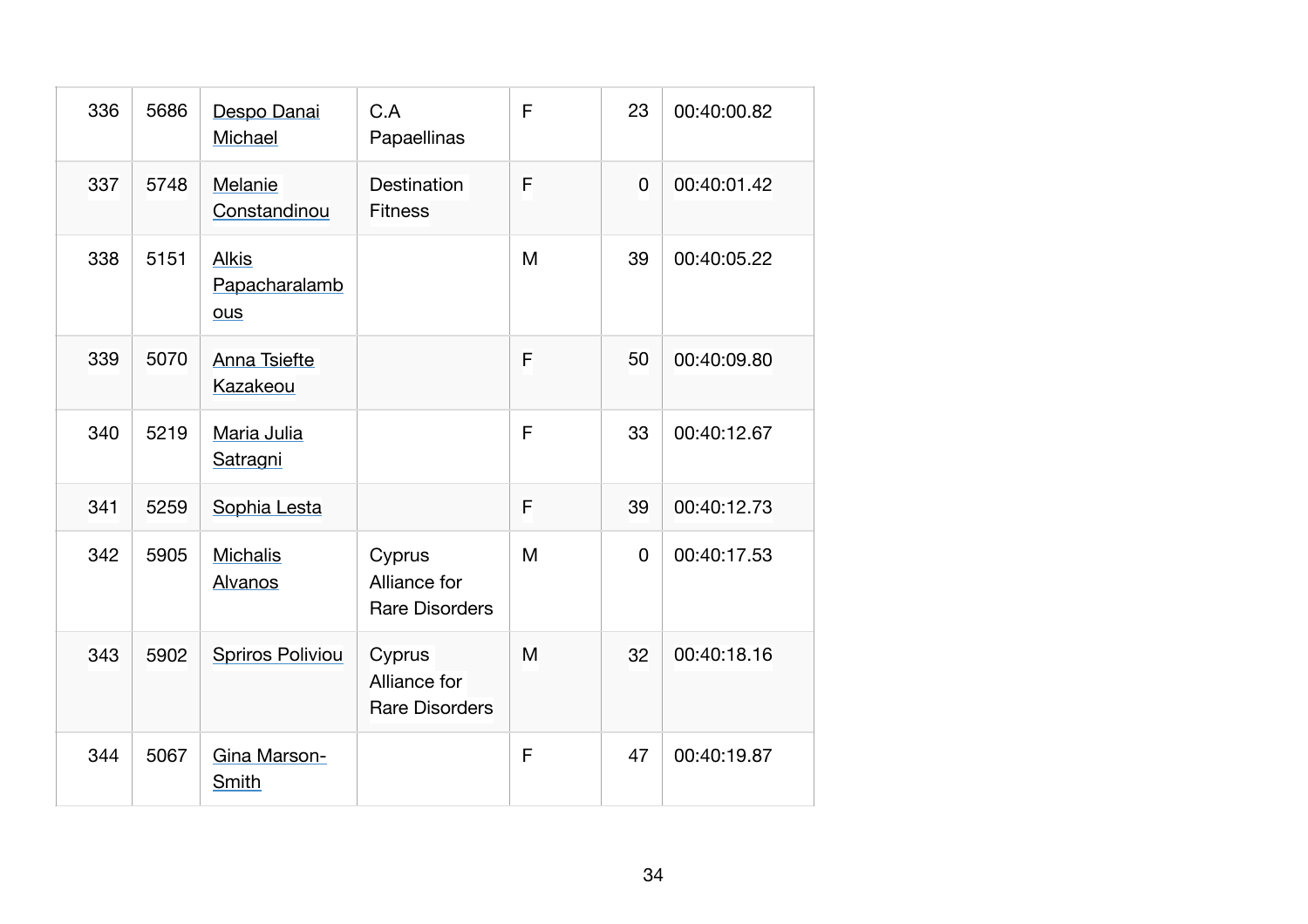| 345 | 5552 | Evangelia<br>Christodoulou        | <b>AFO Central</b><br>Bank of<br>Cyprus    | F | $\overline{0}$ | 00:40:21.22 |
|-----|------|-----------------------------------|--------------------------------------------|---|----------------|-------------|
| 346 | 5553 | Thomas<br>Kazakos                 | <b>AFO Central</b><br>Bank of<br>Cyprus    | M | 0              | 00:40:23.38 |
| 347 | 5333 | Savvas<br>Charalambous            | Air It Nicosia                             | M | 32             | 00:40:34.10 |
| 348 | 5001 | <b>Alexis</b><br><b>Avgoustis</b> |                                            | M | 46             | 00:40:35.55 |
| 349 | 5627 | <b>Nikolaos</b><br>Matthaiou      | Air It Nicosia                             | M | 32             | 00:40:38.96 |
| 350 | 5046 | Ekaterina<br>Danilova             |                                            | F | 29             | 00:40:43.41 |
| 351 | 5257 | Simon Simon                       |                                            | M | 44             | 00:41:12.29 |
| 352 | 5077 | Katerina<br>Vasiliadou            |                                            | F | 42             | 00:41:30.33 |
| 353 | 5391 | Despina<br>Theocharidou           | <b>Action Global</b><br>Communicatio<br>ns | F | 0              | 00:41:43.04 |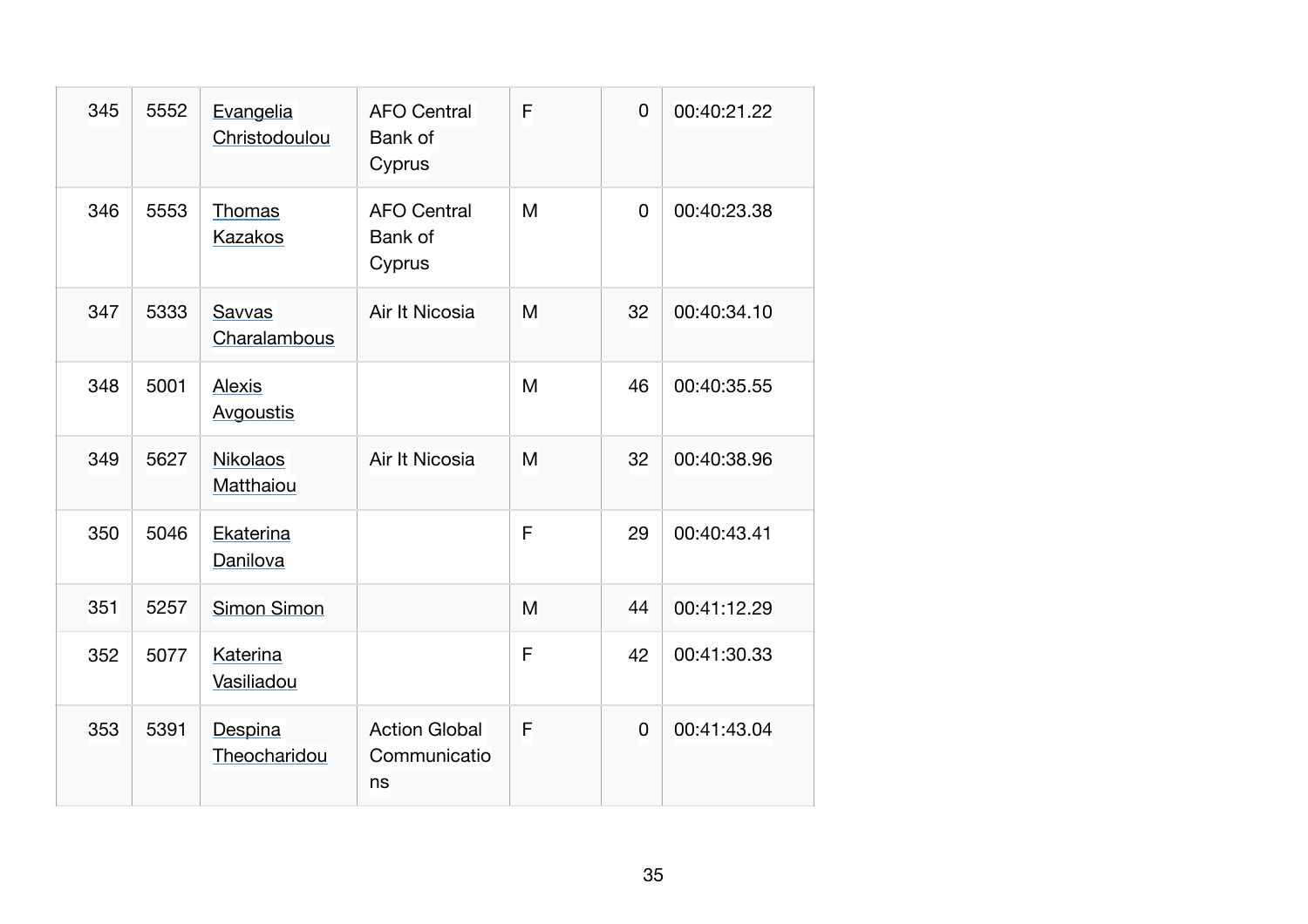| 354 | 5217 | Maria Makri                                |                                             | F | 60          | 00:41:45.82 |
|-----|------|--------------------------------------------|---------------------------------------------|---|-------------|-------------|
| 355 | 5164 | Christiana<br>Theofilou                    |                                             | F | 25          | 00:42:14.07 |
| 356 | 5375 | Fotini<br>Charalampidou                    | <b>ACS COURIER</b>                          | F | 0           | 00:42:17.69 |
| 357 | 5174 | Costas<br>Kotrofos                         |                                             | M | 47          | 00:42:17.95 |
| 358 | 5650 | Αγκυλοποιητική<br>Σπονδυλοαρθρί<br>τιδα 16 | Αγκυλοποιητικ<br>ή<br>Σπονδυλοαρθρ<br>ίτιδα | M | $\mathbf 0$ | 00:42:23.03 |
| 359 | 5111 | Nicoletta<br>Epaminonda                    |                                             | F | 29          | 00:42:25.70 |
| 360 | 5226 | Martina Gatti<br>Farizano                  |                                             | F | 43          | 00:42:30.99 |
| 361 | 5073 | lvi<br>Constantinou                        |                                             | F | 41          | 00:42:31.65 |
| 362 | 5072 | Irene Charitou                             |                                             | F | 47          | 00:42:33.16 |
| 363 | 5520 | Joanna<br><b>Tsivikos</b>                  | The Landmark<br>Nicosia                     | F | 46          | 00:42:39.11 |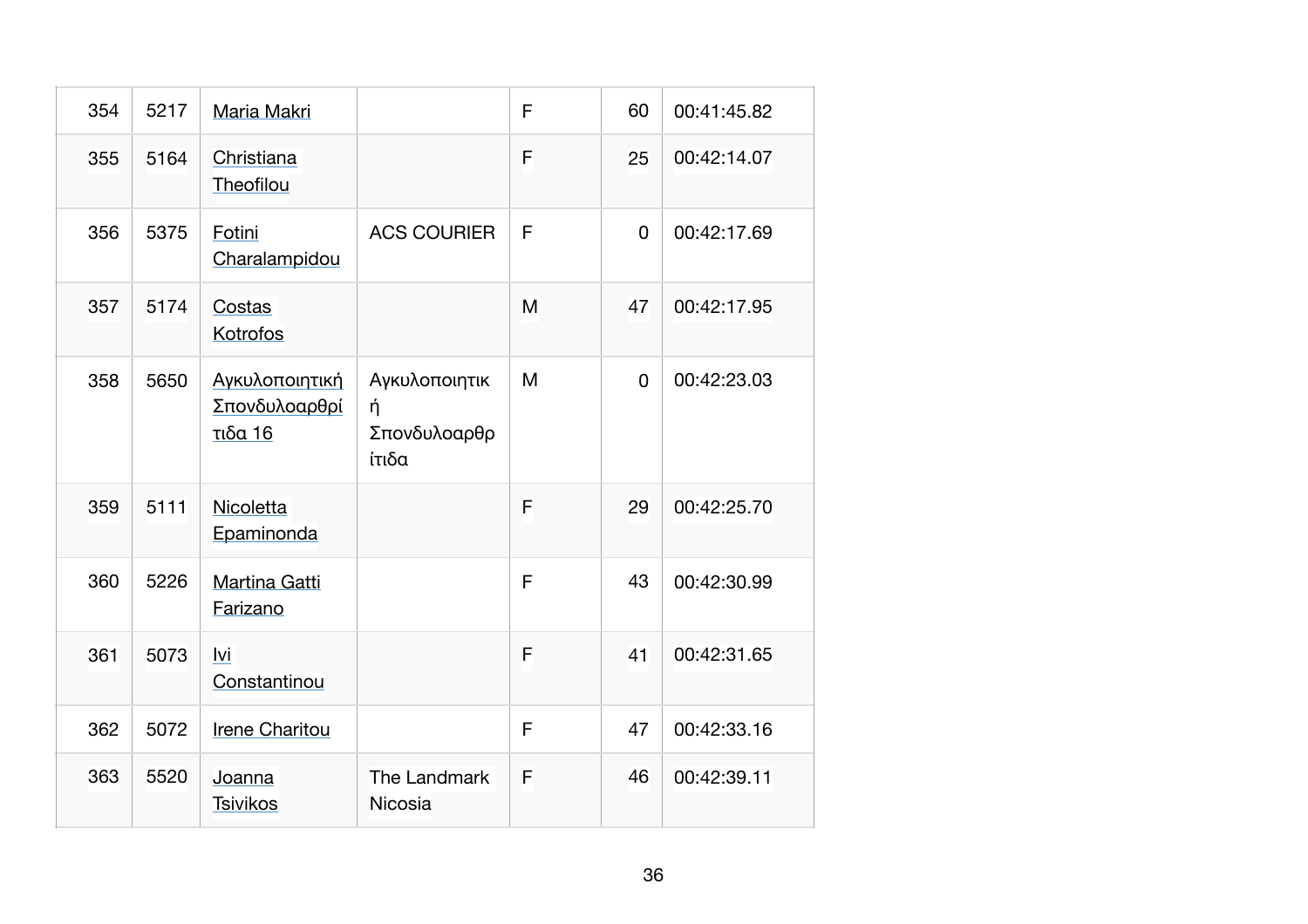| 364 | 5523 | Marissa Pavlou              | The Landmark<br>Nicosia             | F | $\overline{2}$ | 00:42:46.26 |
|-----|------|-----------------------------|-------------------------------------|---|----------------|-------------|
| 365 | 5522 | Christiana<br>Archontidou   | The Landmark<br><b>Nicosia</b>      | F | 40             | 00:42:47.09 |
| 366 | 5521 | Sophia Tsivikos             | The Landmark<br>Nicosia             | F | 3              | 00:42:48.28 |
| 367 | 5300 | Nikoletta<br>Antreou        | <b>ACS COURIER</b>                  | F | 0              | 00:42:49.33 |
| 368 | 5329 | Panayiotis Eria             | Air It Nicosia                      | F | 34             | 00:42:54.13 |
| 369 | 5376 | Anna Georgiou               | <b>ACS COURIER</b>                  | F | 0              | 00:42:55.33 |
| 370 | 5622 | <b>Iliana</b><br>Genakritou | Air It Nicosia                      | F | 33             | 00:42:56.24 |
| 371 | 5316 | Eria Makridou               | Air It Nicosia                      | F | 27             | 00:42:56.83 |
| 372 | 5431 | <b>Thekla Tsarou</b>        | <b>ARGOSY</b><br><b>TRADING LTD</b> | F | $\Omega$       | 00:43:02.85 |
| 373 | 5430 | <b>Marios Tsaros</b>        | <b>ARGOSY</b><br><b>TRADING LTD</b> | M | 0              | 00:43:05.72 |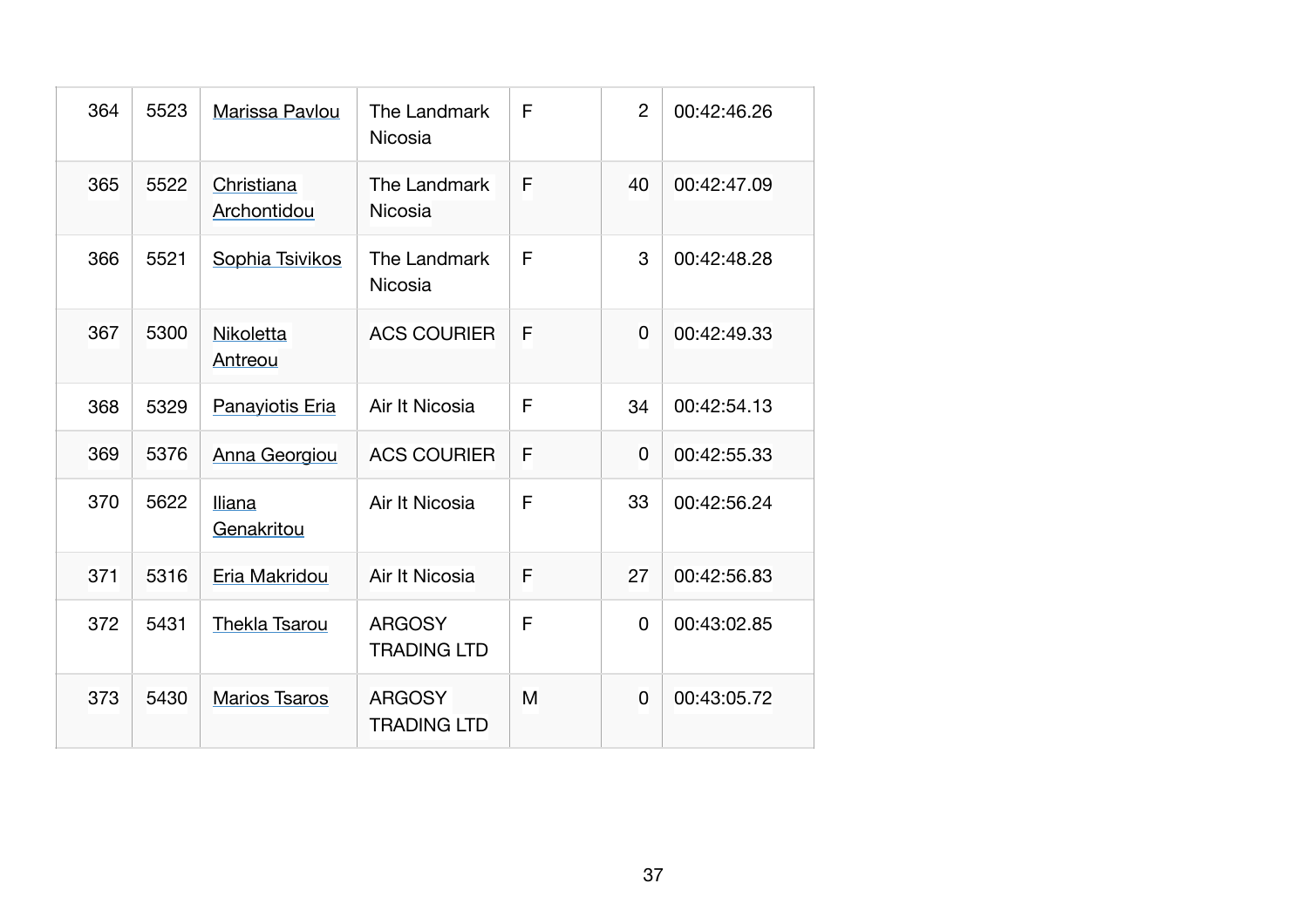| 374 | 5572 | <b>Michalis</b><br><b>Shekkeris</b> | <b>AFO Central</b><br>Bank of<br>Cyprus         | M | $\mathbf 0$ | 00:43:09.25 |
|-----|------|-------------------------------------|-------------------------------------------------|---|-------------|-------------|
| 375 | 5561 | Efthymios<br>Kanaris                | <b>AFO Central</b><br><b>Bank of</b><br>Cyprus  | M | $\mathbf 0$ | 00:43:09.58 |
| 376 | 5003 | Andreana<br>Apostolou               |                                                 | F | 41          | 00:43:15.00 |
| 377 | 5037 | Darina<br>Savchenko                 |                                                 | F | 30          | 00:43:15.24 |
| 378 | 5022 | Chloe<br>Haralambous                |                                                 | F | 41          | 00:43:24.15 |
| 379 | 5599 | Nicoletta<br>Andreou                | <b>IKEA</b>                                     | F | 41          | 00:43:42.31 |
| 380 | 5594 | <b>Andri Matsi</b>                  | <b>IKEA</b>                                     | F | 35          | 00:43:42.55 |
| 381 | 5194 | Evita Helferich                     |                                                 | F | 13          | 00:43:43.03 |
| 382 | 5903 | <b>Vicky</b><br>Antoniadou          | Cyprus<br>Alliance for<br><b>Rare Disorders</b> | F | 36          | 00:43:48.39 |
| 383 | 5265 | Stella Mourouzi                     |                                                 | F | 40          | 00:43:59.95 |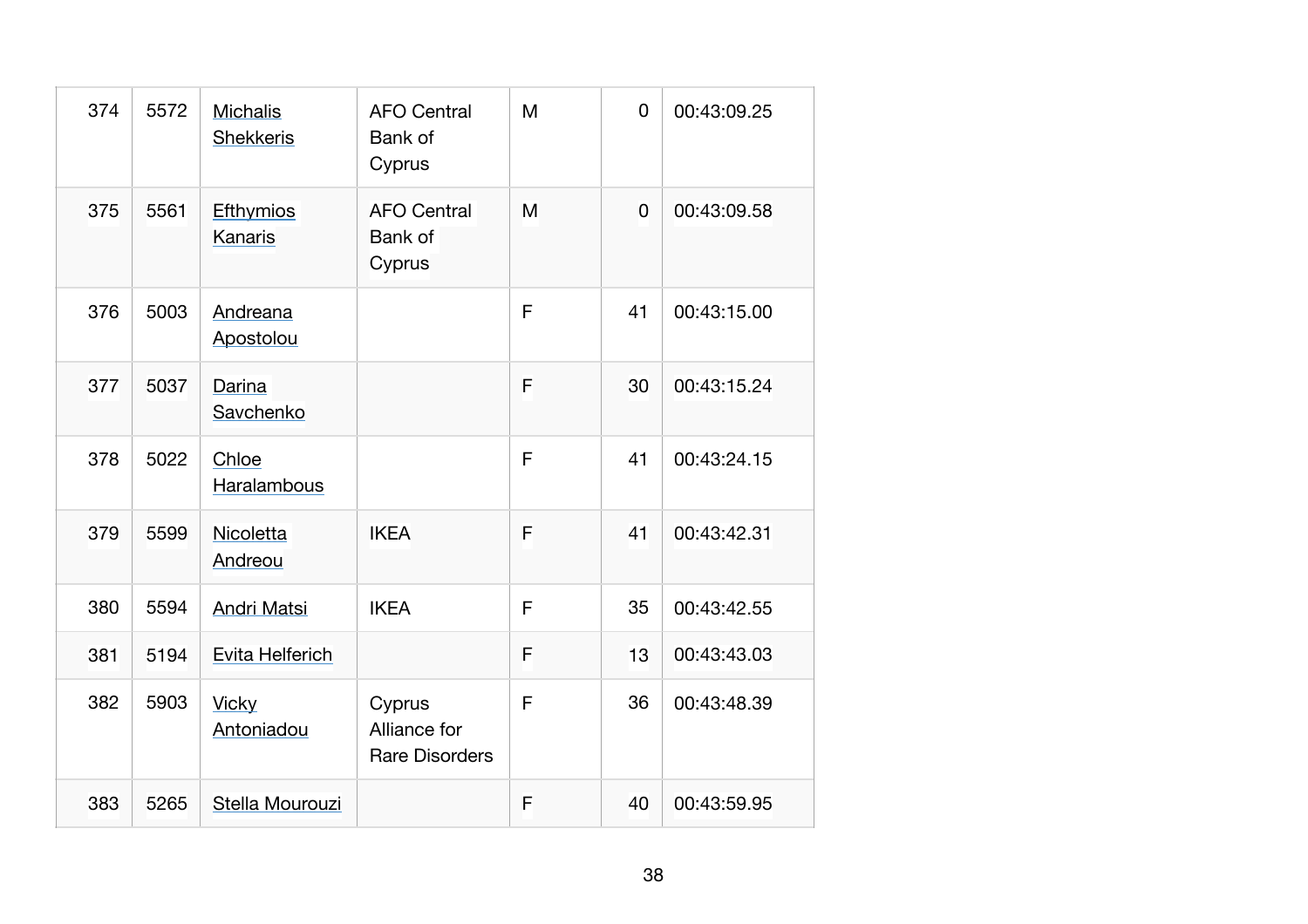| 384 | 5224 | <b>Marios</b><br>Antoniou     |                                             | M | 35             | 00:43:59.99 |
|-----|------|-------------------------------|---------------------------------------------|---|----------------|-------------|
| 385 | 5266 | Stella Vasiliou               |                                             | F | 35             | 00:44:00.34 |
| 386 | 5845 | Ali Najm 5845                 | <b>Team Dixan</b>                           | M | $\mathbf 0$    | 00:44:03.74 |
| 387 | 5849 | Αγγελική 5849                 | <b>Team Dixan</b>                           | F | 0              | 00:44:03.80 |
| 388 | 5422 | Evgenia<br>Kyriakidou         | Albourne<br><b>Partners</b><br>(Cyprus) Ltd | F | $\Omega$       | 00:44:08.76 |
| 389 | 5423 | Marianna<br>Zacharoplasti     | Albourne<br><b>Partners</b><br>(Cyprus) Ltd | F | $\overline{0}$ | 00:44:13.05 |
| 390 | 5192 | Eva-Maria<br><b>Helferich</b> |                                             | F | 19             | 00:44:20.17 |
| 391 | 1025 | Antria<br>Socratous           |                                             | F | 31             | 00:44:35.92 |
| 392 | 5455 | Nemanja<br>Radevic            | <b>FXTM</b>                                 | M | 36             | 00:44:36.01 |
| 393 | 5586 | Giannos<br><b>Argyridis</b>   | C.Savva &<br>Associates                     | M | 32             | 00:44:55.55 |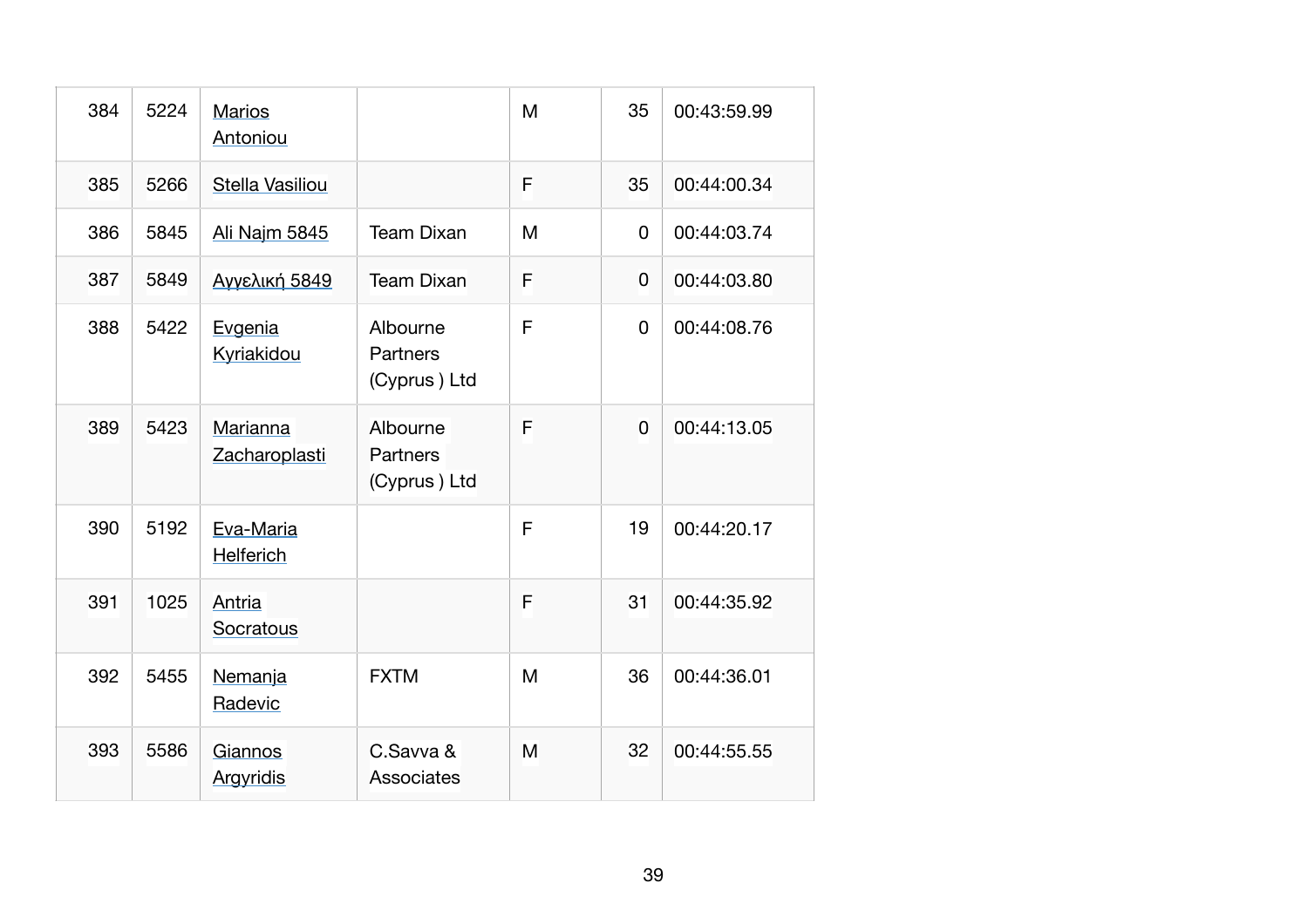| 394 | 5074 | Joao Inacio<br>Padilha    |                                 | M | 68          | 00:45:02.55 |
|-----|------|---------------------------|---------------------------------|---|-------------|-------------|
| 395 | 5079 | Katerina<br>Paphiti       |                                 | F | 42          | 00:45:29.21 |
| 396 | 5478 | Constantinos<br>Neofytou  | Elysee<br><b>Irrigation Ltd</b> | M | 50          | 00:45:38.68 |
| 397 | 5357 | Areti Souppouri           | <b>KPMG LTD</b>                 | F | 114         | 00:45:47.55 |
| 398 | 5593 | Alexandra<br>Charalambous | <b>IKEA</b>                     | F | 29          | 00:46:20.70 |
| 399 | 5460 | Eleni Akkidou             |                                 | F | 0           | 00:46:54.40 |
| 400 | 5794 | Anastasia<br>Monogiou     |                                 | F | $\mathbf 0$ | 00:46:55.48 |
| 401 | 5061 | Georgia<br>Mouzoura       |                                 | F | 32          | 00:46:56.21 |
| 402 | 5486 | Evita Pavlidou            | Elysee<br><b>Irrigation Ltd</b> | F | 35          | 00:47:00.66 |
| 403 | 5485 | Ioannis Katselis          | Elysee<br><b>Irrigation Ltd</b> | M | 38          | 00:47:00.70 |
| 404 | 5283 | Irina Petrova             | <b>AC NIELSEN</b>               | F | 50          | 00:47:03.78 |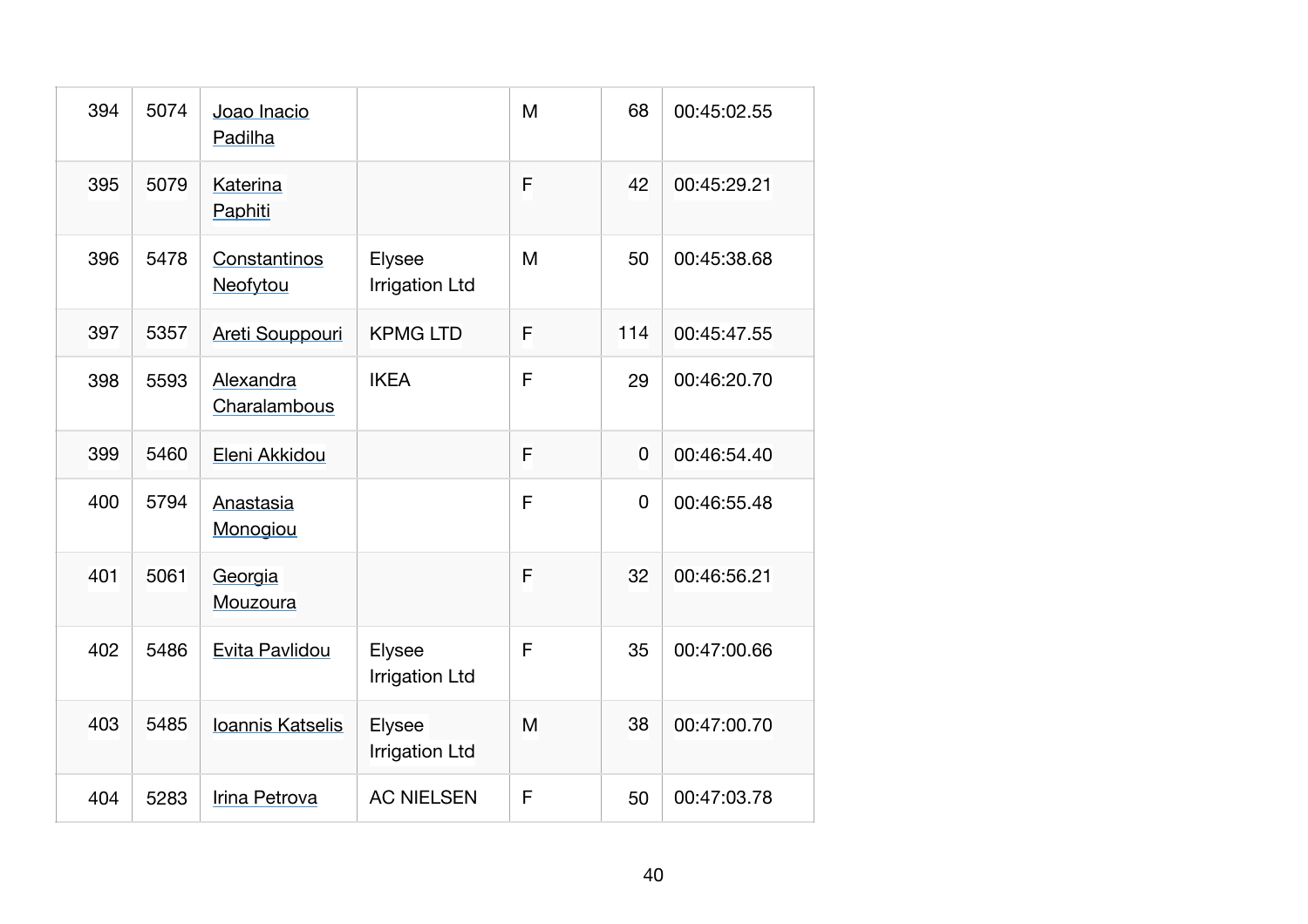| 405 | 5366 | <b>George Pissis</b>    | The Mall of<br>Cyprus                      | M | 39             | 00:47:12.89 |
|-----|------|-------------------------|--------------------------------------------|---|----------------|-------------|
| 406 | 5733 | Timothea<br>Milidoni    | Voici La Mode                              | F | 0              | 00:47:13.37 |
| 407 | 5728 | Linda Konczol           | Voici La Mode                              | F | 0              | 00:47:18.16 |
| 408 | 5379 | Froso Karkoti           | <b>ACS COURIER</b>                         | F | 0              | 00:47:19.38 |
| 409 | 5383 | Yianna<br>Zacharia      | <b>ACS COURIER</b>                         | F | $\overline{0}$ | 00:47:21.10 |
| 410 | 5397 | Veselin<br>Tsvetanov    | <b>Action Global</b><br>Communicatio<br>ns | M | $\mathbf 0$    | 00:47:35.18 |
| 411 | 5444 | Alexia<br>Papadopoulou  | <b>ARGOSY</b><br><b>TRADING LTD</b>        | F | 0              | 00:47:44.10 |
| 412 | 5097 | Marianna Zonia          |                                            | F | 30             | 00:47:44.79 |
| 413 | 5446 | Christiana<br>Theodorou | <b>ARGOSY</b><br><b>TRADING LTD</b>        | F | 0              | 00:47:47.17 |
| 414 | 5135 | Stella Mita             |                                            | F | 33             | 00:47:50.44 |
| 415 | 5092 | Margarita Malai         |                                            | F | 30             | 00:47:52.46 |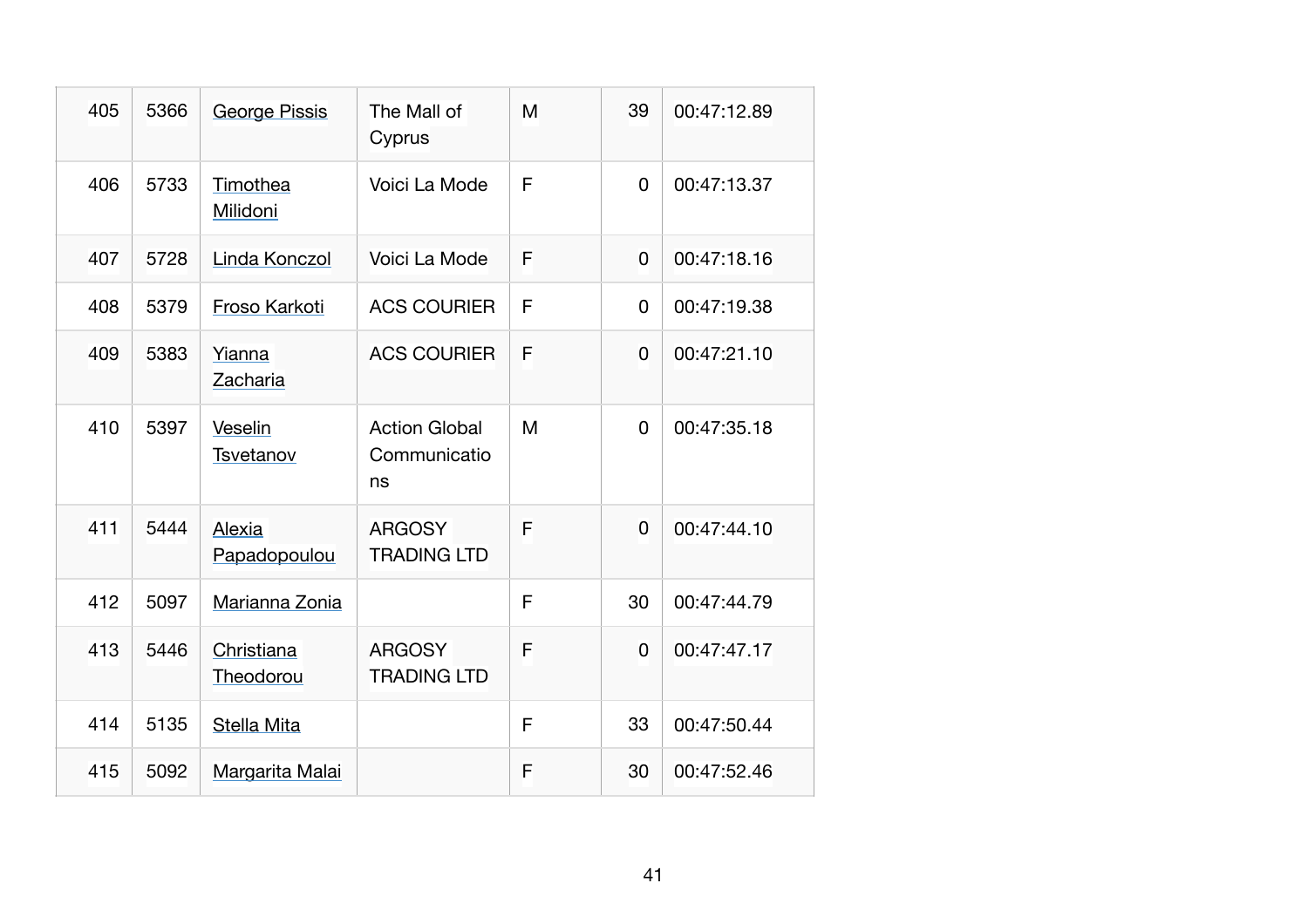| 416 | 5122 | <b>Pitsa Katchis</b>         |                                         | F | 67             | 00:47:54.06 |
|-----|------|------------------------------|-----------------------------------------|---|----------------|-------------|
| 417 | 5468 | Eleni Antoniou               | Elysee<br><b>Irrigation Ltd</b>         | F | 62             | 00:47:57.26 |
| 418 | 5236 | <b>Nearchos</b><br>Lambrinos |                                         | M | 44             | 00:48:13.64 |
| 419 | 5576 | Marilena<br>Peletie          | <b>AFO Central</b><br>Bank of<br>Cyprus | F | 0              | 00:48:33.33 |
| 420 | 5577 | Constantinos<br>Constantinou | <b>AFO Central</b><br>Bank of<br>Cyprus | M | 0              | 00:48:34.00 |
| 421 | 5365 | Elena<br>Yiallourou          | The Mall of<br>Cyprus                   | F | 30             | 00:48:36.00 |
| 422 | 5377 | Nikoletta<br>Tsoumeni        | <b>ACS COURIER</b>                      | F | $\overline{0}$ | 00:48:46.12 |
| 423 | 5299 | <b>Tina Neokleous</b>        | <b>ACS COURIER</b>                      | F | 0              | 00:48:47.05 |
| 424 | 5679 | Giorgos<br>Katsampa          | C.A<br>Papaellinas                      | M | $\overline{7}$ | 00:49:21.25 |
| 425 | 5702 | Froso<br>Panayiotou          | C.A<br>Papaellinas                      | F | 0              | 00:49:22.08 |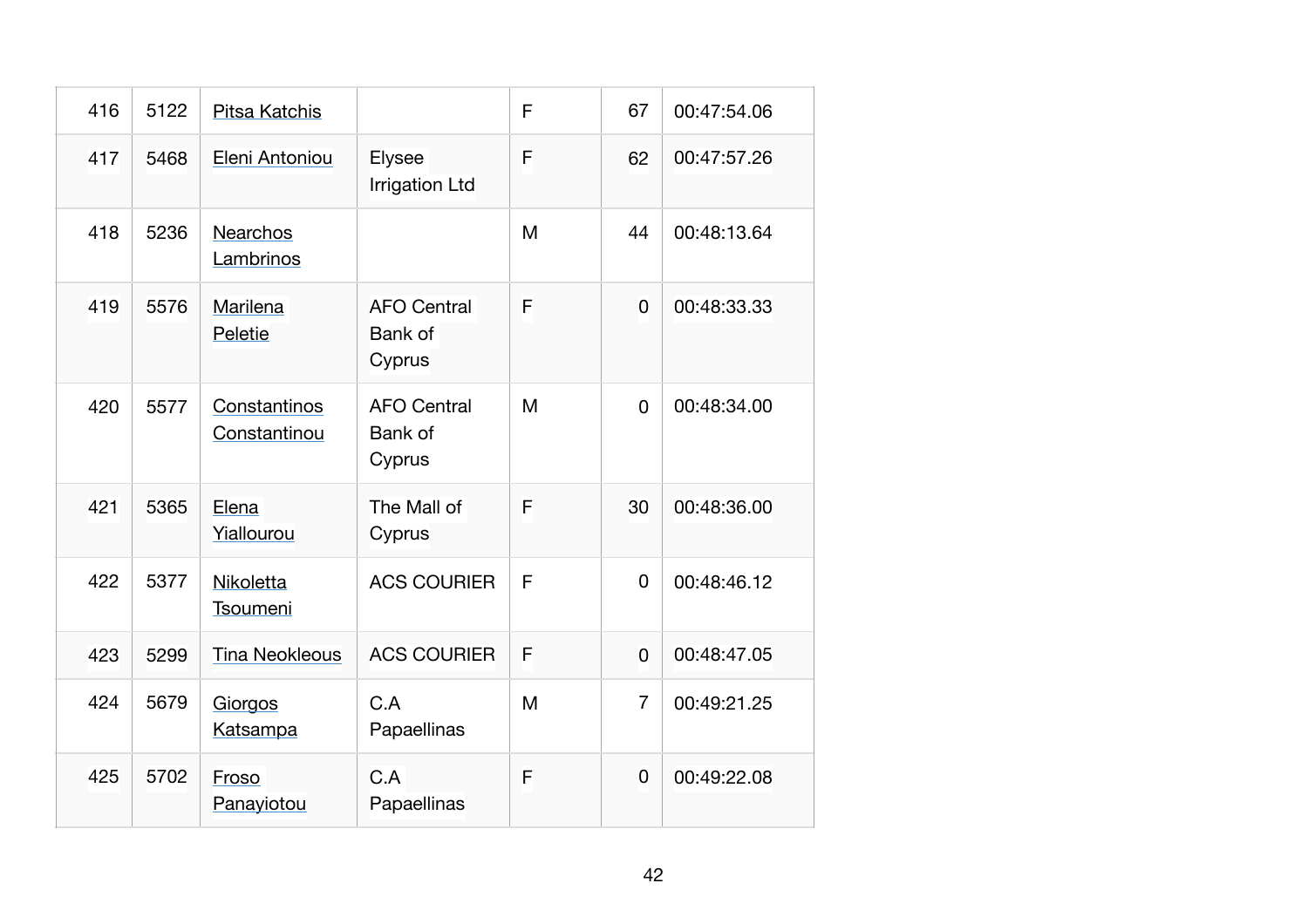| 426 | 5711 | Danai<br>Panayiotou                | C.A<br>Papaellinas      | F | $\overline{0}$ | 00:49:24.64 |
|-----|------|------------------------------------|-------------------------|---|----------------|-------------|
| 427 | 5279 | <b>Demetris</b><br>Markou          | <b>AC NIELSEN</b>       | M | 28             | 00:49:29.31 |
| 428 | 5579 | Chrystalla<br>Savva                | C.Savva &<br>Associates | F | 22             | 00:50:02.97 |
| 429 | 5631 | Stella Karra                       | Air It Nicosia          | F | 35             | 00:50:06.25 |
| 430 | 5385 | Thea<br>Papatheocharo<br><b>us</b> | <b>ACS COURIER</b>      | F | 0              | 00:50:08.40 |
| 431 | 5685 | Panagiotis<br><b>Votsis</b>        | C.A<br>Papaellinas      | M | 26             | 00:50:11.12 |
| 432 | 5374 | Vasia<br><b>Xenophontos</b>        | <b>ACS COURIER</b>      | F | $\mathbf 0$    | 00:50:12.81 |
| 433 | 5807 | Έλενα Ιωάννου<br>5807              | <b>Team Dixan</b>       | F | 0              | 00:50:15.00 |
| 434 | 5812 | Έλενα Παναγιή<br>5812              | <b>Team Dixan</b>       | F | 0              | 00:50:17.75 |
| 435 | 5582 | David<br>Estebanez                 | C.Savva &<br>Associates | M | 41             | 00:50:18.88 |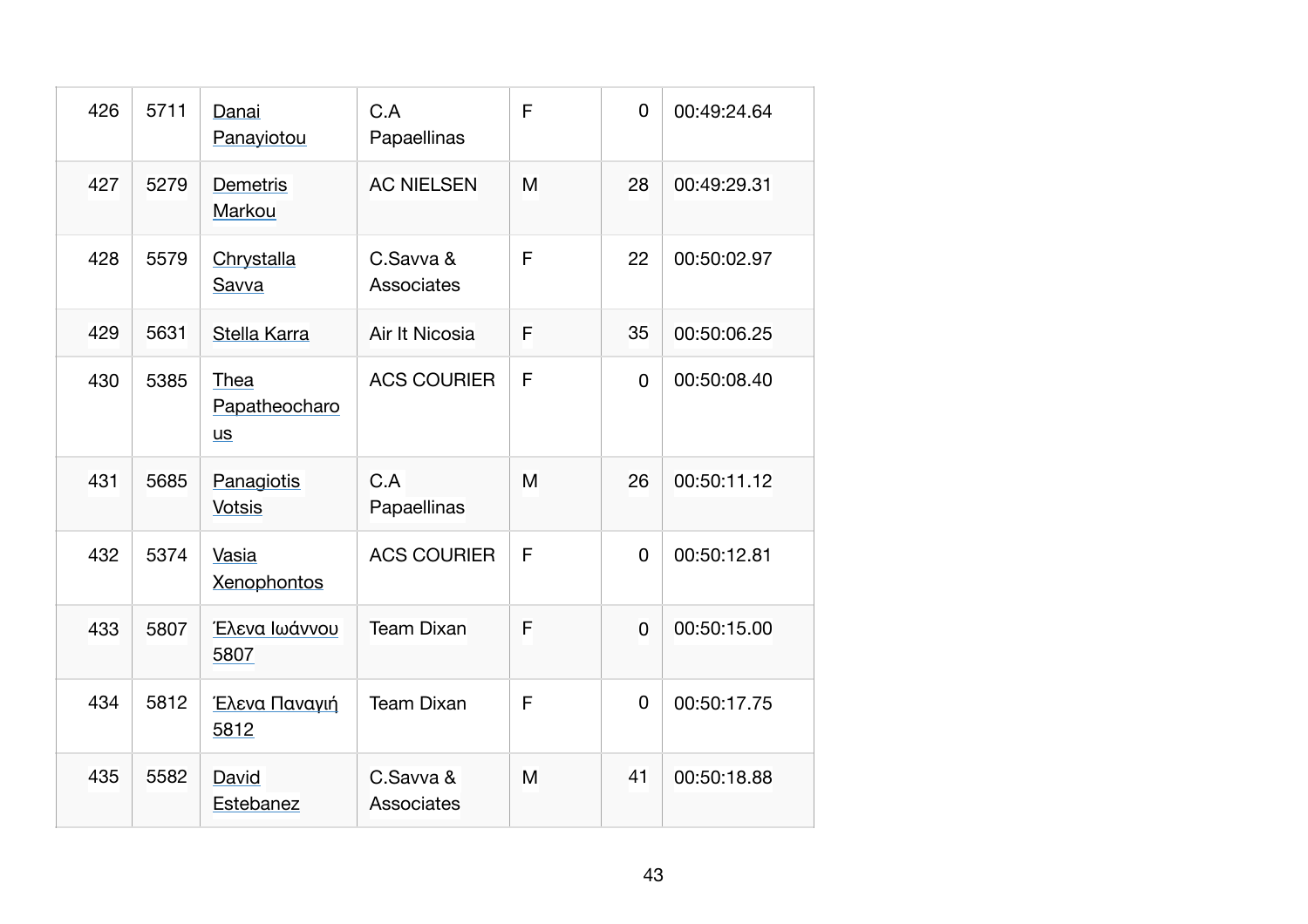| 436 | 5453 | <b>Kyriaki</b><br>Nikolaou | <b>FXTM</b>                                    | F | 0              | 00:50:28.02 |
|-----|------|----------------------------|------------------------------------------------|---|----------------|-------------|
| 437 | 5613 | <b>Nicolas</b><br>Georgiou | Noble Energy                                   | M | 28             | 00:50:31.86 |
| 438 | 5568 | Elli Syricha               | <b>AFO Central</b><br>Bank of<br>Cyprus        | F | 0              | 00:50:32.10 |
| 439 | 5566 | Elena<br>Hadjikyriacou     | <b>AFO Central</b><br><b>Bank of</b><br>Cyprus | F | $\overline{0}$ | 00:50:32.95 |
| 440 | 5583 | Eleana Spyris              | C.Savva &<br>Associates                        | F | 30             | 00:50:38.78 |
| 441 | 5113 | Olga Tsiattalou            |                                                | F | 38             | 00:50:41.80 |
| 442 | 5589 | Nikki Savva                | C.Savva &<br>Associates                        | F | 40             | 00:50:44.71 |
| 443 | 5587 | <b>Judy Thoma</b>          | C.Savva &<br>Associates                        | F | 42             | 00:50:44.77 |
| 444 | 5369 | Panayiota<br>Christodoulou | The Mall of<br>Cyprus                          | F | 31             | 00:50:51.19 |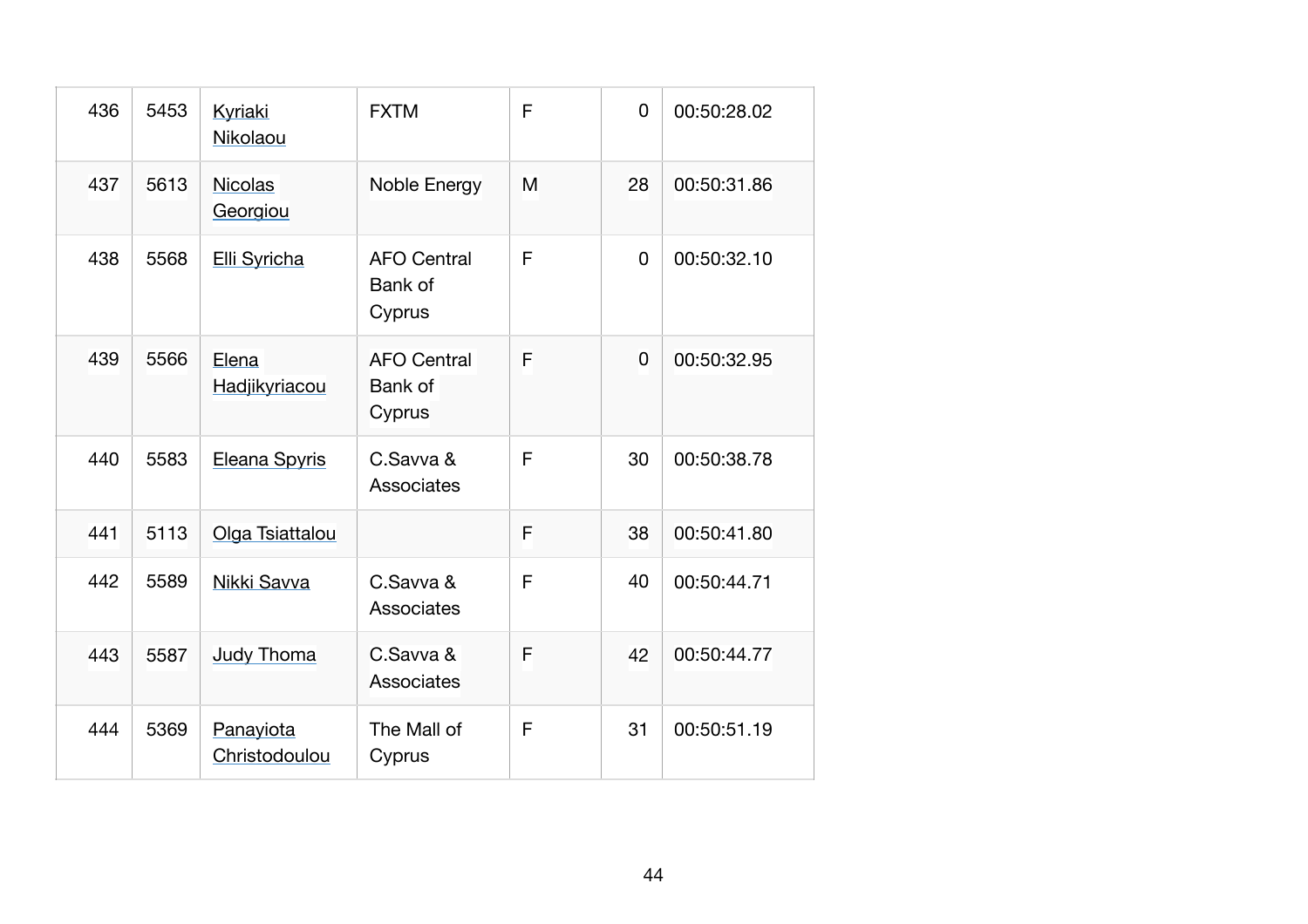| 445 | 5584 | George<br>Karantos              | C.Savva &<br>Associates             | M | 39       | 00:51:09.04 |
|-----|------|---------------------------------|-------------------------------------|---|----------|-------------|
| 446 | 5591 | Sotiris<br>Koulermou            | C.Savva &<br>Associates             | M | 31       | 00:51:10.77 |
| 447 | 5578 | Christiana<br>Antoniou          | C.Savva &<br>Associates             | F | 31       | 00:51:12.34 |
| 448 | 5847 | Άρτεμις<br>Παλαιογιάννη<br>5847 | <b>Team Dixan</b>                   | F | 0        | 00:51:16.01 |
| 449 | 5804 | Φλώρα Στυλλή<br>5804            | <b>Team Dixan</b>                   | F | 0        | 00:51:16.22 |
| 450 | 5805 | Αναστασία<br>Στυλιανού 5805     | <b>Team Dixan</b>                   | F | 0        | 00:51:23.10 |
| 451 | 5852 | Κυριακή Σάββα<br>5852           | <b>Team Dixan</b>                   | F | 0        | 00:51:24.02 |
| 452 | 5437 | Constantinos<br><b>Kirkos</b>   | <b>ARGOSY</b><br><b>TRADING LTD</b> | M | $\Omega$ | 00:51:31.44 |
| 453 | 5436 | Charis<br><b>Mavrofits</b>      | <b>ARGOSY</b><br><b>TRADING LTD</b> | M | 0        | 00:51:31.51 |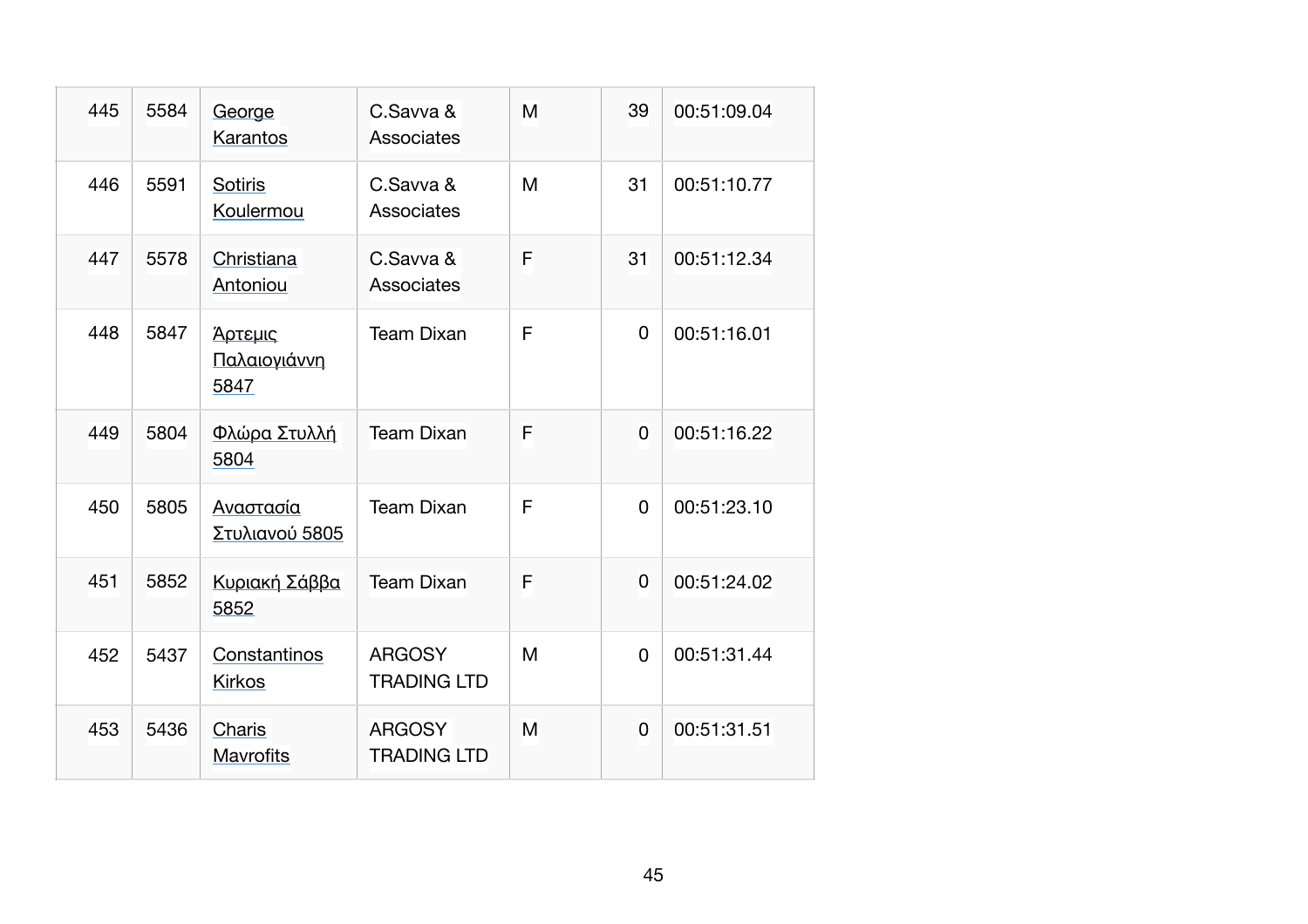| 454 | 5438 | <b>Natalie Petride</b>    | <b>ARGOSY</b><br><b>TRADING LTD</b> | F | $\overline{0}$ | 00:51:31.86 |
|-----|------|---------------------------|-------------------------------------|---|----------------|-------------|
| 455 | 5439 | Maria Pafiti              | <b>ARGOSY</b><br><b>TRADING LTD</b> | F | 0              | 00:51:32.33 |
| 456 | 5440 | Constantina<br>Kleanthous | <b>ARGOSY</b><br><b>TRADING LTD</b> | F | $\mathbf 0$    | 00:51:32.95 |
| 457 | 5381 | <b>Nikolas Tsiftsis</b>   | <b>ACS COURIER</b>                  | M | 0              | 00:51:38.04 |
| 458 | 5387 | Alexis<br>Neophytou       | <b>ACS COURIER</b>                  | M | 0              | 00:51:39.77 |
| 459 | 5208 | Katerina Syrimi           |                                     | F | 47             | 00:51:45.90 |
| 460 | 5700 | Andri Koukou              | C.A<br>Papaellinas                  | F | 41             | 00:51:54.38 |
| 461 | 5703 | Demetra<br>Panayi         | C.A<br>Papaellinas                  | F | 0              | 00:51:54.98 |
| 462 | 5457 | Elena Argyrou             | <b>FXTM</b>                         | F | 0              | 00:51:56.12 |
| 463 | 5677 | Meropi<br>Demetriou       | C.A<br>Papaellinas                  | F | 25             | 00:51:57.54 |
| 464 | 5456 | Stephanos<br>Aristodemou  | <b>FXTM</b>                         | M | $\mathbf 0$    | 00:51:59.57 |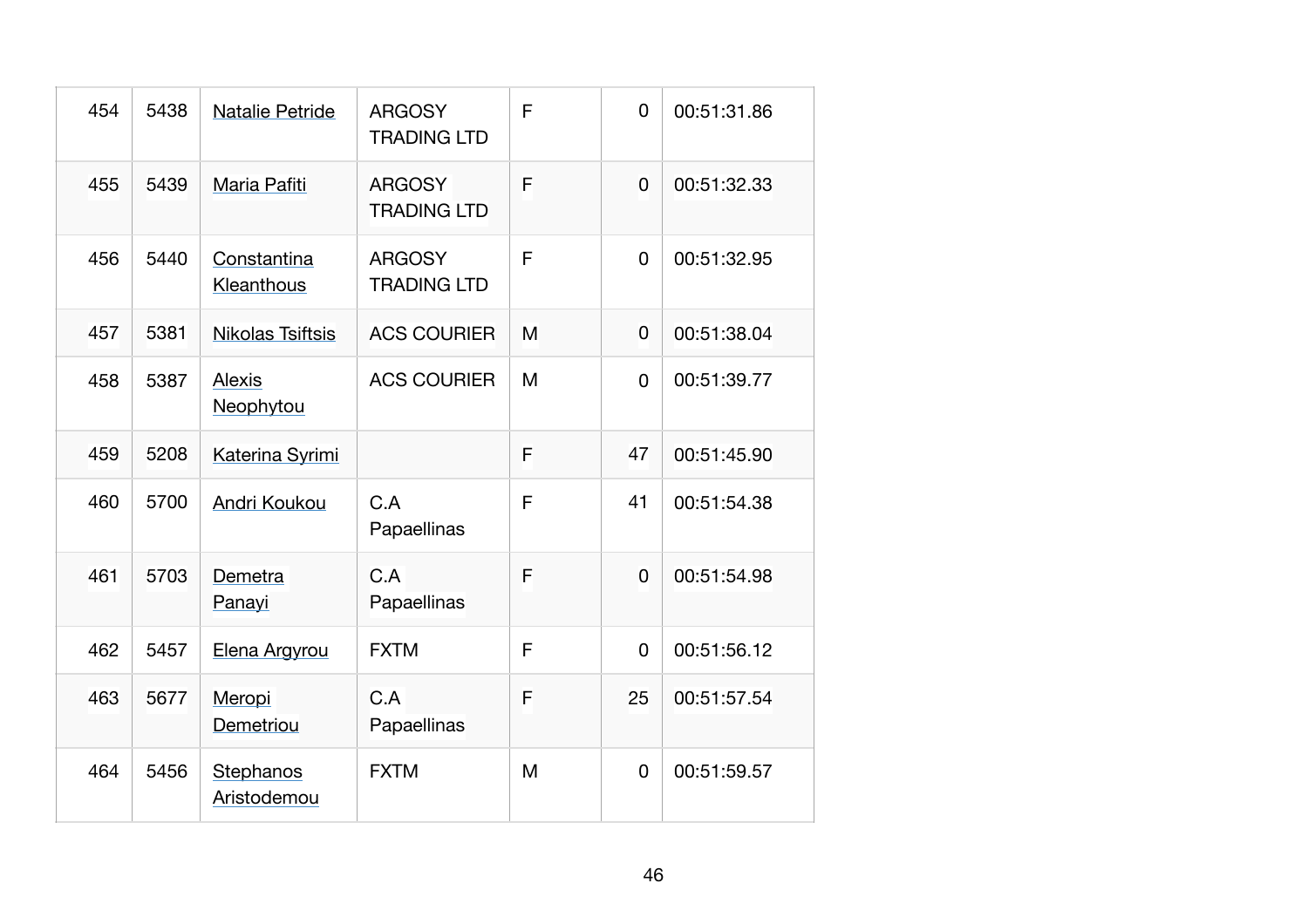| 465 | 5388 | Maria<br>Potamitou              | <b>ACS COURIER</b>                         | F | $\overline{0}$ | 00:52:13.93 |
|-----|------|---------------------------------|--------------------------------------------|---|----------------|-------------|
| 466 | 5386 | <b>Chris</b><br>Christoforou    | <b>ACS COURIER</b>                         | M | $\Omega$       | 00:52:14.27 |
| 467 | 5378 | Eva<br>Stamatellou              | <b>ACS COURIER</b>                         | F | $\overline{0}$ | 00:52:14.47 |
| 468 | 5200 | George<br>Karaolides            |                                            | M | 69             | 00:52:18.40 |
| 469 | 5408 | Victoria<br>Leonidou            | <b>Action Global</b><br>Communicatio<br>ns | F | $\overline{0}$ | 00:52:27.37 |
| 470 | 5409 | <b>Kia Angeli</b>               | <b>Action Global</b><br>Communicatio<br>ns | F | 0              | 00:52:30.68 |
| 471 | 5411 | George<br>Charalambous          | <b>Action Global</b><br>Communicatio<br>ns | M | 0              | 00:52:41.44 |
| 472 | 5382 | Eleni Alepidou                  | <b>ACS COURIER</b>                         | F | $\Omega$       | 00:52:47.27 |
| 473 | 5230 | <b>Michalis</b><br>Lambrianides |                                            | M | 46             | 00:53:01.82 |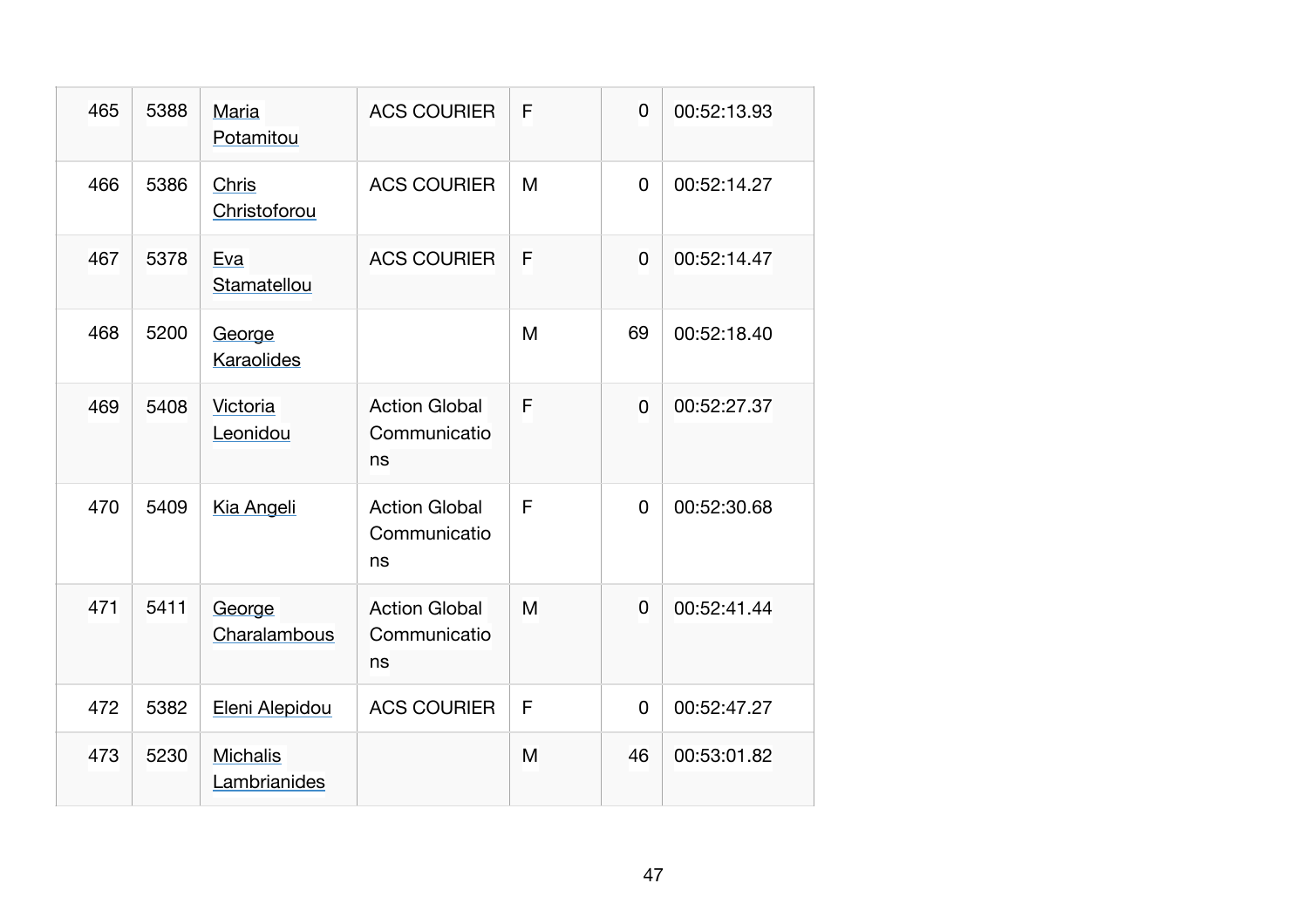| 474 | 5693 | Georgia Mili                | C.A<br>Papaellinas                             | F | 51             | 00:53:04.40 |
|-----|------|-----------------------------|------------------------------------------------|---|----------------|-------------|
| 475 | 5000 | Aglaia<br>Tsiattalou        |                                                | F | 29             | 00:53:16.58 |
| 476 | 5570 | Christakis<br>Koronides     | <b>AFO Central</b><br>Bank of<br>Cyprus        | M | 0              | 00:53:30.56 |
| 477 | 5331 | Paris Spanos                | Air It Nicosia                                 | M | 44             | 00:54:20.95 |
| 478 | 5335 | Theognosia<br>Petrou        | Air It Nicosia                                 | F | 30             | 00:54:21.54 |
| 479 | 5675 | Panayiota<br>Panayiotou     | C.A<br>Papaellinas                             | F | 30             | 00:54:36.17 |
| 480 | 5673 | Georgia<br>Demetri          | C.A<br>Papaellinas                             | F | 30             | 00:54:36.82 |
| 481 | 5557 | Eleni Assiotou              | <b>AFO Central</b><br><b>Bank of</b><br>Cyprus | F | $\overline{0}$ | 00:54:54.72 |
| 482 | 5556 | Panayiotis<br><b>Pieris</b> | <b>AFO Central</b><br>Bank of<br>Cyprus        | M | 0              | 00:55:00.58 |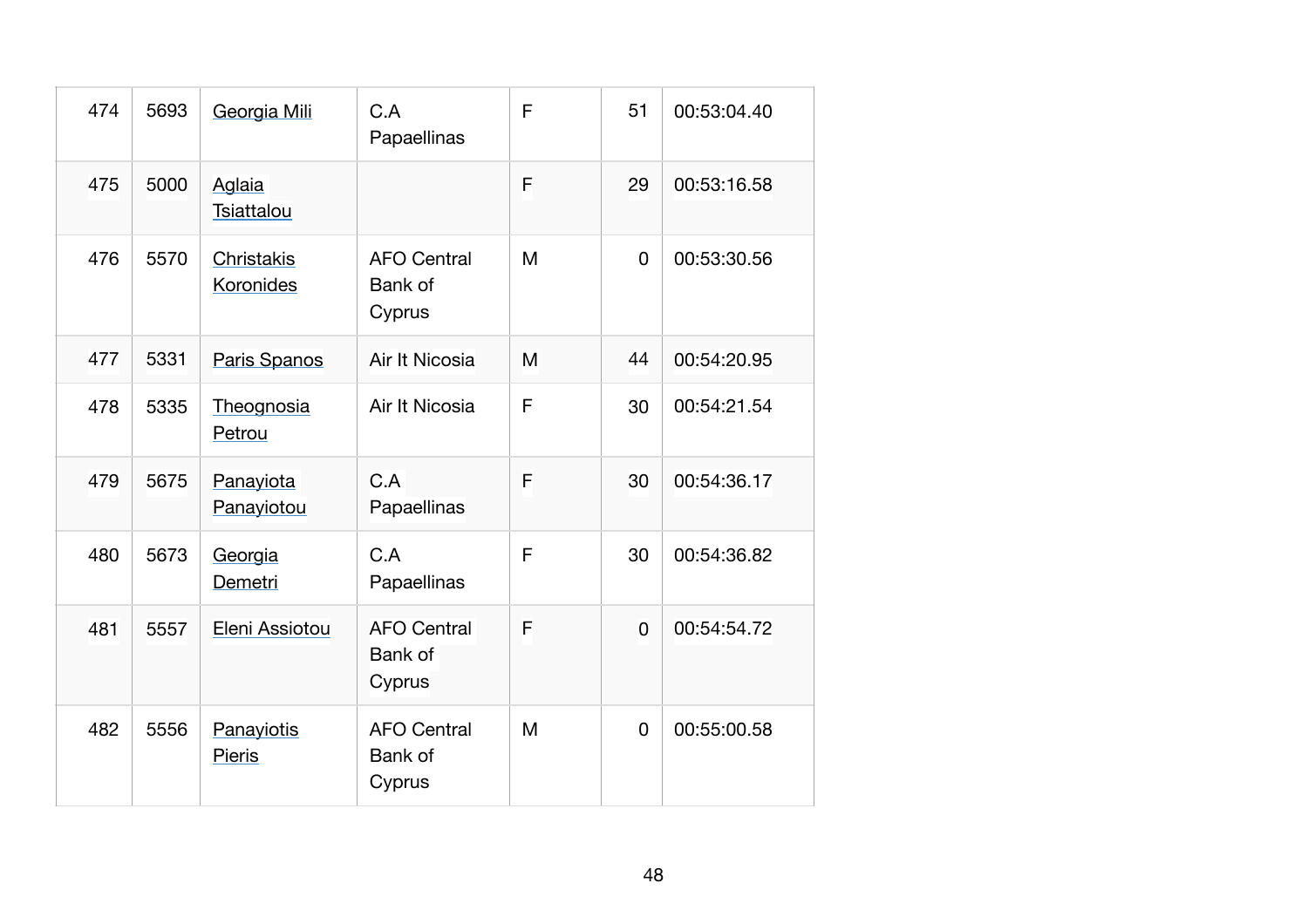| 483 | 5185 | Elena<br>Themistokleous                    |                    | F | 48 | 00:55:11.31 |
|-----|------|--------------------------------------------|--------------------|---|----|-------------|
| 484 | 5171 | Chrysostomos<br>Chrysostomou               |                    | M | 51 | 00:55:15.42 |
| 485 | 5215 | Maria<br>Christodoulido<br>$\underline{u}$ |                    | F | 48 | 00:55:16.11 |
| 486 | 5243 | Paraskevi<br>Patsalidou                    |                    | F | 38 | 00:55:35.77 |
| 487 | 5189 | Elpiniki<br>Charalambous                   |                    | F | 34 | 00:55:35.81 |
| 488 | 5698 | Christina<br>Nicolaou                      | C.A<br>Papaellinas | F | 32 | 00:55:38.16 |
| 489 | 5006 | Andreas<br>Georgiou                        |                    | M | 27 | 00:56:06.97 |
| 490 | 5035 | Danae<br>Papageorgiou                      |                    | F | 28 | 00:56:08.90 |
| 491 | 5281 | Efeyenia<br>Markou                         | <b>AC NIELSEN</b>  | F | 45 | 00:56:12.95 |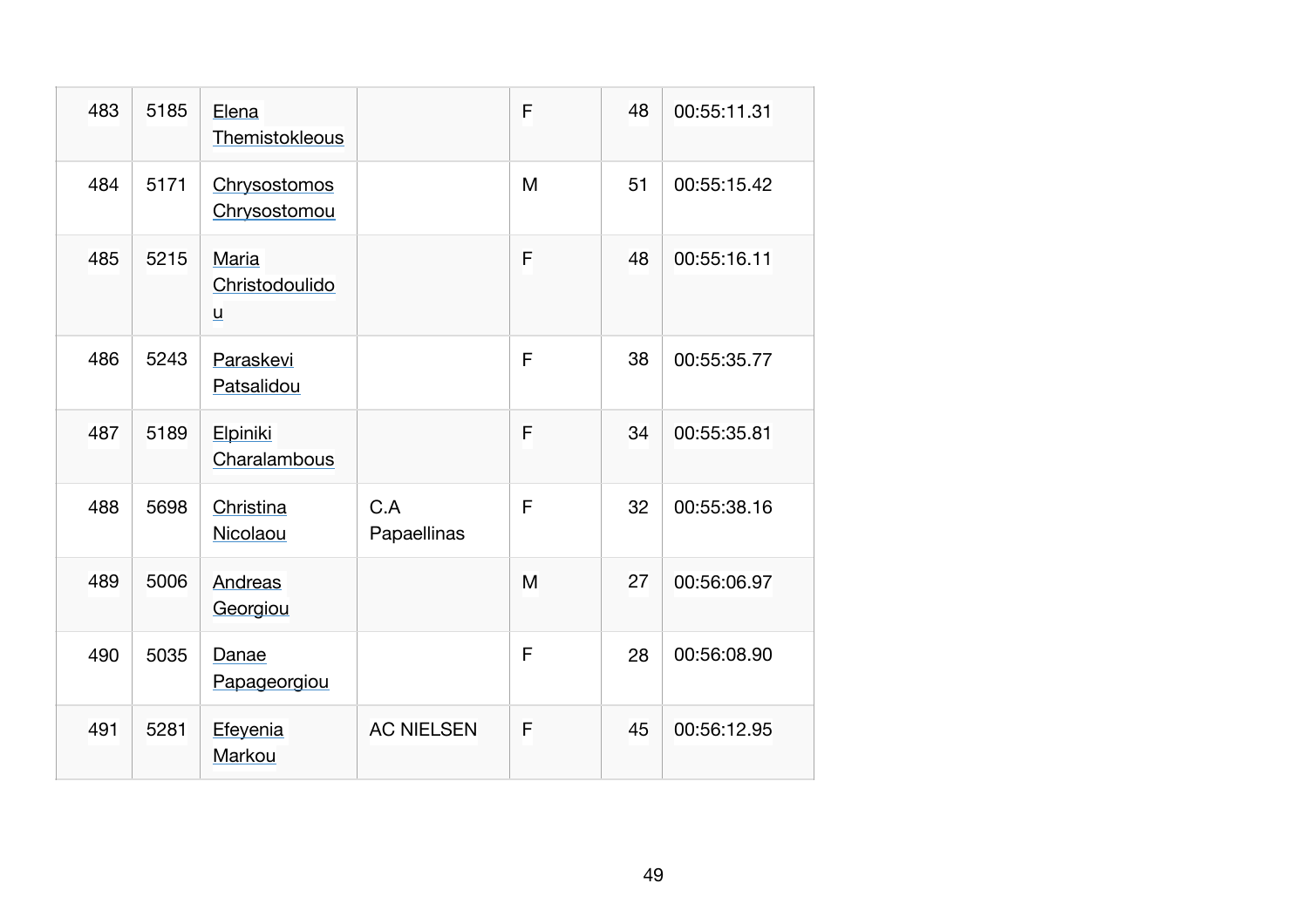| 492 | 5106 | <b>Natalie</b><br>Petersen |                                         | F | 27             | 00:56:14.63 |
|-----|------|----------------------------|-----------------------------------------|---|----------------|-------------|
| 493 | 5286 | Maria Ioakim               | <b>AC NIELSEN</b>                       | F | 20             | 00:56:15.81 |
| 494 | 5575 | Demos<br>Nicolaides        | <b>AFO Central</b><br>Bank of<br>Cyprus | M | 0              | 00:56:27.84 |
| 495 | 5497 | <b>Chris Yiangou</b>       | George<br><b>Yiangou LLC</b>            | M | 36             | 00:56:28.10 |
| 496 | 5498 | Despo<br>Kyriakou          | George<br><b>Yiangou LLC</b>            | F | 41             | 00:56:30.11 |
| 497 | 5574 | Androulla<br>Argyrou       | <b>AFO Central</b><br>Bank of<br>Cyprus | F | 0              | 00:56:32.34 |
| 498 | 5555 | Irene Koumpari             | <b>AFO Central</b><br>Bank of<br>Cyprus | F | 0              | 00:56:42.83 |
| 499 | 5710 | Emmelia<br>Panayiotou      | C.A<br>Papaellinas                      | F | $\overline{0}$ | 00:57:06.55 |
| 500 | 5380 | Yiannoula<br>Yiannakou     | <b>ACS COURIER</b>                      | F | 0              | 00:57:20.13 |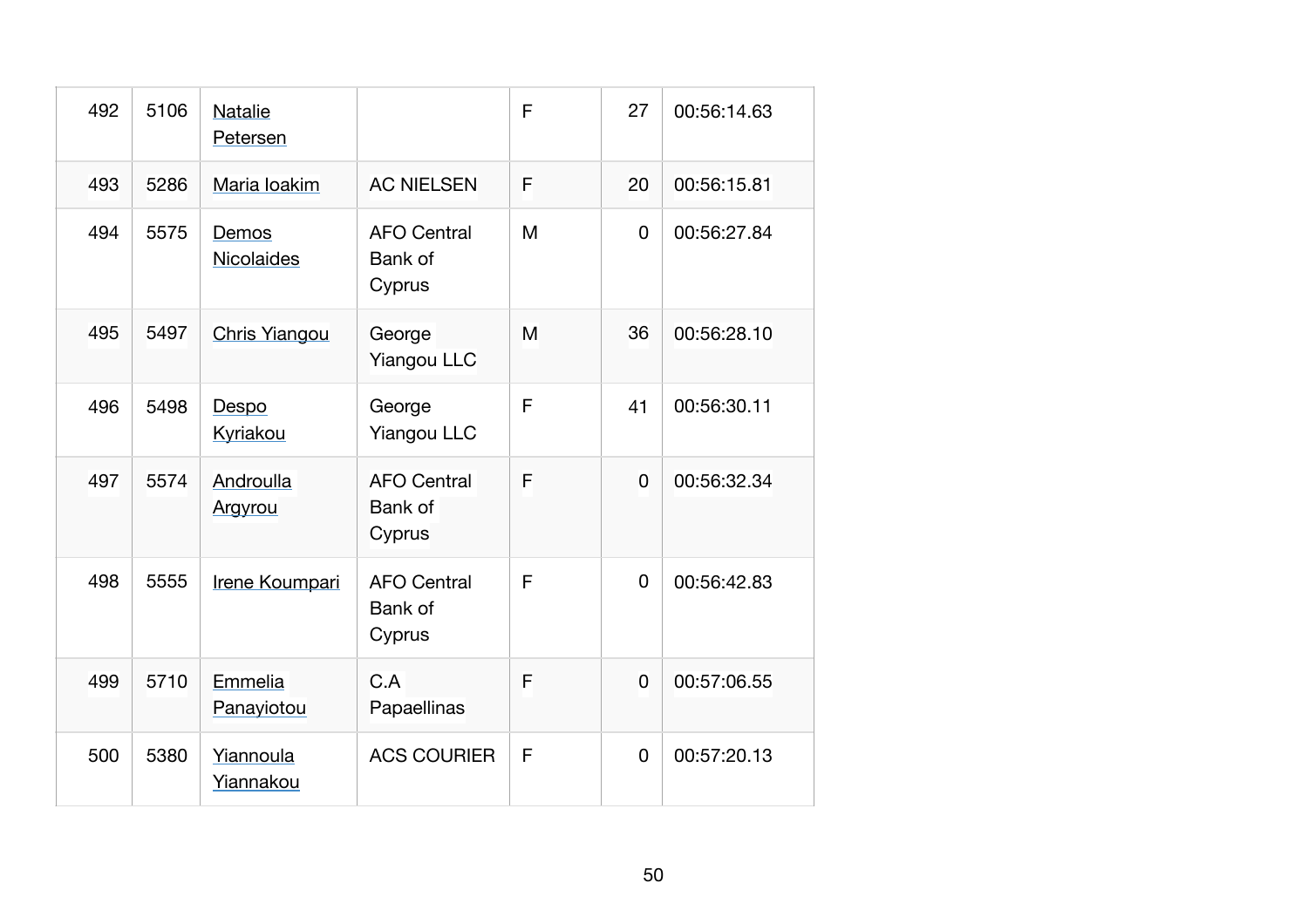| 501 | 5495 | Christiana<br><b>Makariou</b> | George<br><b>Yiangou LLC</b> | F | 52             | 00:57:28.86 |
|-----|------|-------------------------------|------------------------------|---|----------------|-------------|
| 502 | 5714 | Constantinos<br>Pashias       | C.A<br>Papaellinas           | M | 0              | 00:57:35.90 |
| 503 | 5496 | Vaso<br>Constantinide         | George<br><b>Yiangou LLC</b> | F | 52             | 00:57:37.12 |
| 504 | 5712 | lasonia Tsielepi              | C.A<br>Papaellinas           | F | 0              | 00:57:40.15 |
| 505 | 5713 | Lazaros<br>Lazarou            | C.A<br>Papaellinas           | M | 0              | 00:57:41.67 |
| 506 | 5678 | Michael<br>Angelos<br>Pantela | C.A<br>Papaellinas           | M | $\overline{4}$ | 00:57:42.29 |
| 507 | 5715 | Maria<br>Koutalianou          | C.A<br>Papaellinas           | F | 0              | 00:57:45.93 |
| 508 | 5502 | Froso<br>Hadjisavva           | George<br><b>Yiangou LLC</b> | F | 42             | 00:57:56.36 |
| 509 | 5494 | Anna<br>Siambouri             | George<br><b>Yiangou LLC</b> | F | 29             | 00:57:57.93 |
| 510 | 5045 | Eirini Stylianou              |                              | F | 54             | 00:58:03.85 |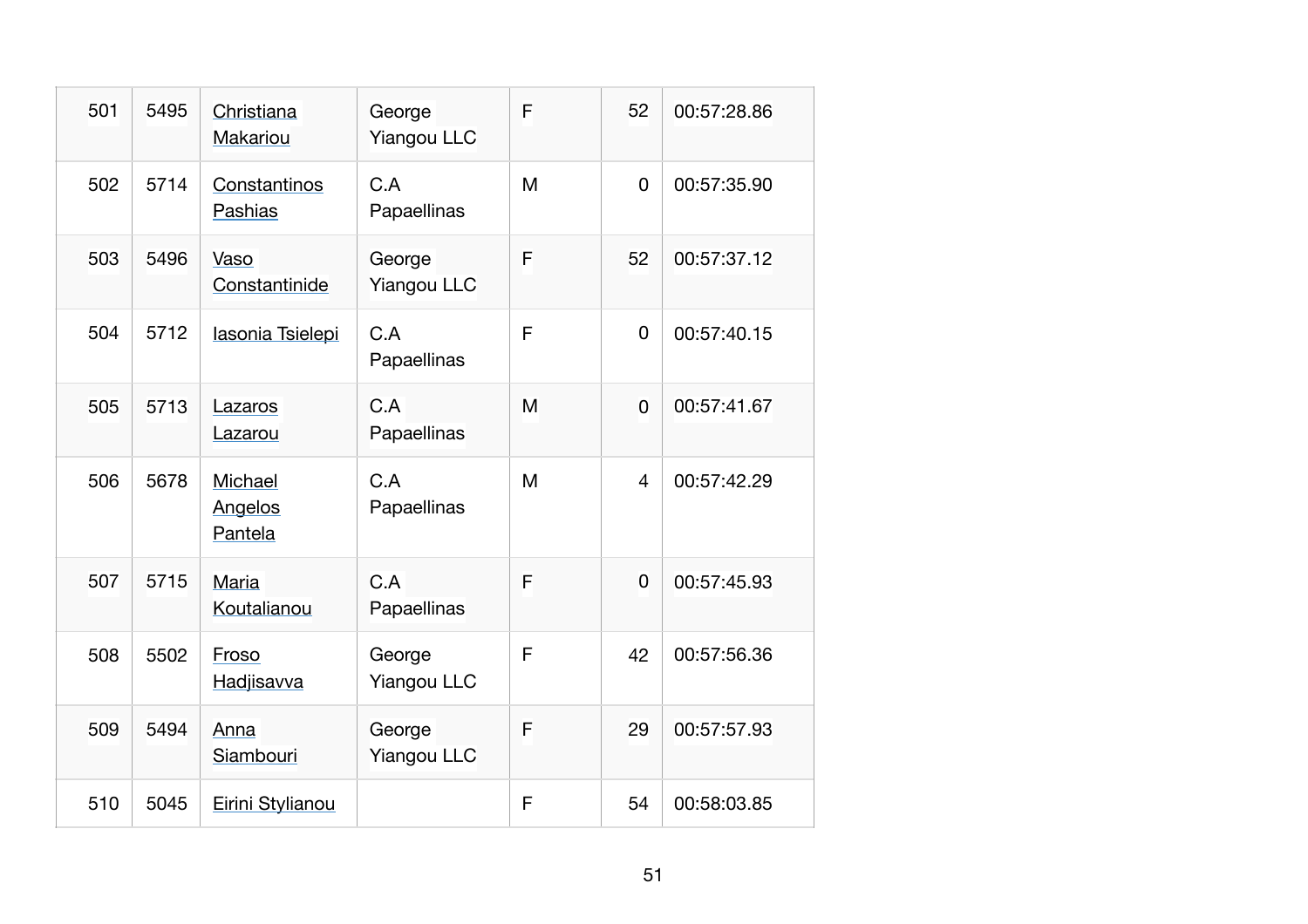| 511 | 5090 | Magda<br>Stamatari                         |                                                | F | 45             | 00:58:20.77 |
|-----|------|--------------------------------------------|------------------------------------------------|---|----------------|-------------|
| 512 | 5053 | Evdokia<br>Stavraki                        |                                                | F | 47             | 00:58:22.35 |
| 513 | 5726 | Maria Kiprianou                            | Voici La Mode                                  | M | 0              | 00:58:39.24 |
| 514 | 5734 | Nandia<br>Poursanidou                      | Voici La Mode                                  | F | 0              | 00:58:40.79 |
| 515 | 5735 | Florina Roxana<br>Plesoianu                | Voici La Mode                                  | F | 0              | 00:58:43.67 |
| 516 | 5220 | Marina<br><b>Achilleos</b>                 |                                                | F | 30             | 00:58:53.10 |
| 517 | 5573 | Pantelitsa<br>Hadjifrangiskou              | <b>AFO Central</b><br><b>Bank of</b><br>Cyprus | F | 0              | 00:58:59.61 |
| 518 | 5560 | Chrysanthie<br>Agisilaou                   | <b>AFO Central</b><br>Bank of<br>Cyprus        | F | 0              | 00:58:59.72 |
| 519 | 5644 | Αγκυλοποιητική<br>Σπονδυλοαρθρί<br>τιδα 10 | Αγκυλοποιητικ<br>ή<br>Σπονδυλοαρθρ<br>ίτιδα    | M | $\overline{0}$ | 00:58:59.72 |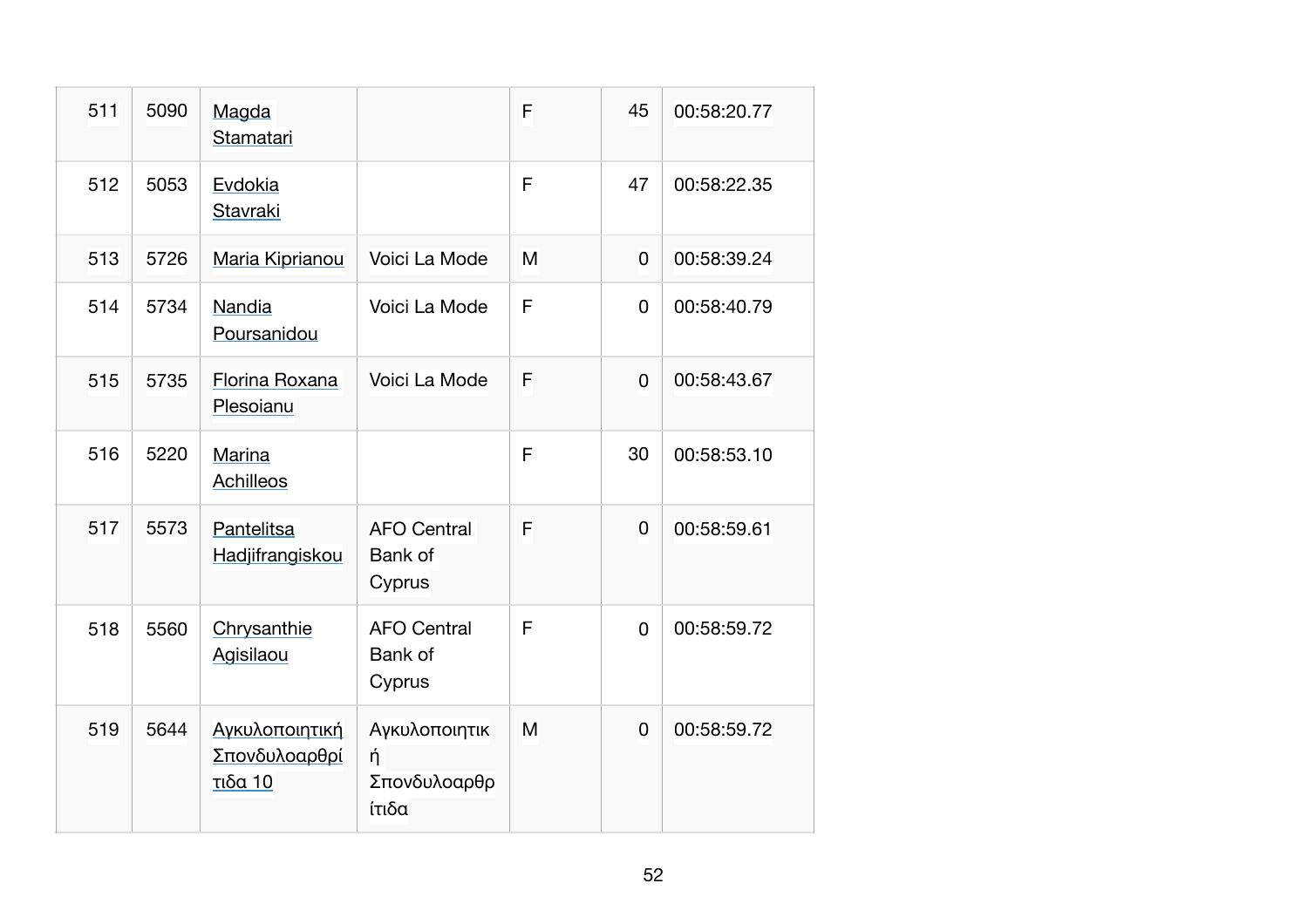| 520 | 5643 | Αγκυλοποιητική<br>Σπονδυλοαρθρί<br>τιδα 9  | Αγκυλοποιητικ<br>ή<br>Σπονδυλοαρθρ<br>ίτιδα | M | 0           | 00:59:00.13 |
|-----|------|--------------------------------------------|---------------------------------------------|---|-------------|-------------|
| 521 | 5837 | Αγκυλοποιητική<br>Σπονδυλοαρθρί<br>τιδα 34 | Αγκυλοποιητικ<br>ή<br>Σπονδυλοαρθρ<br>ίτιδα | M | $\mathbf 0$ | 00:59:02.75 |
| 522 | 5801 | Ιωάννα<br><u>Χριστοστομίδου</u><br>5801    | <b>Team Dixan</b>                           | F | $\mathbf 0$ | 00:59:06.17 |
| 523 | 5802 | Ραφαήλ 5802                                | <b>Team Dixan</b>                           | M | 0           | 00:59:07.18 |
| 524 | 5277 | Anna Christou                              | <b>AC NIELSEN</b>                           | F | 53          | 00:59:10.94 |
| 525 | 5803 | <b>Ναγιρη 5803</b>                         | <b>Team Dixan</b>                           | F | 0           | 00:59:11.18 |
| 526 | 5049 | Elpida<br>Papalazarou                      |                                             | F | 26          | 00:59:13.20 |
| 527 | 5628 | Rafaela<br>loannou                         | Air It Nicosia                              | F | 25          | 00:59:14.24 |
| 528 | 5619 | Athina<br>Charalambous                     | Air It Nicosia                              | F | 24          | 00:59:15.89 |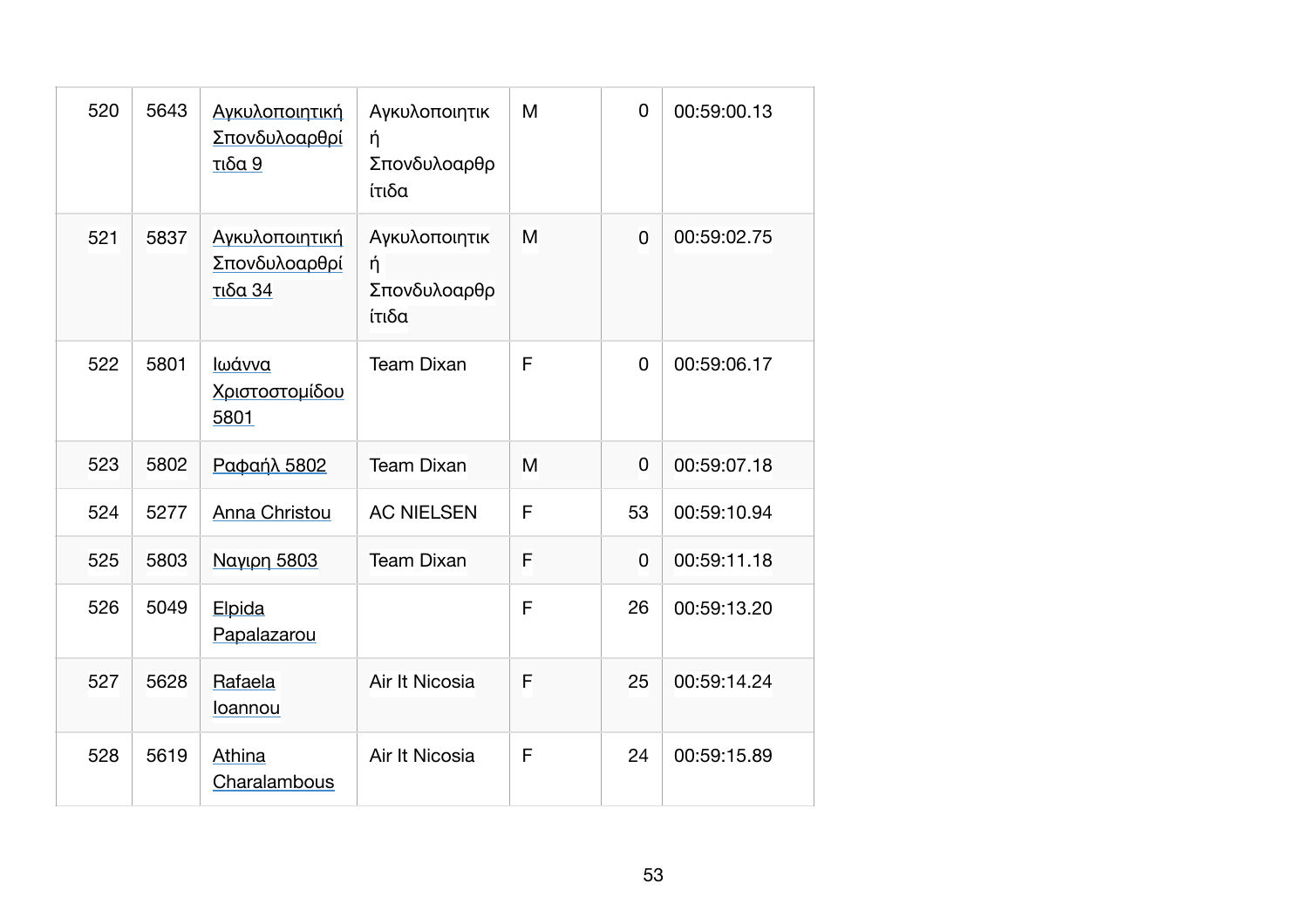| 529 | 5682 | Dora<br>Theodotou               | C.A<br>Papaellinas                         | F | 54          | 00:59:37.39 |
|-----|------|---------------------------------|--------------------------------------------|---|-------------|-------------|
| 530 | 5293 | Spyros<br>Pouyioukkas           | <b>AC NIELSEN</b>                          | M | 59          | 00:59:38.32 |
| 531 | 5683 | Zoe Theodorou                   | C.A<br>Papaellinas                         | F | 54          | 00:59:38.73 |
| 532 | 5384 | <b>Nicos Tzoumas</b>            | <b>ACS COURIER</b>                         | M | $\mathbf 0$ | 01:00:00.86 |
| 533 | 5443 | Ioanna<br>Procopiou             | <b>ARGOSY</b><br><b>TRADING LTD</b>        | F | 0           | 01:00:10.84 |
| 534 | 5535 | <b>Andreas Nicou</b>            | The Mall of<br>Cyprus                      | M | $\Omega$    | 01:00:13.61 |
| 535 | 5777 | Theoni Pilavaki                 |                                            | F | 34          | 01:00:15.66 |
| 536 | 5534 | Artemis<br>Christodoulou        | The Mall of<br>Cyprus                      | F | 0           | 01:00:16.59 |
| 537 | 5407 | <b>Natalie</b><br>Christophides | <b>Action Global</b><br>Communicatio<br>ns | F | 0           | 01:00:19.32 |
| 538 | 5410 | <b>Andreas Tsialis</b>          | <b>Action Global</b><br>Communicatio<br>ns | M | 0           | 01:00:20.07 |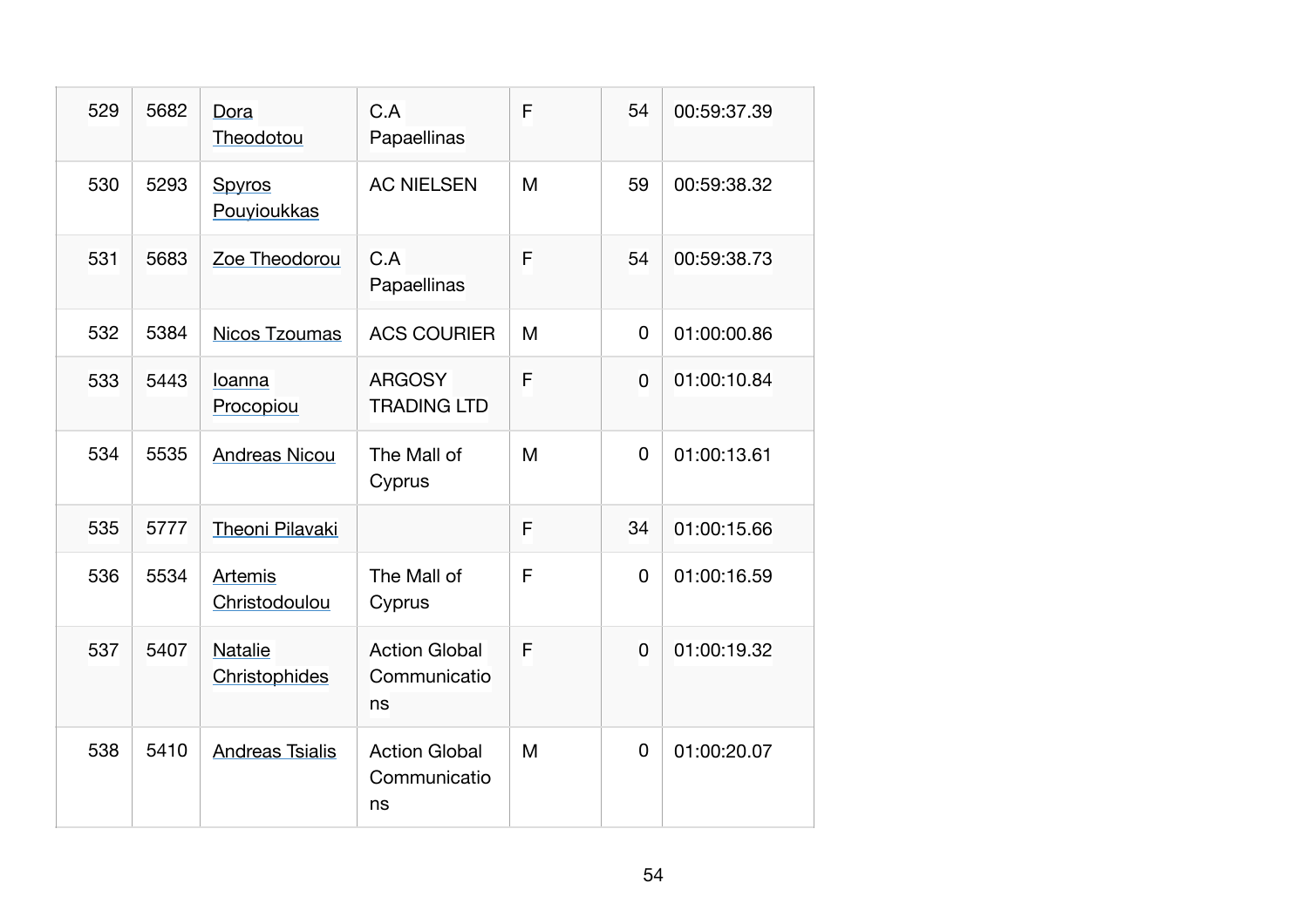| 539 | 5611 | Mario<br>Alexandru<br><b>Bistriceanu</b> | Noble Energy      | M | 14          | 01:00:48.04 |
|-----|------|------------------------------------------|-------------------|---|-------------|-------------|
| 540 | 5169 | Chrysanthos<br>Achilleos                 |                   | M | 61          | 01:00:50.14 |
| 541 | 5602 | Alina Gabriella                          | Noble Energy      | F | 38          | 01:00:50.61 |
| 542 | 5160 | Athina<br>Achilleos                      |                   | F | 60          | 01:00:51.42 |
| 543 | 5612 | Melina<br>Demetriou                      | Noble Energy      | F | 41          | 01:00:55.13 |
| 544 | 5614 | Vance Greene                             | Noble Energy      | M | 56          | 01:00:55.17 |
| 545 | 5608 | Desislava<br>Simeonova                   | Noble Energy      | F | 33          | 01:00:55.37 |
| 546 | 5766 | Eleni<br>Pezirgiannidou                  |                   | F | $\mathbf 0$ | 01:01:03.49 |
| 547 | 5303 | Christina<br>Larkou                      | <b>AC NIELSEN</b> | F | 44          | 01:01:10.76 |
| 548 | 5284 | Joanna Portide                           | <b>AC NIELSEN</b> | F | 20          | 01:01:14.10 |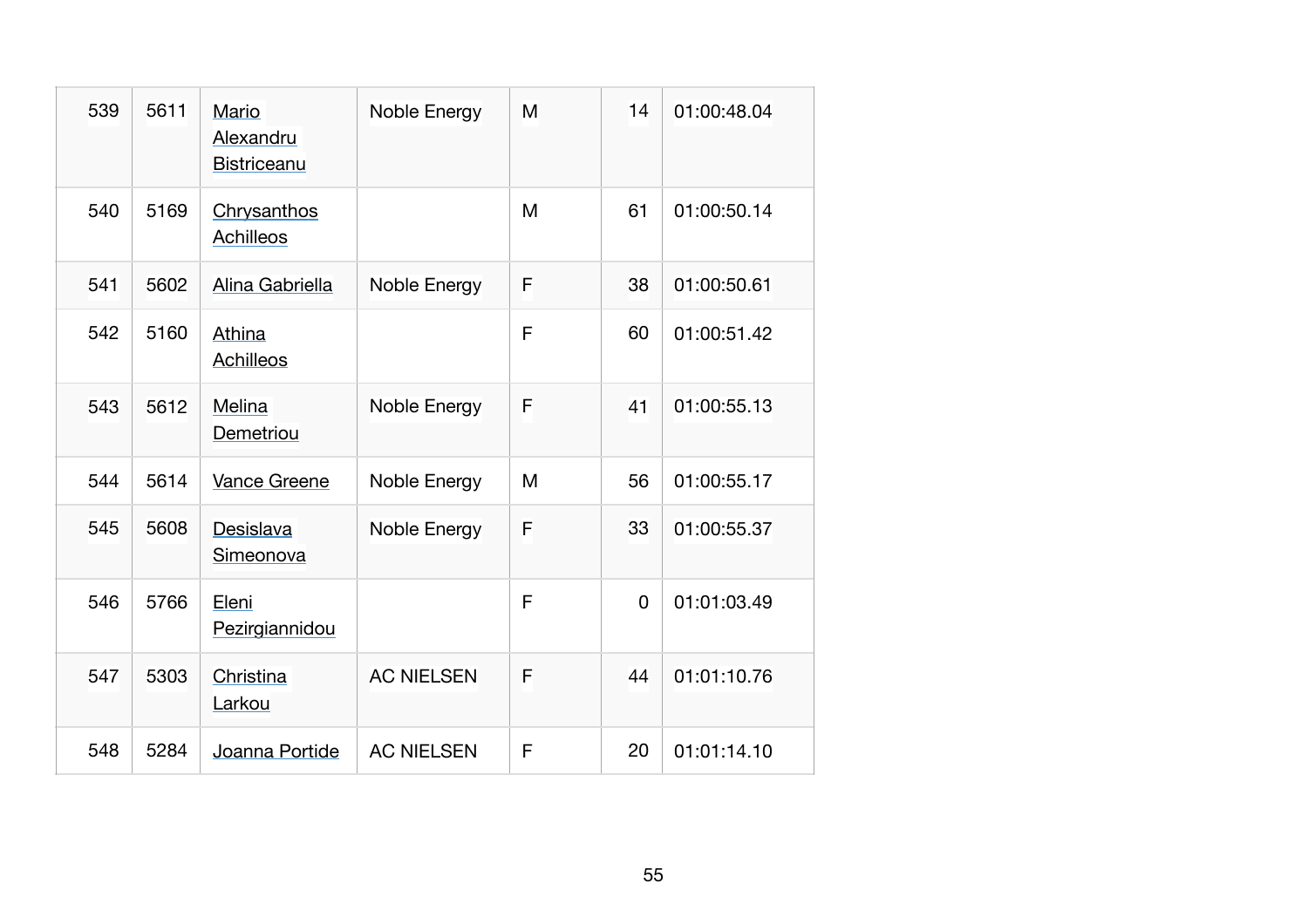| 549 | 5290 | Patricia<br>Portides                                     | <b>AC NIELSEN</b>                           | F | 54 | 01:01:15.03 |
|-----|------|----------------------------------------------------------|---------------------------------------------|---|----|-------------|
| 550 | 5240 | Pambi Chimari                                            |                                             | F | 37 | 01:02:42.95 |
| 551 | 5268 | Valentini<br>Masoura                                     |                                             | F | 32 | 01:02:43.93 |
| 552 | 5170 | Chryso<br>Georghiou                                      |                                             | F | 49 | 01:02:56.89 |
| 553 | 5222 | <b>Marios</b><br>Vakanas                                 |                                             | M | 37 | 01:02:58.34 |
| 554 | 5811 | Βασίλης<br><u>Παπαγγελοδήμ</u><br>ου 5811                | <b>Team Dixan</b>                           | M | 0  | 01:03:35.71 |
| 555 | 5648 | Αγκυλοποιητική<br>Σπονδυλοαρθρί<br><b>τιδα 14</b>        | Αγκυλοποιητικ<br>ή<br>Σπονδυλοαρθρ<br>ίτιδα | M | 0  | 01:04:36.86 |
| 556 | 5647 | Αγκυλοποιητική<br><u>Σπονδυλοαρθρί</u><br><u>τιδα 13</u> | Αγκυλοποιητικ<br>ή<br>Σπονδυλοαρθρ<br>ίτιδα | M | 0  | 01:04:39.54 |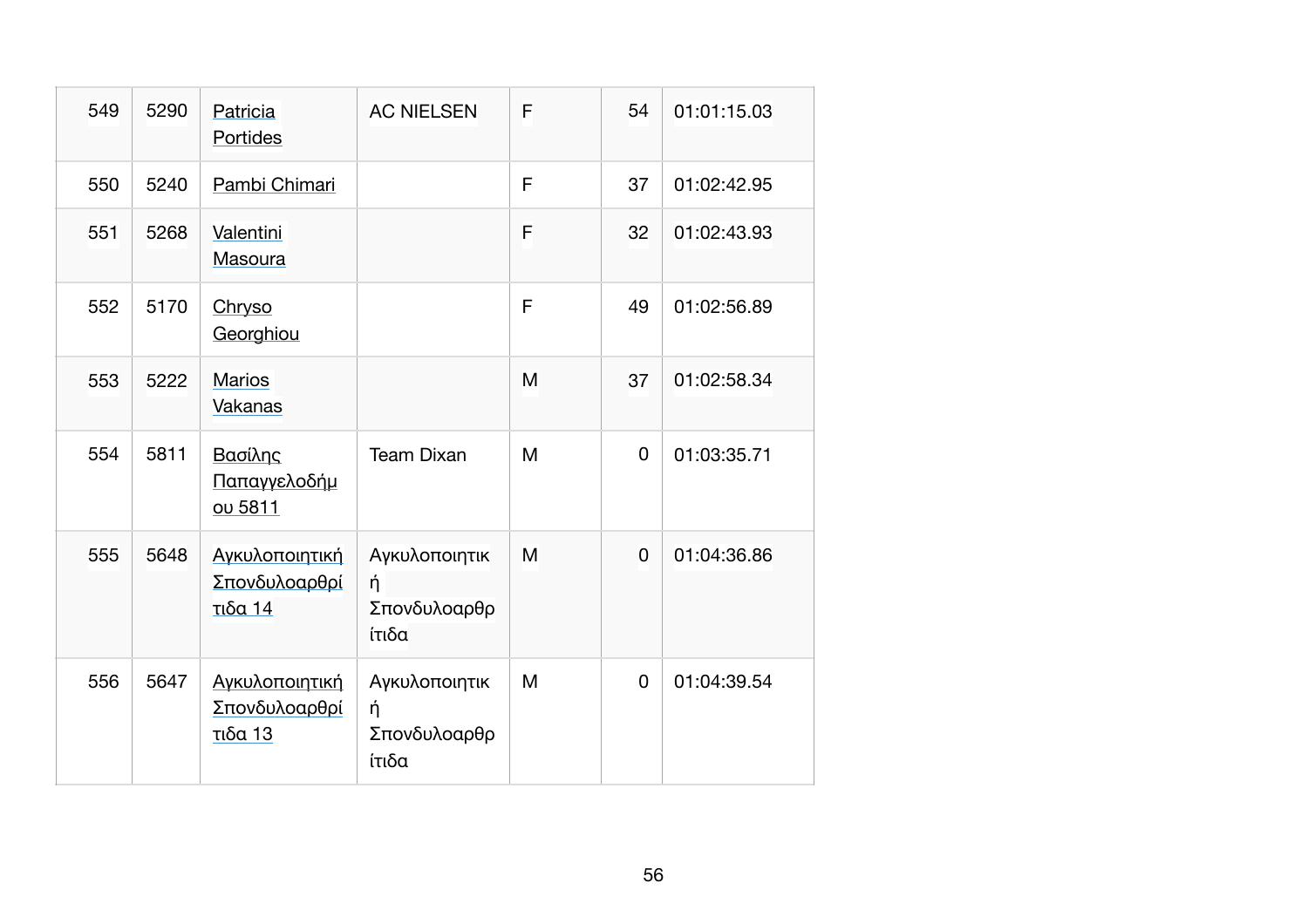| 557 | 5445 | Plutarchos<br>Plutarchou                          | <b>ARGOSY</b><br><b>TRADING LTD</b>         | M | 0        | 01:05:17.10 |
|-----|------|---------------------------------------------------|---------------------------------------------|---|----------|-------------|
| 558 | 5144 | Yianna<br>Pitsiakkou<br>Chilas                    |                                             | F | 43       | 01:05:26.25 |
| 559 | 5349 | Tatiana<br>Gashkova                               | <b>KPMG LTD</b>                             | F | 114      | 01:05:45.16 |
| 560 | 5836 | Αγκυλοποιητική<br>Σπονδυλοαρθρί<br><b>τιδα 33</b> | Αγκυλοποιητικ<br>ή<br>Σπονδυλοαρθρ<br>ίτιδα | M | 0        | 01:05:54.77 |
| 561 | 5400 | Liana Astreou                                     | <b>Action Global</b><br>Communicatio<br>ns  | F | 0        | 01:07:07.18 |
| 562 | 5398 | Marianna<br>Sofocleous                            | <b>Action Global</b><br>Communicatio<br>ns  | F | $\Omega$ | 01:07:12.99 |
| 563 | 5399 | <b>Aris Sofocleous</b><br>- Ramamoorthy           | <b>Action Global</b><br>Communicatio<br>ns  | M | $\Omega$ | 01:07:15.13 |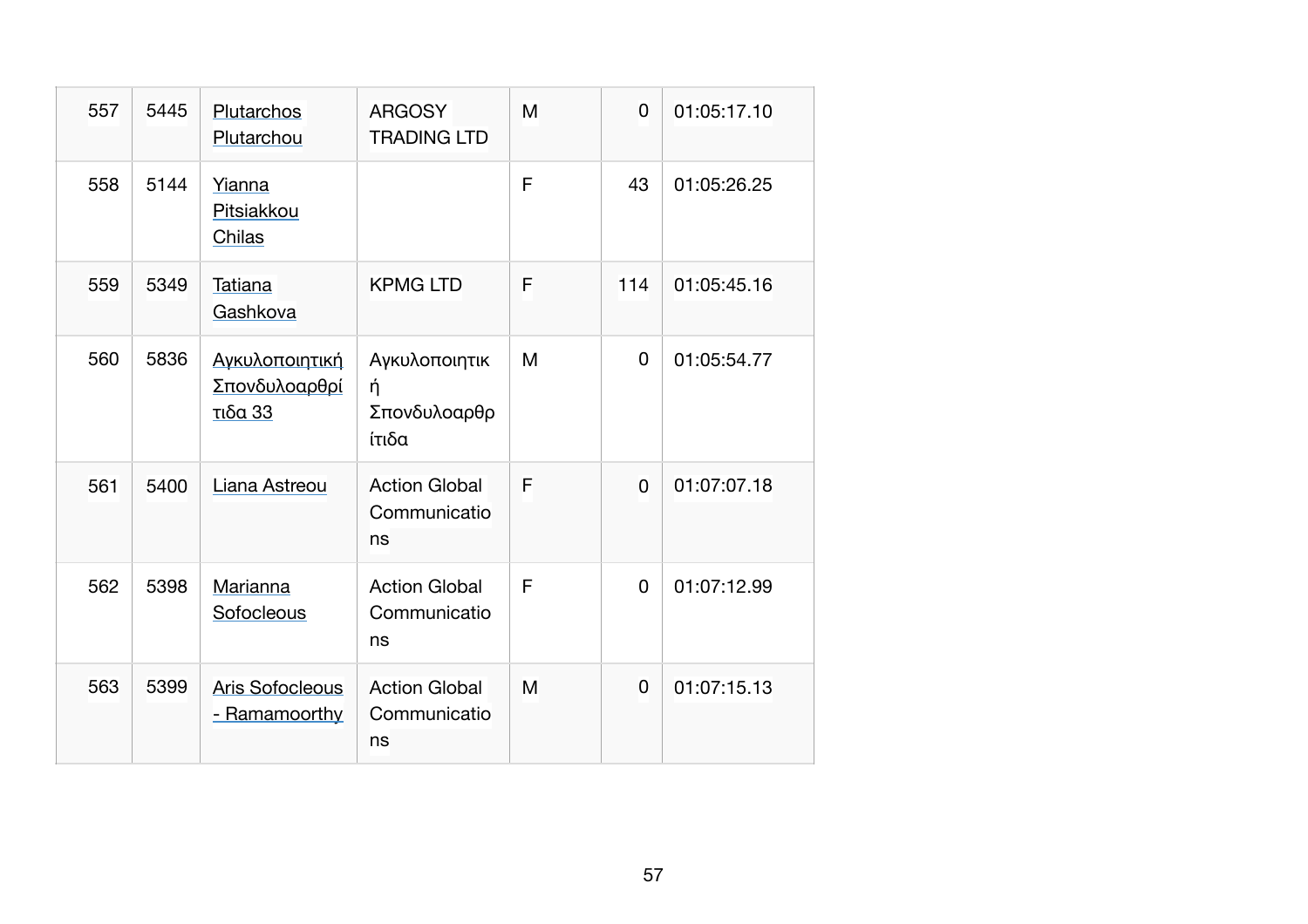| 564 | 5635 | Αγκυλοποιητική<br>Σπονδυλοαρθρί<br>τιδα 1  | Αγκυλοποιητικ<br>ή<br>Σπονδυλοαρθρ<br>ίτιδα | M | 0  | 01:08:56.39 |
|-----|------|--------------------------------------------|---------------------------------------------|---|----|-------------|
| 565 | 5646 | Αγκυλοποιητική<br>Σπονδυλοαρθρί<br>τιδα 12 | Αγκυλοποιητικ<br>ή<br>Σπονδυλοαρθρ<br>ίτιδα | M | 0  | 01:08:56.40 |
| 566 | 5645 | Αγκυλοποιητική<br>Σπονδυλοαρθρί<br>τιδα 11 | Αγκυλοποιητικ<br>ή<br>Σπονδυλοαρθρ<br>ίτιδα | M | 0  | 01:08:57.45 |
| 567 | 5491 | Despo<br>Hadjilambri                       | George<br><b>Yiangou LLC</b>                | F | 40 | 01:09:33.11 |
| 568 | 5506 | Lambros<br>Hadjilambri                     | George<br><b>Yiangou LLC</b>                | M | 0  | 01:09:51.71 |
| 569 | 5504 | Andriana<br>Lambaski                       | George<br><b>Yiangou LLC</b>                | F | 0  | 01:09:52.16 |
| 570 | 5503 | <b>Anna Drakou</b>                         | George<br><b>Yiangou LLC</b>                | F | 32 | 01:10:21.09 |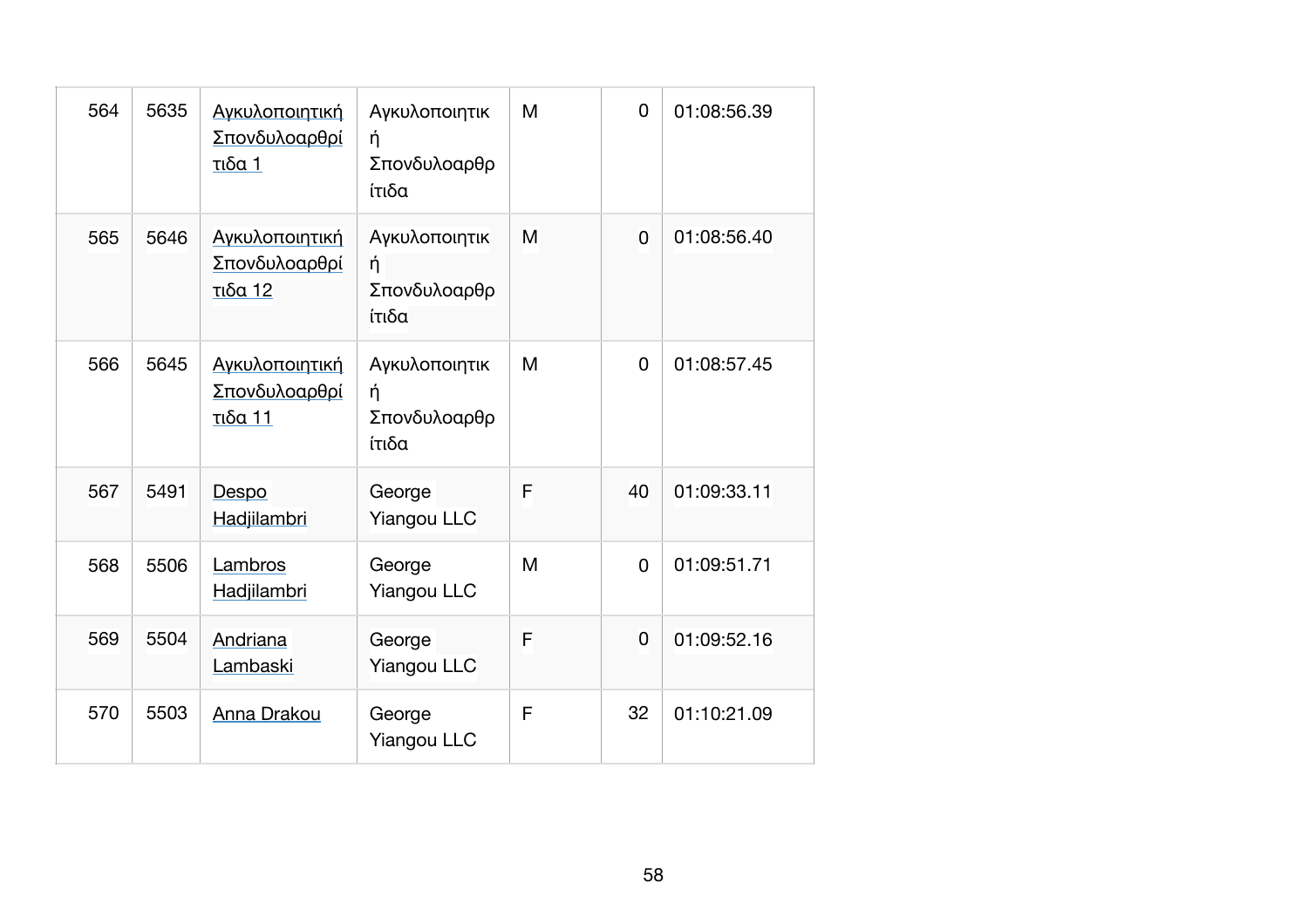| 571 | 5651 | Αγκυλοποιητική<br>Σπονδυλοαρθρί<br>τιδα 17 | Αγκυλοποιητικ<br>ή<br>Σπονδυλοαρθρ<br>ίτιδα | M | $\overline{0}$ | 01:10:22.46 |
|-----|------|--------------------------------------------|---------------------------------------------|---|----------------|-------------|
| 572 | 5499 | Lory Cirstea                               | George<br><b>Yiangou LLC</b>                | F | 39             | 01:10:25.11 |
| 573 | 5653 | Αγκυλοποιητική<br>Σπονδυλοαρθρί<br>τιδα 19 | Αγκυλοποιητικ<br>ή<br>Σπονδυλοαρθρ<br>ίτιδα | M | $\overline{0}$ | 01:11:55.62 |
| 574 | 5393 | Constantinos<br><b>Psillides</b>           | <b>Action Global</b><br>Communicatio<br>ns  | M | $\Omega$       | 01:13:03.67 |
| 575 | 5392 | Rebecca<br>Theodorou                       | <b>Action Global</b><br>Communicatio<br>ns  | F | $\overline{0}$ | 01:13:04.47 |
| 576 | 5507 | Aliki Eleni<br>Hadjilambri                 | George<br><b>Yiangou LLC</b>                | F | $\Omega$       | 01:15:29.41 |
| 577 | 5490 | Christina<br>Demosthenous                  | George<br><b>Yiangou LLC</b>                | F | 37             | 01:15:32.67 |
| 578 | 5492 | <b>Stelios</b><br>Hadjilambri              | George<br><b>Yiangou LLC</b>                | M | 40             | 01:15:37.28 |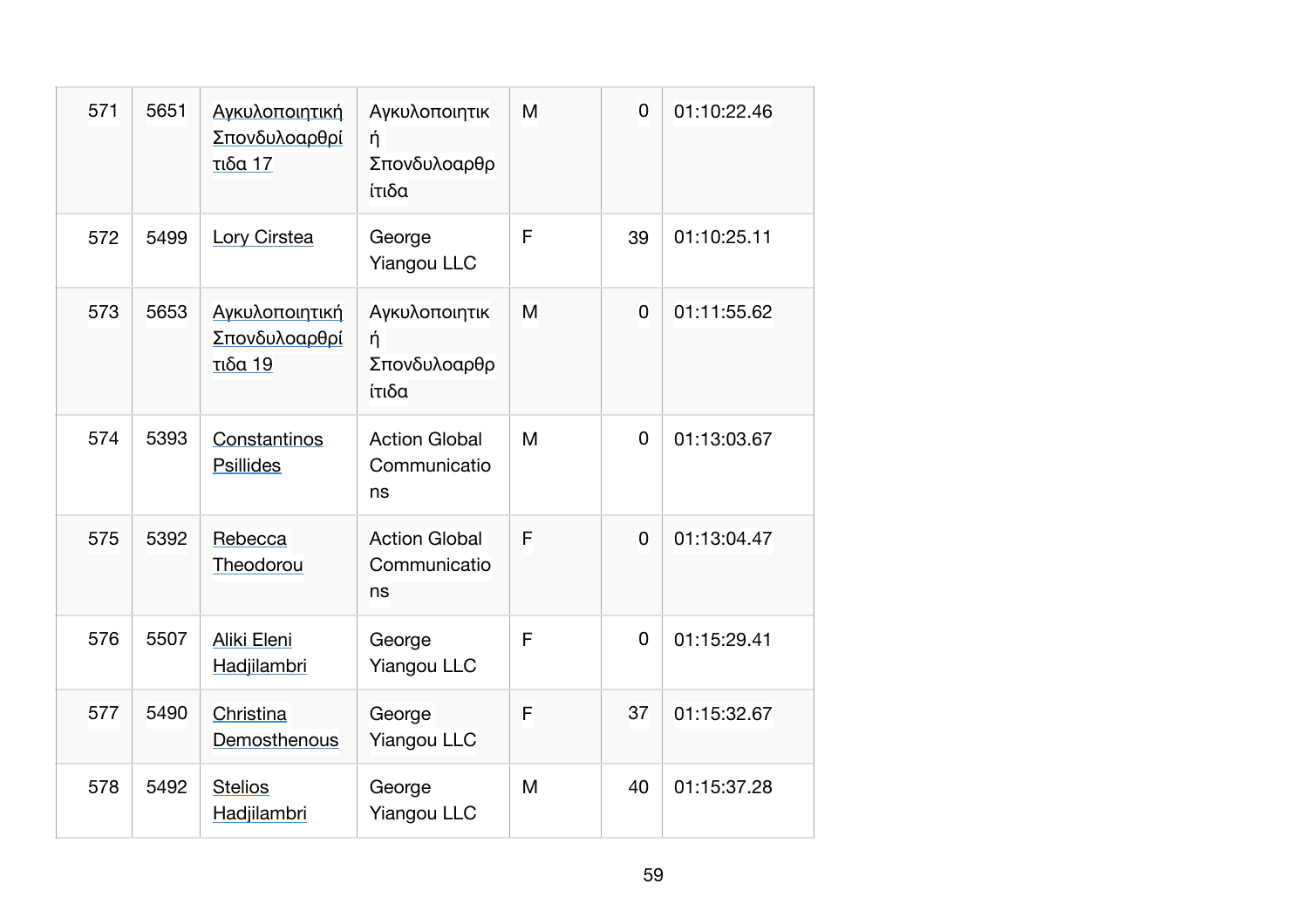| 579 | 5505 | Ellada<br>Lambaski        | George<br><b>Yiangou LLC</b>               | F | $\overline{0}$ | 01:15:41.20 |
|-----|------|---------------------------|--------------------------------------------|---|----------------|-------------|
| 580 | 5403 | Veronica<br>Christodoulou | <b>Action Global</b><br>Communicatio<br>ns | F | 0              | 01:16:33.38 |
| 581 | 5402 | Artemis<br>Michael        | <b>Action Global</b><br>Communicatio<br>ns | F | 0              | 01:16:33.60 |
| 582 | 5404 | Nicholas<br>Christodoulou | <b>Action Global</b><br>Communicatio<br>ns | M | 0              | 01:16:38.31 |
| 583 | 5848 | Mohammed<br>Awwad 5848    | <b>Team Dixan</b>                          | M | $\overline{0}$ | 01:16:51.28 |
| 584 | 5406 | <b>Andri Spyrou</b>       | <b>Action Global</b><br>Communicatio<br>ns | F | 0              | 01:16:51.62 |
| 585 | 5405 | Antony<br>Christodoulou   | <b>Action Global</b><br>Communicatio<br>ns | M | 0              | 01:16:55.54 |
| 586 | 5401 | Erini Lytrides<br>Michael | <b>Action Global</b><br>Communicatio<br>ns | F | 0              | 01:16:57.04 |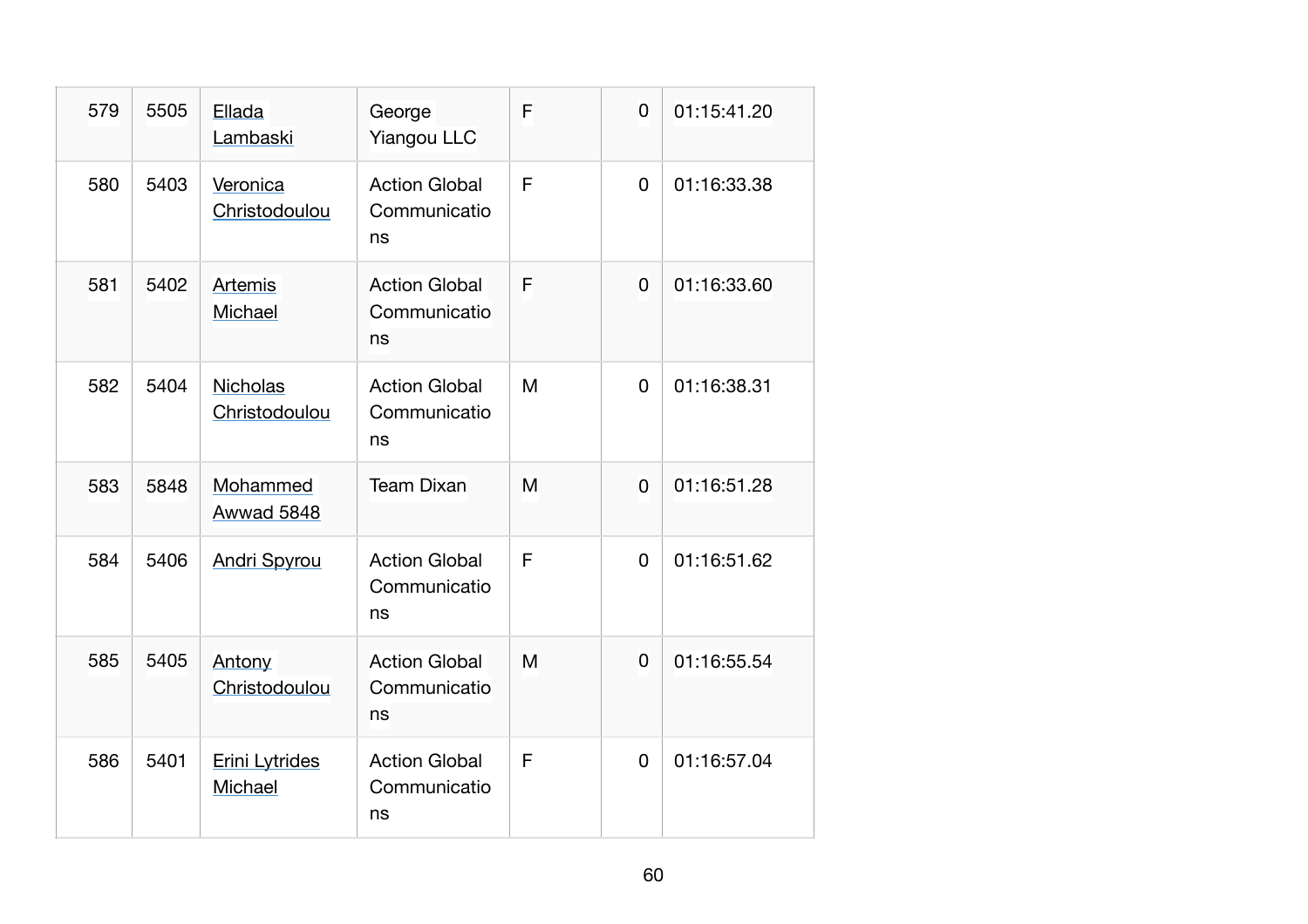| 587 | 5394 | Constantina<br>Makri                       | <b>Action Global</b><br>Communicatio<br>ns  | F | $\overline{0}$ | 01:17:12.64 |
|-----|------|--------------------------------------------|---------------------------------------------|---|----------------|-------------|
| 588 | 5761 | 5761 5761                                  | <b>Action Global</b><br>Communicatio<br>ns  | M | 0              | 01:17:13.05 |
| 589 | 5412 | Kathy<br>Christodoulou                     | <b>Action Global</b><br>Communicatio<br>ns  | F | $\overline{0}$ | 01:17:13.23 |
| 590 | 5762 | 5762 5762                                  | <b>Action Global</b><br>Communicatio<br>ns  | M | $\Omega$       | 01:17:13.33 |
| 591 | 5657 | Αγκυλοποιητική<br>Σπονδυλοαρθρί<br>τιδα 23 | Αγκυλοποιητικ<br>ή<br>Σπονδυλοαρθρ<br>ίτιδα | M | 0              | 01:22:43.86 |
| 592 | 5838 | Αγκυλοποιητική<br>Σπονδυλοαρθρί<br>τιδα 35 | Αγκυλοποιητικ<br>ή<br>Σπονδυλοαρθρ<br>ίτιδα | M | 0              | 01:45:02.65 |
| 593 | 5319 | Kyriaki<br>Yiakoupi                        | Air It Nicosia                              | F | 30             | 02:23:15.26 |